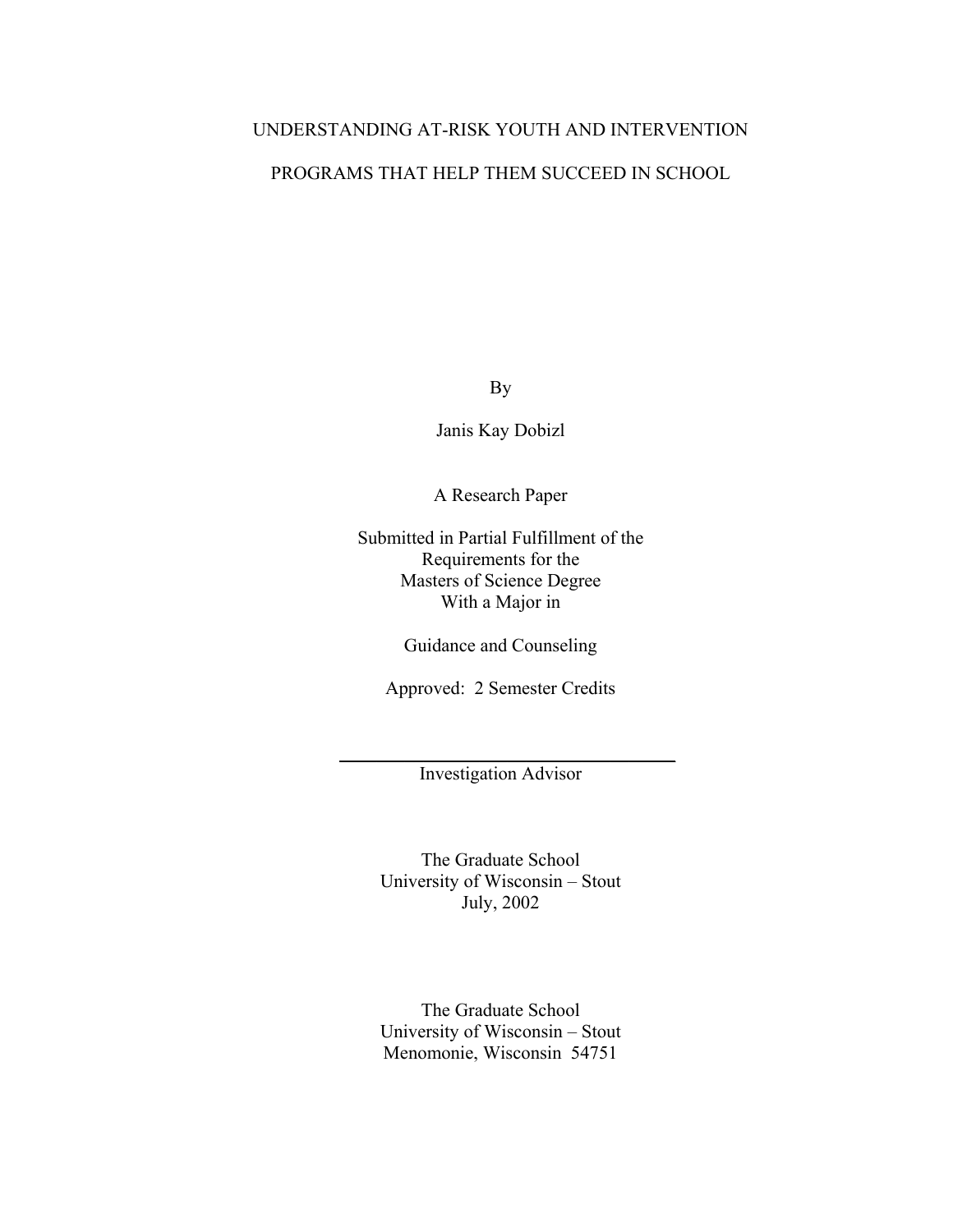### ABSTRACT

| Dobizl                                                               | Janis                                     | Κ.           |
|----------------------------------------------------------------------|-------------------------------------------|--------------|
| (Last Name)                                                          | (First)                                   | (Initial)    |
| Understanding At-Risk Youth and Intervention Programs That Help Them |                                           |              |
| (Title)                                                              |                                           |              |
| Succeed In School                                                    |                                           |              |
|                                                                      |                                           |              |
| Guidance and Counseling                                              | Dr. Denise Zirkle                         | July, 2002   |
| (Graduate Major)                                                     | (Research Advisor)                        | (Month/Year) |
| American Psychological Association (APA) Publication Manual          |                                           |              |
|                                                                      | (Name of Style Manual Used in this Study) |              |

 The purpose of this literary review was to research at-risk youth to gain a better understanding of the difficulties and challenges that co-exist with this problem, particularly the increasing numbers of high school dropouts that has reached crisis proportions. The situation requires serious work be done to help combat the dropout problem. The literary review explored and defined what at-risk really means, what impact this problem has on society, the misconceptions associated with the term "atrisk," and school-wide intervention programs designed to reach students' at-risk and promote school success. This literary review also addressed the methods schools use to identify students at-risk, strategies to enhance student's learning experiences at school, and other methods to challenge at-risk students to stay in school.

 Making a positive difference in a student's educational experience can be accomplished by helping them feel as though they belong (Sanders and Sanders, 1998). Effective intervention programs require the collaborative efforts and talents of students,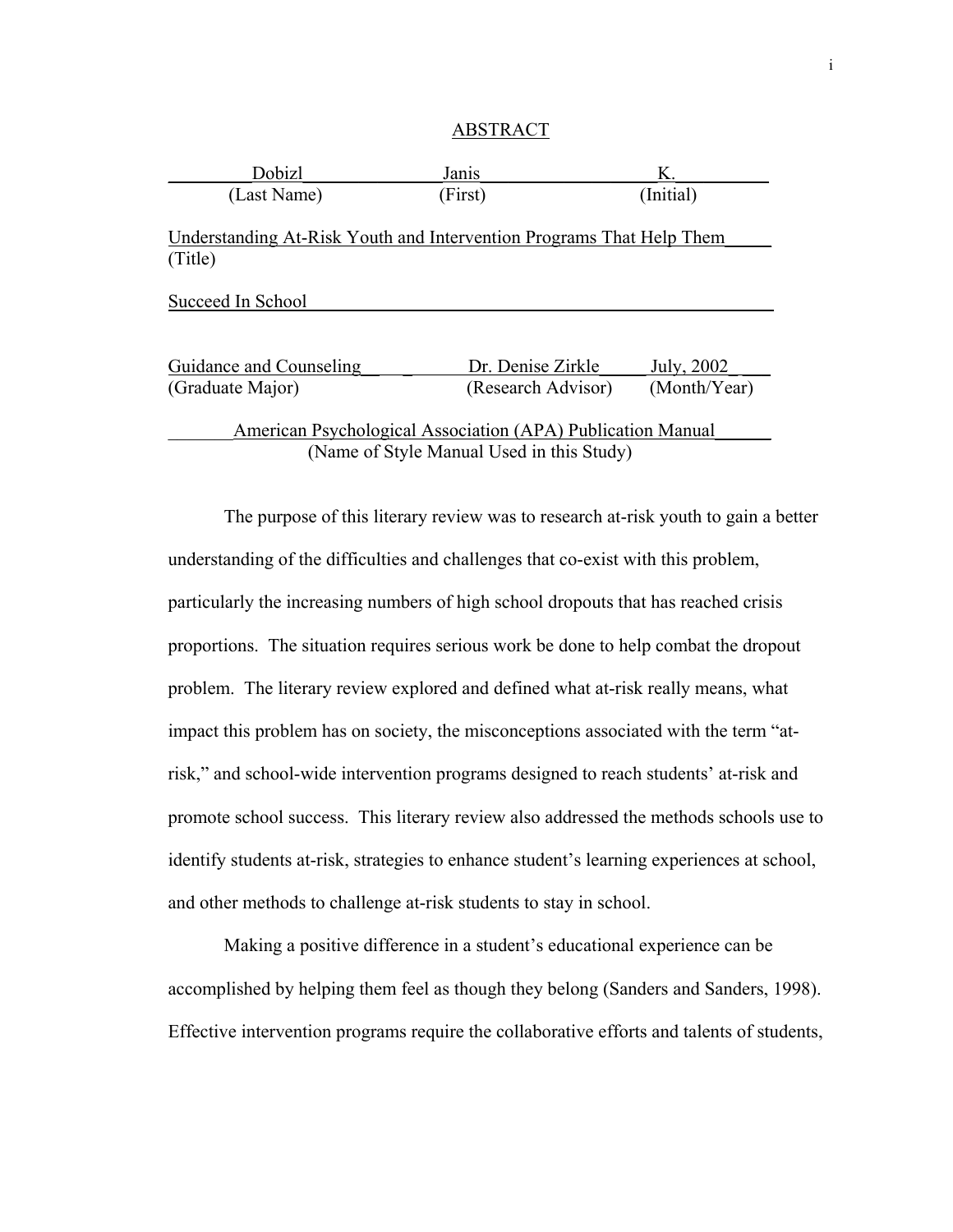educators, parents, community members, and business leaders coming together to address and meet the needs of their youth at-risk.

 The assumption that youth at-risk are incapable of learning and/or do not care about anything is a fallacy. The truth of the matter is our youth do care and they want and can learn. They long for adults who are willing to make the effort to understand them and who will provide them the acceptance and guidance they need. If one is patient and looks hard and deep enough, they will understand that the at-risk child's message is this - "Don't give up on me."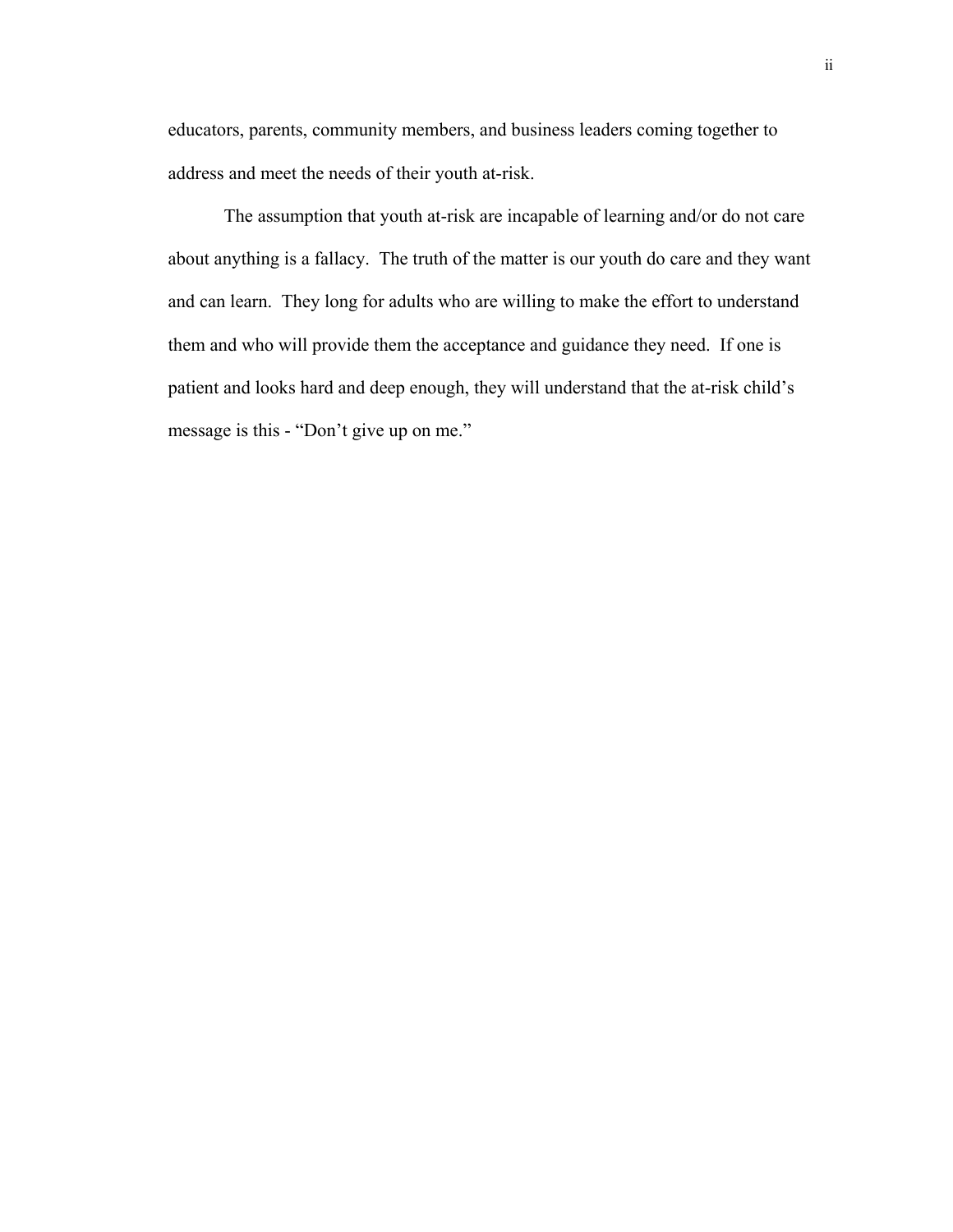### Acknowledgment

I have been given the greatest gift of all from my husband, Howie, and children, Jolene and Ken. Throughout the many years it has taken me to accomplish my goal from earning an Associate's Degree to a Bachelor's Degree and to, finally, receiving my Master's Degree in Guidance and Counseling, they have offered me nothing less than their love, support, and encouragement. And for this I shall forever be grateful to them.

I also want to thank my other family members and friends who have stuck by my side and supported me in my quest to further my education.

And to Dr. Denise Zirkle who has been an absolute delight to have both as my professor in class, and as my advisor on this project. Dr. Zirkle's continuous interest and availability propelled me to progress through this undertaking. Without her I would not have made the progress I did. I am very thankful to Dr. Zirkle for her insight and expertise in the field of education and her willingness to work with me to the end.

Thank you all.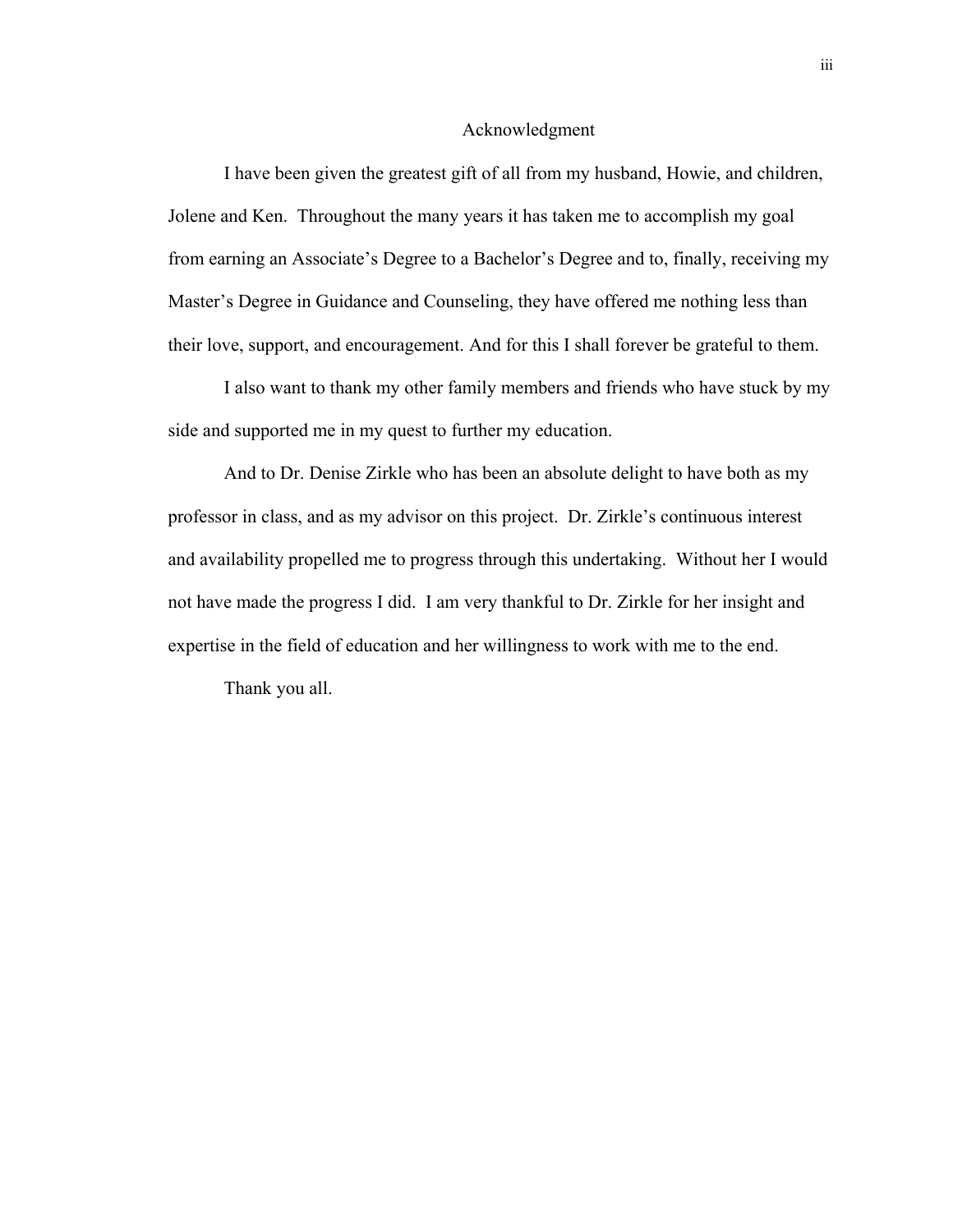# TABLE OF CONTENTS

| Understanding Children At-Risk: do we need an attitude adjustment?12 |
|----------------------------------------------------------------------|
|                                                                      |
|                                                                      |
|                                                                      |
|                                                                      |
|                                                                      |
|                                                                      |
|                                                                      |
|                                                                      |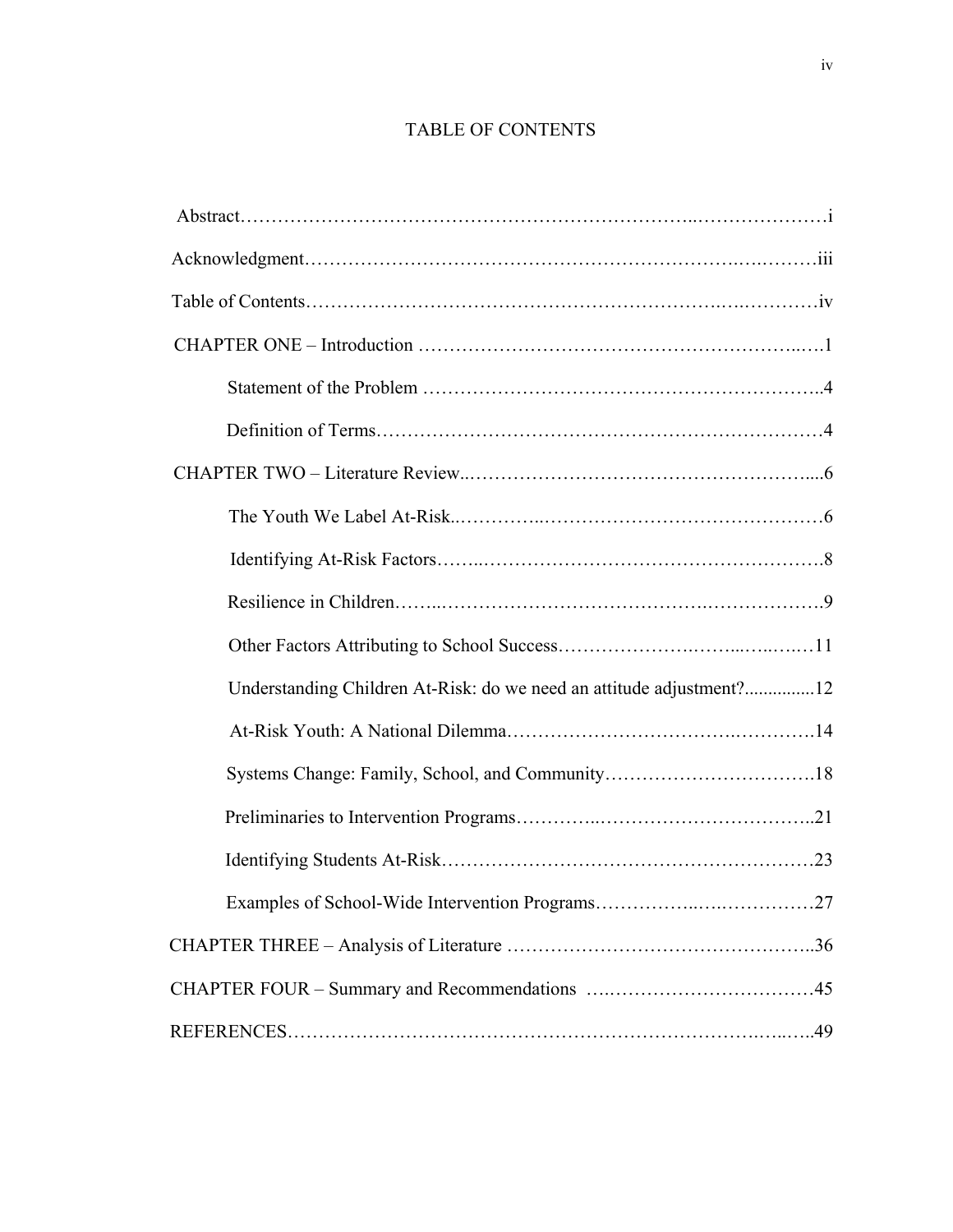### CHAPTER ONE

## Introduction

Don't give up on me. It is unlikely we will hear these exact words from our troubled youth. In fact, the words they speak and the behaviors they exhibit are paradoxical, cunningly leading us to believe that they don't care about anything. But the truth of the matter is, our youth do care. They not only need caring and concerned adults in their lives, but also long for adults who willingly make the effort to understand them and who believe in them. And, they do want to learn, contrary to what many people believe. According to Conrath (1994), this is the central, however covert, message our troubled youth are sending adults. The primary objective is to help kids build their selfesteem, self-confidences, and an internal sense of responsibility. He tells those individuals when working with troubled youths to always remember "the most important work in the world is going on: learning; gaining self-reliance; participating in the culture" (Conrath, 1994, p. 44). The fruits of our labors may not always be immediate. In fact, according to research, it oftentimes takes years before we see the desired changes in the behaviors and attitudes of our more challenging youth (Blankstein, 1997).

The problem isn't going to disappear any time soon. There is no doubt challenges are a mainstay in our schools. Its customers, our youth, inherently generate insignificant uprisings regularly and will continue to do so while schools are in existence. But there is a deeper, more profound issue lurking within our schools. Shadowing the so-called "well-adjusted student," are the youth falling victim to an extensive range of risk factors that make them a member of a growing population of diverse youths labeled "at-risk." Those risk factors, described Morris (2000, p. 4) "are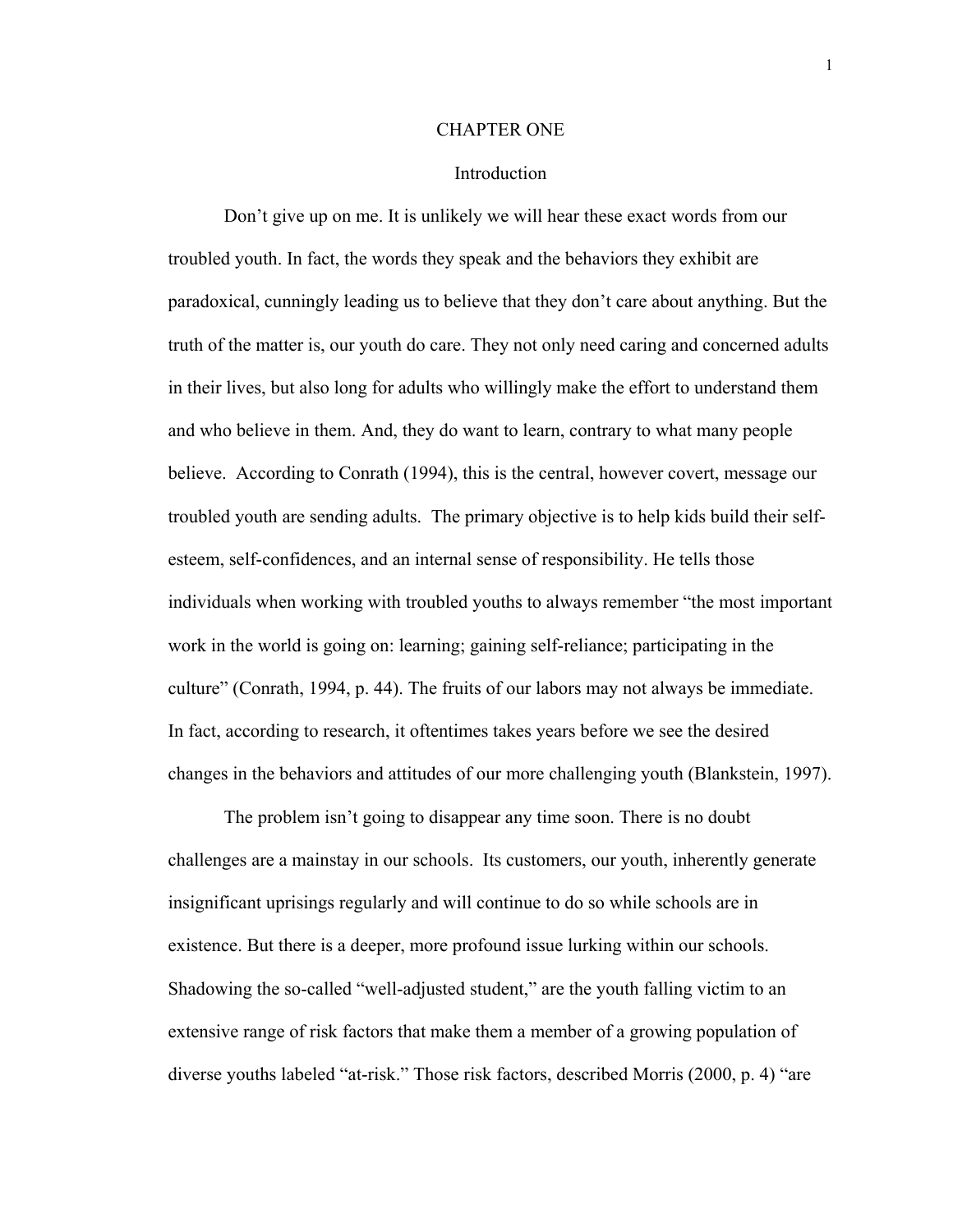low achievement, retention in grade, behavior problems, poor attendance, low socioeconomic status, and attendance at schools with large numbers of poor students." Youth who have been afflicted with many risk factors will drop out earlier than others (Kronick, 1997). McMillian and Reed (1994) however, have a different perspective on students at-risk. For some students at-risk, it has been their exposure to these same risk factors that helped in their developing the necessary coping skills enabling them to triumph over their adversities. These "resilient" undercover youth are truly survivors in the system.

The trouble associating academic success with the symptoms of "at-risk" is that it seldom, if ever, co-exists. Even though not all students at-risk perform inadequately academically, most do, and it "begins early in their school experiences" (Lundenberg, 1999, n.p.). In such cases, one will triumph over the other, academic success usually suffering defeat.

School intervention programs should be in place for the rebound if they are to keep their students in school. But what will it take? Roderick said:

Reducing dropout rates also requires that we have a base of knowledge of the manner in which a youth's school experiences and the institutional characteristics of the school he or she attends influences the course of his or her school career (1993, p.17).

 Alspaugh (1998) supported the same view that the organizational structure and overall climate of the school can test the resilience of youth at-risk. School organizational characteristics have been found to be associated with higher drop out rates.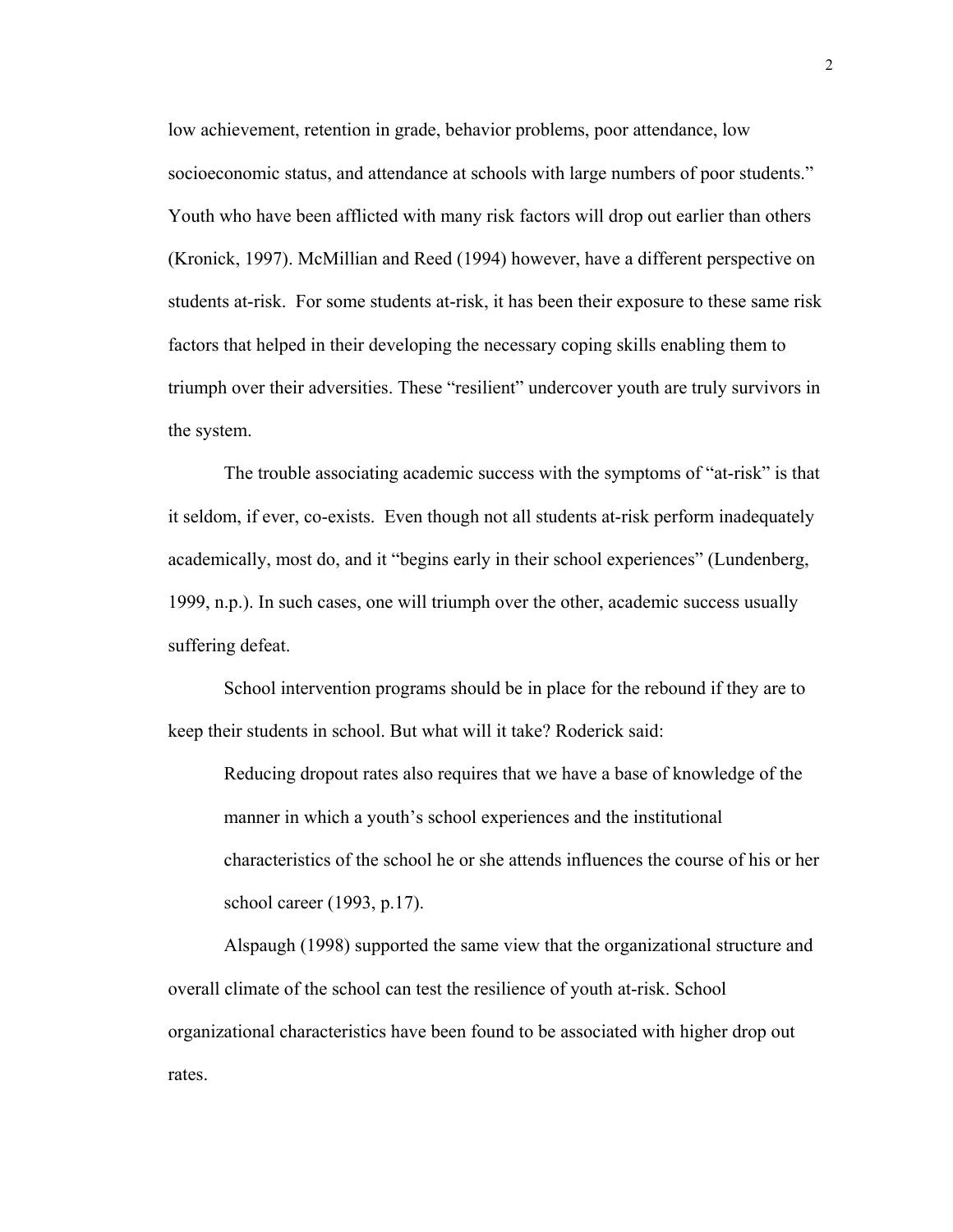According to Bonilla, Kelly and Gaskel (cited in Lunenburg, 1999, n.p.), the atrisk problem with our youth has become a nationwide problem that "has social and economic implications for individuals and for society." General Colin Powell made the following statement at a Philadelphia convention when George W. Bush was nominated as a candidate for President of the United States. Powell said:

We either get back to the task of building our children the way we know how, or we're going to keep building jails in America. And it is time to stop building jails in America, and get back to the business of building our children. (Cassel, 2001, p. 422)

President George W. Bush's goal for education is to leave no child behind. But there are those who are concerned this can only be a dream, because it is not reality. Gussner (2001) wrote that obstacles will continue to prevail for those youth and their families afflicted by the poverty that has governed them over generations.

There has been substantial research done on adjudicated youth focusing on why we need to understand what is happening to our youth. It indicates a need for a comprehensive approach in providing educational and transitional services for these students. The youth's words are rich with lessons for all to learn. A few examples youth shared in describing their reasons for their struggles included having problems at home, problems with peers, the teachers don't care about them, they got mixed up with drugs and alcohol, unsatisfactory school performances, and low self-esteem (Pollard, 2001).

This literary review took a closer look at the youth identified as at-risk to see what strides high schools have taken to (1) identify their students at-risk (2) understand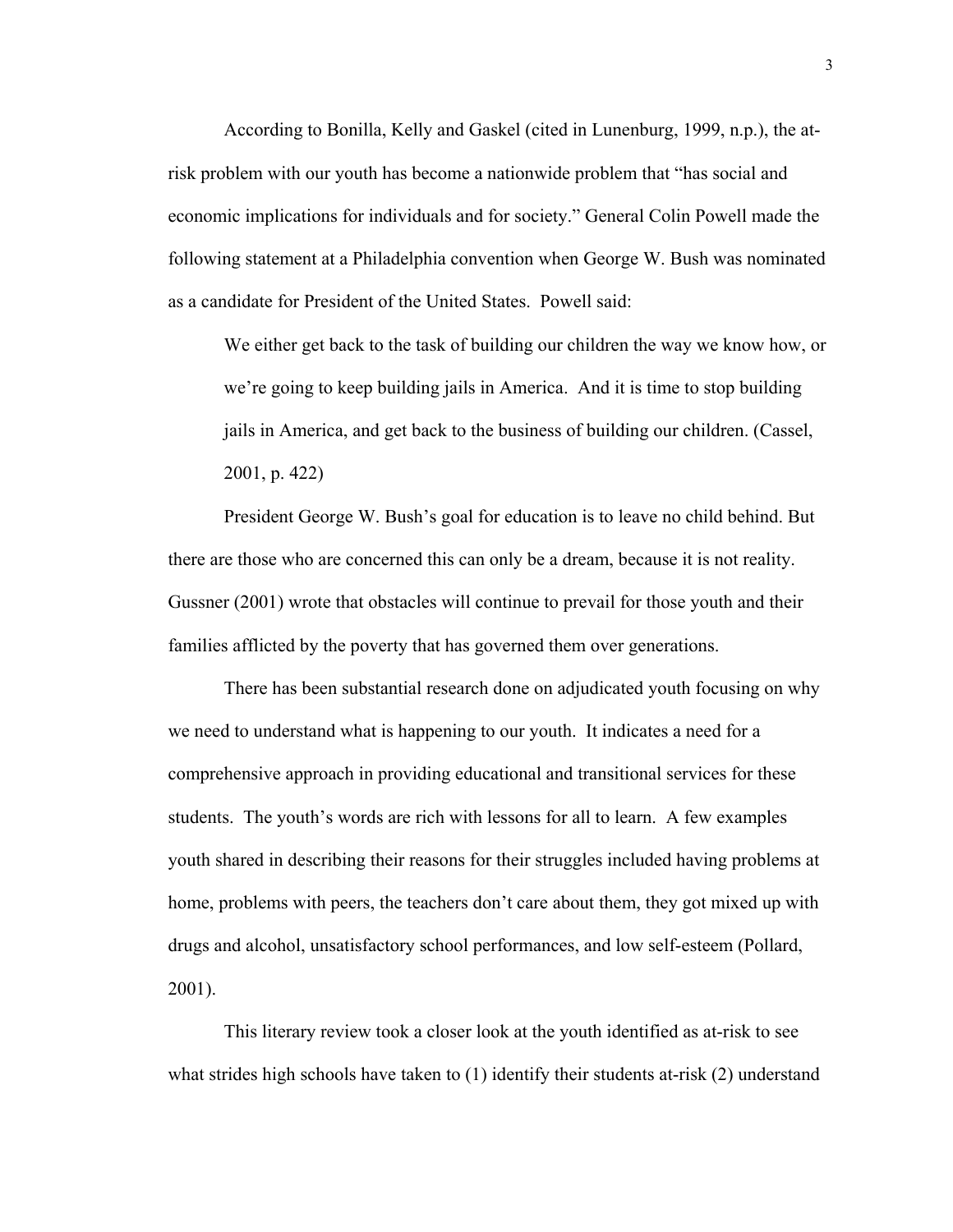the problems enveloping youth at-risk (3) enhance their student's learning experiences at school, and (4) challenge their students to stay in school. Sanders and Sanders (1998) said one way to keep students in school is to help them feel like they belong and to make school more interesting. But in order for any plan to work will require the combined efforts and talents of students, educators, parents, community members (public and private), and business leaders coming together to address and meet the needs of their youth at-risk.

#### Statement of the Problem

 The purpose for this literary review is to research at-risk high school students and to identify effective intervention programs that help to promote their success in school. The information gathered for the literature review began during the summer of 2001 and was collected from a variety of resources. The information was studied and analyzed carefully for the purpose of gaining a better understanding of students at-risk, the difficulties and challenges that co-exist with this problem, and the intervention programs that help at-risk students succeed in school.

# Definition of Terms

For clarity of understanding, the following terms need to be defined:

At-Risk: "Include elementary and secondary school students who, on the one hand, run the risk of not acquiring the knowledge, skills, and attitudes needed to become successful adults and, on the other hand, behave in ways that put them at-risk for not graduating from high school" (Herr, 1989, p. 201).

Drop-Out: A student who leaves a school or college before completing a course of study or before the end of a term (The World Book Dictionary, 1991).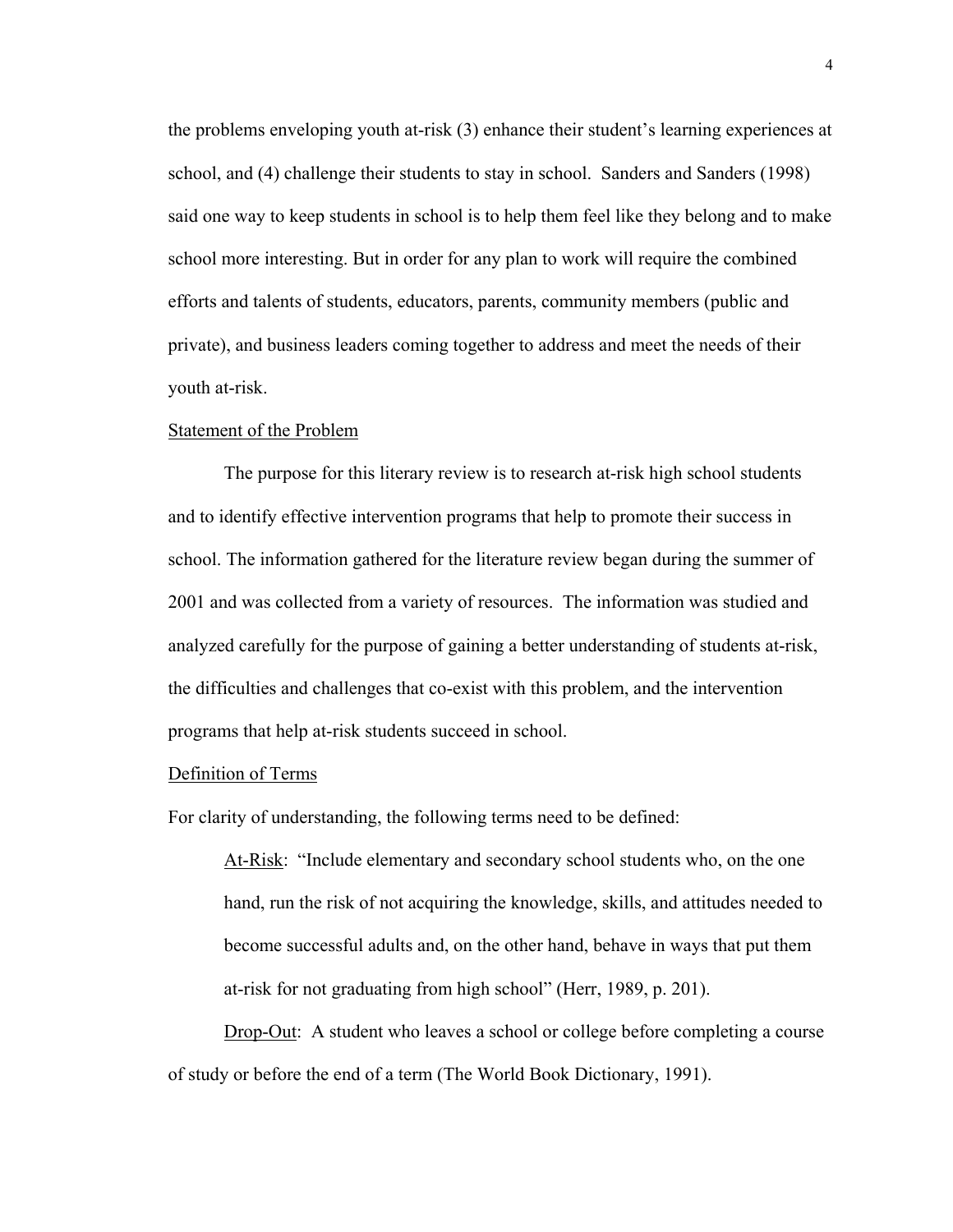Intervention: According to the Webster's Collegiate Dictionary, 1993, intervention is the traditional and familiar word for school-based efforts to improve clients' lives and change problems (cited in Murphy & Duncan, 1997).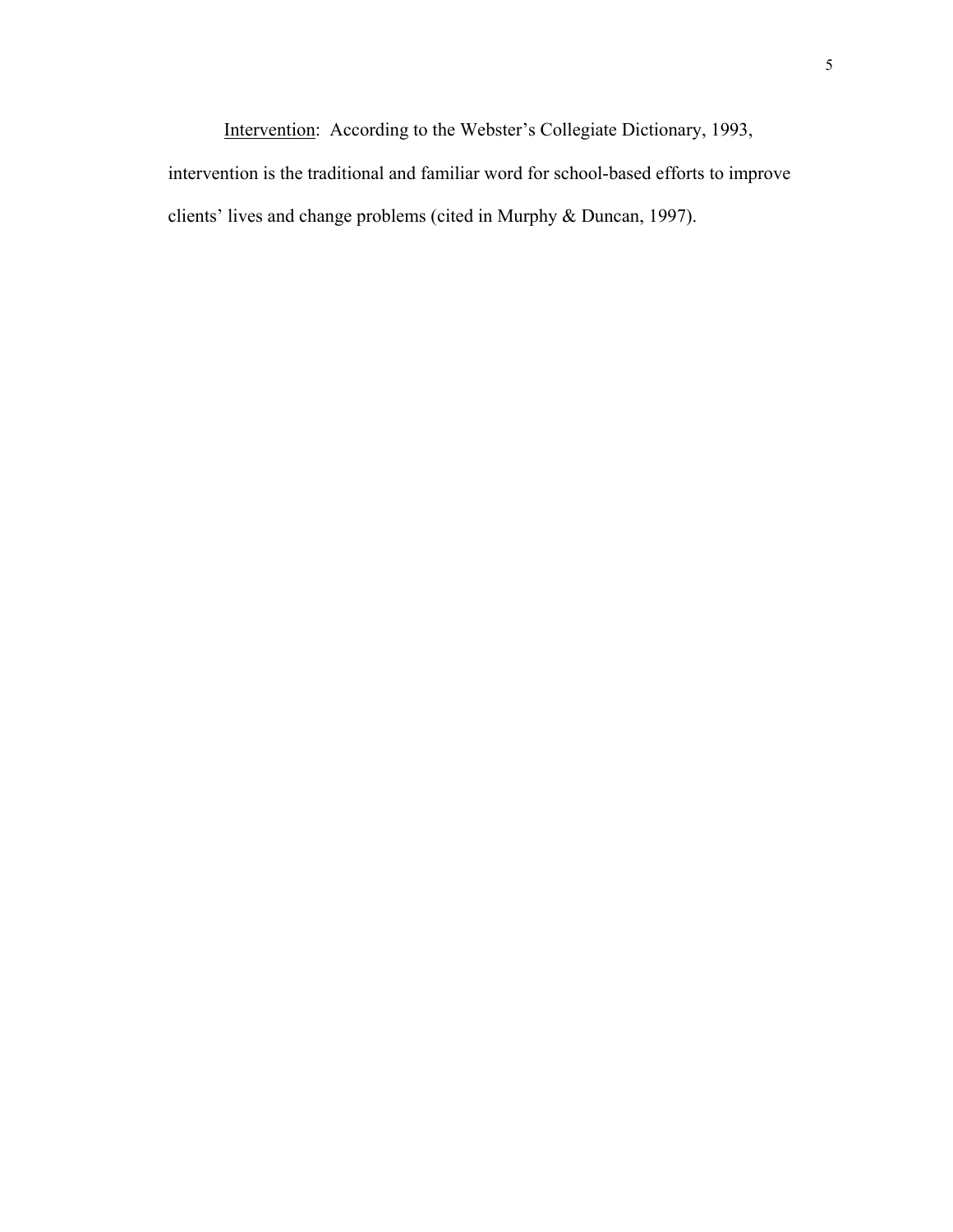## CHAPTER TWO

### Literature Review

 There has been considerable literary works defining youth at-risk. According to Herr (1989), there is no categorical or concise definition. The definition changes "as legislation purposes change and knowledge about psychological definitions expands" (p. 191). Another topic featured in this chapter includes discussing the risk factors that act as antecedents to at-risk youth. Also investigated are the misconceptions and myths that imprison children who are labeled "at-risk," and it will take understanding and perhaps even a change in attitude from others to help provide the opportunities necessary for atrisk youth to become successful. Additionally, literature on at-risk populations is oftentimes interfaced with the belief that the problems of at-risk youth are becoming a national dilemma. Successful interventions protecting our youth at-risk are a result of individuals working together. This united front, which stimulates a systems change, consists of the student, family, school, and community whose forces together cultivate positive results. And finally, intervention programs were explored earnestly in an attempt to identify effective strategies and techniques that help to keep all youth in school.

#### The Youth We Label At-Risk

 Who are these students labeled at-risk and what does the term really mean? There are a number of definitions that labor to interpret the meaning of at-risk. Herr (1989) suggested, "The challenge for counselor's now and in the future is the changing definitions of who among the diverse population of the United States is "at-risk" (p. 189). Frymier suggested interpreting at-risk as a process, and to look at youth at-risk as a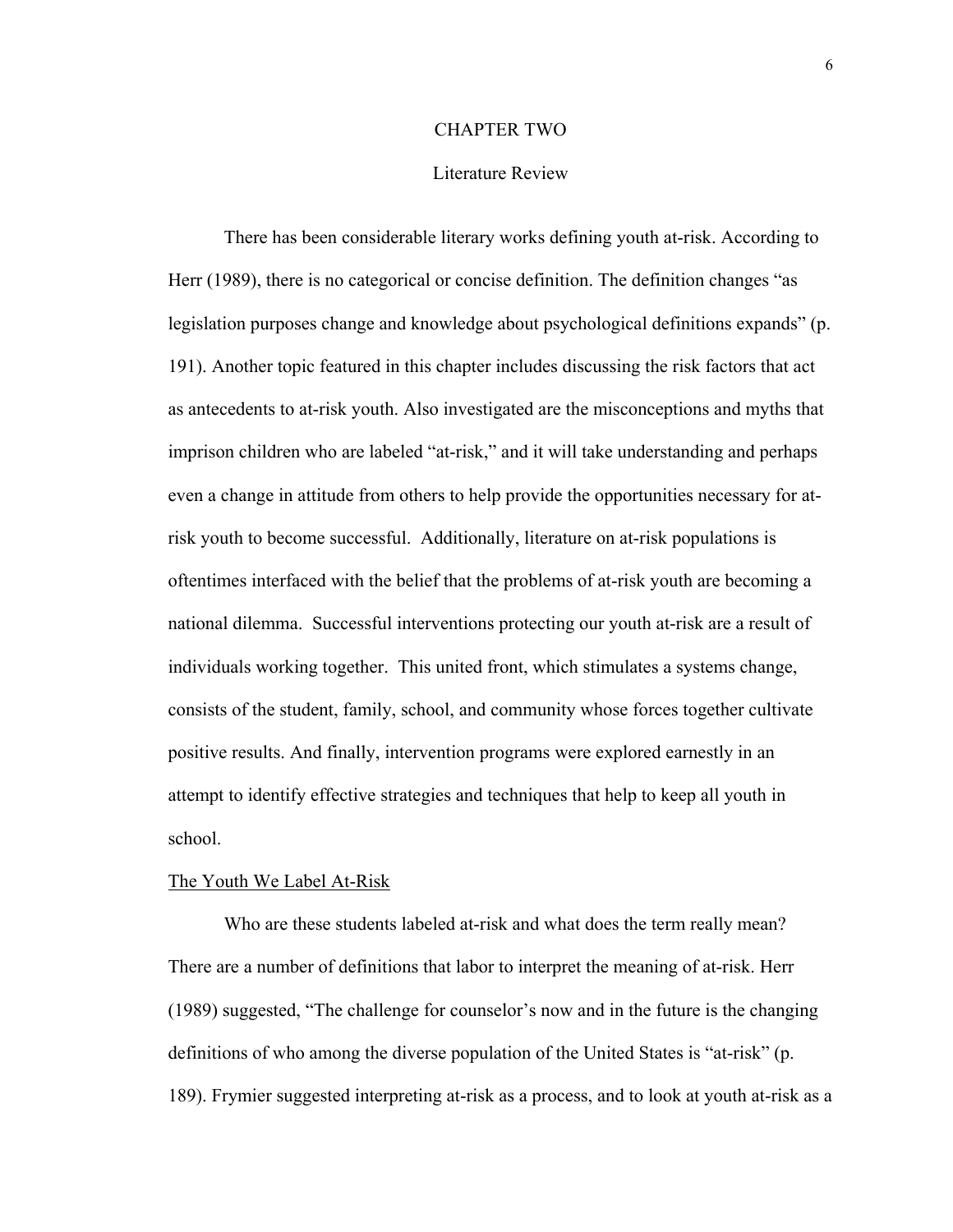product of society. He claimed that individuals are not born at-risk, but instead are made at-risk from the influences of society (Frymier; cited in Husby, 1998).

 Morris (2000) reported that the most popular of all definitions of at-risk students are those students who are probably not going to graduate from high school (p. 4). Slavin, Karweit, and Madden, 1989 (as cited in Morris, 2000) said "The meaning of the term 'at-risk' is never very precise, and varies considerably in practice. One possible definition is that students who are at-risk are those who, on the basis of several risk factors, are unlikely to graduate from high school" (p. 1).

 The Wisconsin State Legislative, through the 1985 Wisconsin Act 29, created the s. 118.153 Wisconsin Statute that speaks directly to the needs of students. Under the Children At-risk Statute, "'Children at-risk' is defined as pupils in grades 5 to 12 who are at-risk of not graduating from high school because they failed the high school graduation examination administered under s. 118.30 (1m) (d), are dropouts, or are 2 or more of the following: One or more years behind their age group in the number of high school credits attained, two or more years behind their age group in basic skill levels, habitual truants, parents, adjudicated delinquents, or eighth grade pupils whose score in each subject area on the examination administered was below the basic level,  $8<sup>th</sup>$  grade pupils who failed the examination administered under s. 118.30 (1m) (am) 1. was below the basic level, 8th grade pupils who failed the examination administered under s. 118.30 (1m) (am) 2., and  $8<sup>th</sup>$  grade pupils who failed to be promoted to the  $9<sup>th</sup>$  grade (legis.state.wi.us)."

 The Wisconsin Department of Public Instruction (DPI) uses the term at-risk to define at-risk children as having been victimized by a number of health, social,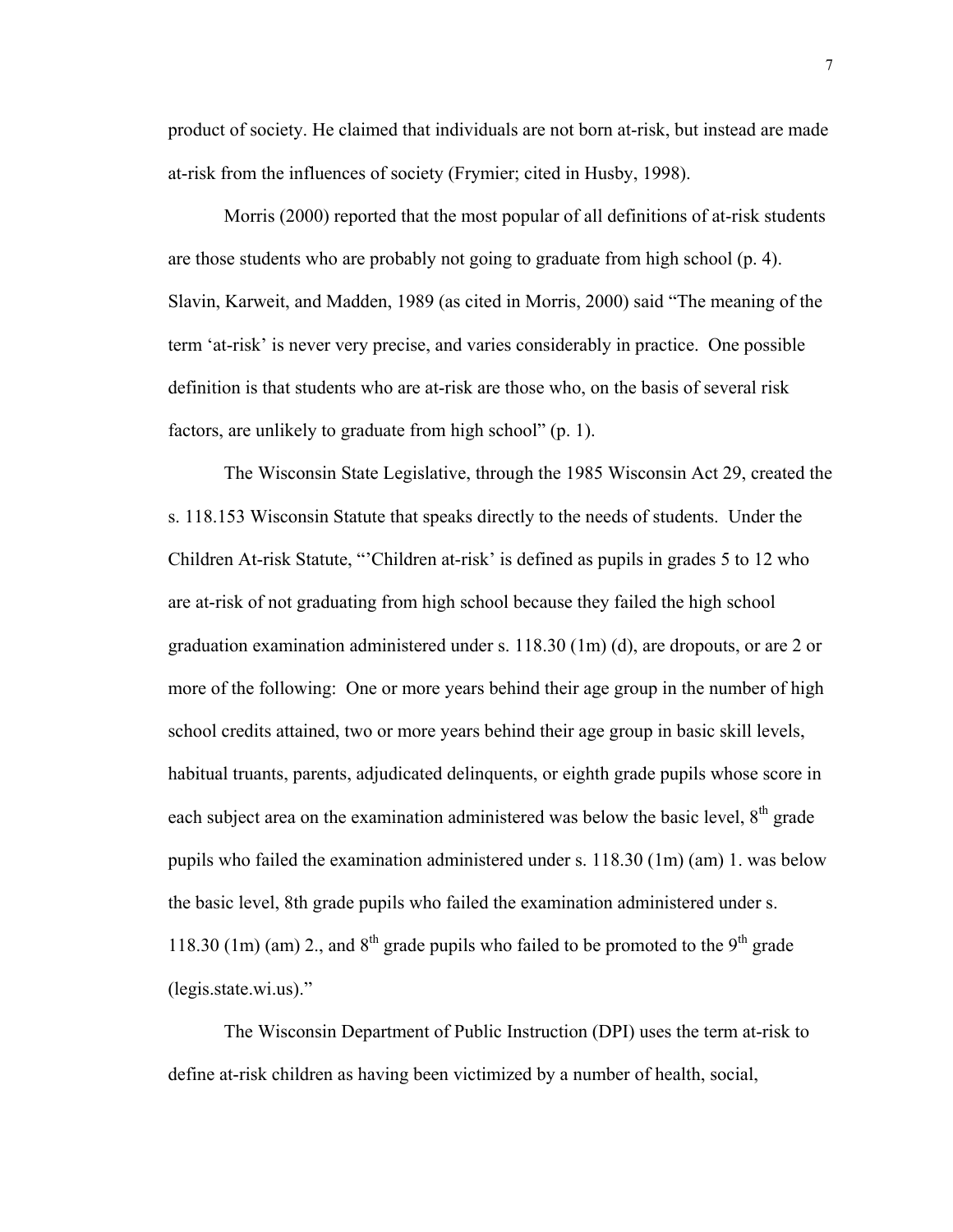educational, and economic related factors. The Children At-risk initiative marked the beginning for addressing these types of issues putting children at-risk. In 1985, the Wisconsin State Legislature, through 1985 Wisconsin Act 29, created s. 118.153, Wisconsin Statutes, the Children At-risk Statute. This was the first piece of legislation that places the responsibility on school districts to improve the quality of education for all students. The school districts are required to have in place procedures for identifying at-risk students and a comprehensive plan to serve the needs of children at-risk through "curriculum modifications, parental involvement, pupil support services, and education for employment programs" (DPI, 1990, p. 5).

# Identifying At-Risk Factors

 There are a great number of factors that put children at-risk for not succeeding educationally or in life. Most have been touched by adverse circumstances, such as poverty, teen parenthood, homelessness, low self-esteem, drug or alcohol abuse, poor health or nutrition, deficiency in the English language, inadequate opportunities for success in school, loss of hope for the future, and the lack of life goals (DPI, 1990, p. 1)

 Also entwined in this mixture of exhaustive factors are the changing family dynamics and its negative influences in the lives of children. Five major factors that have contributed to the extinction of the "traditional family" include divorce and separation, single-parent families, intergenerational interaction, out-of-wedlock births and teen pregnancy, and cohabitation. According to Van Den Heuvel (1990), "This disruption of child-rearing formats has left many parents and children alike baffled by expected roles and responsibilities which guarantee personal success, self-worth, motivation, and perception of adult functional independence" (p. 7). These rapid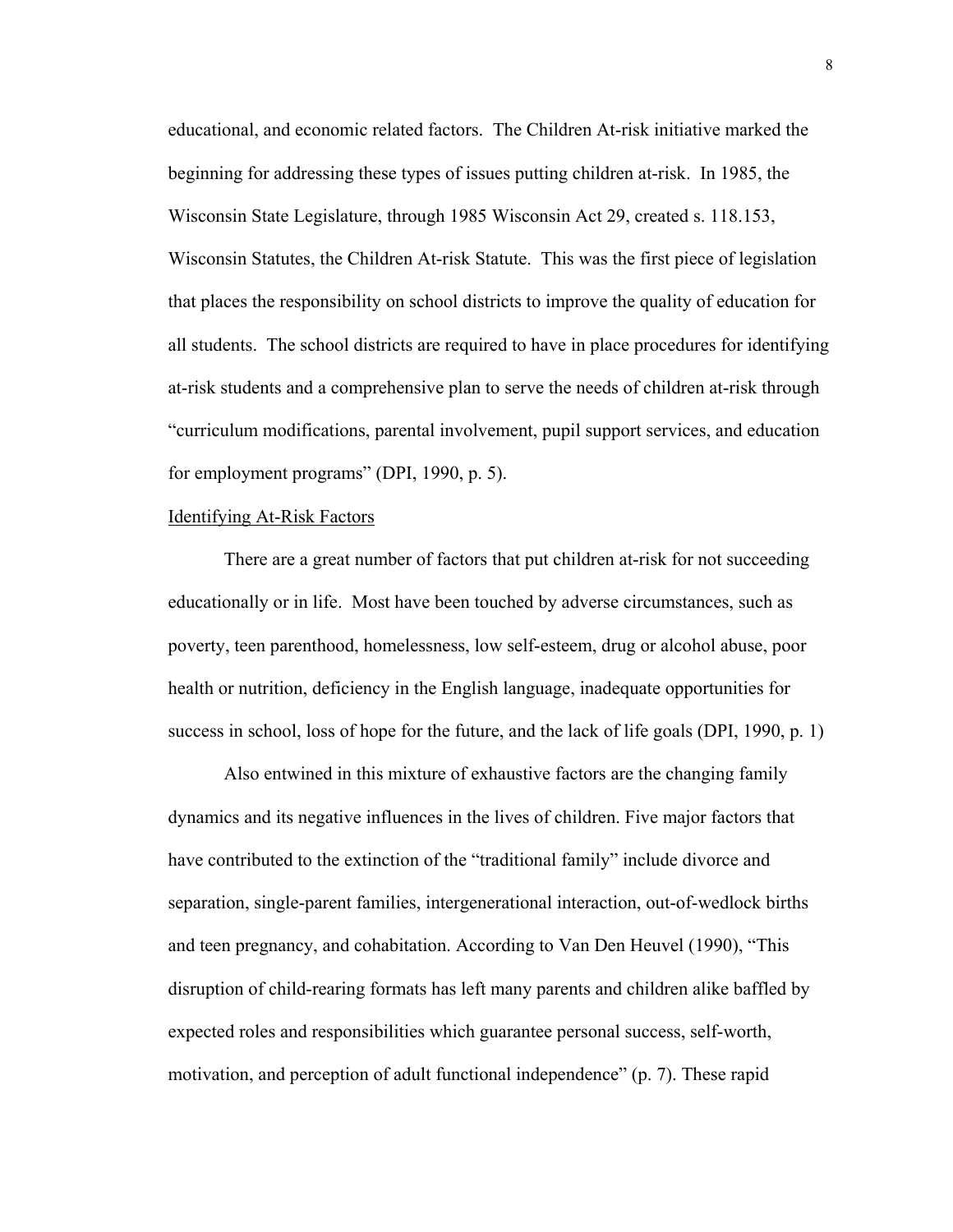changes in the overall family structure have diminished the capacity to cope with the economic, social, and educational needs of children.

 Kronick (1997) pointed out that it has been established what works and what doesn't work for at-risk students in schools. The problem, as with most research studies investigating at-risk populations, is that its focus has been on the superficial aspects of the problem rather than the underlying cause of the problem. Generally the case has been that environmental factors are at the core of many problems that contribute to the individual becoming at-risk. According to Kronick, "Such approaches lead to solutions that attempt to fix (that is remediate) the child, not to change the environment" (p. xi). Sometimes described as a quick fix, over time intervention strategies of this nature prove futile because they eventually fail or fade away (Kronick, 1997).

## Resilience in Children

Succeeding against all odds is the meaning behind the term resilience. Despite the odds against them, there are at-risk students, despite their hardships, who have developed the disposition and necessary coping skills to succeed in school. Winfield (1991) submits "They appear to develop stable, healthy personas and are able to recover from or adapt to life's stresses and problems" (as cited in McMillan & Reed, 1994). Peng et al. 1992; McMillan and Reed 1993 (cited in McMillan & Reed, 1994) identified four factors as it relates to resiliency. They include individual attributes, positive use of time, family, and school.

Resilient students have positive temperaments and see the world from a glass half-full perspective. It's their positive attitudes that allow them to reach out easily to others with feelings reciprocated positively by those they interact with. Locus of control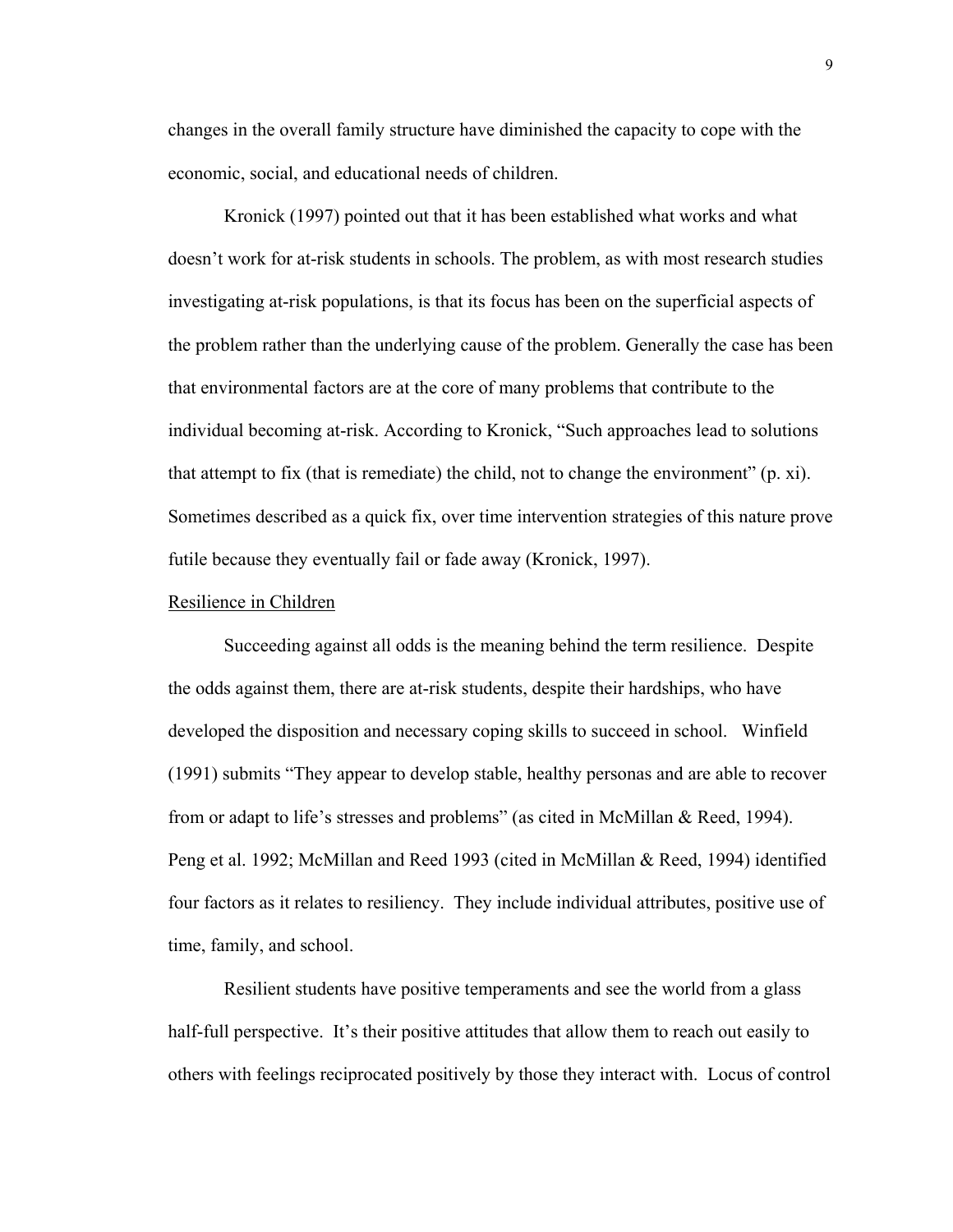is also a high predictor of academic achievement. Intrinsic motivation and aspirations are higher in those students who experience academic success. Success is a precursor to higher motivation to succeed, be a self-starter, and take responsibility for the achievements awarded (McMillan & Reed, 1993, cited in McMillan & Reed, 1994). Resilient students set goals for themselves and look toward the future. They do not blame their failures on their life's circumstances, but instead take personal responsibility for their own performance.

 Resilient children use their time wisely and productively. They keep busy by getting involved either through extracurricular activities at school, hobbies, participation in church, or other groups or clubs. Involvement increases self-esteem and a sense of accomplishment thus stimulating motivation when one believes they have the ability to succeed (Geary, 1998; Werner, 1984; Coburn and Nelson, 1989; McMillan & Reed, 1993, as cited in McMillan & Reed, 1994). "Involvement in "'required helpfulness'" seems to be a factor in resilient students' experiences" (Werner, 198; Philiher, 1986 cited in McMillan & Reed, 1994, p. 3). This encompasses volunteer work in the community or taking part in a tutoring program. Participation in such activities tends to give the student a sense of purpose in knowing they can help others.

 Resilient children seek out and find a person or persons who provide support and who genuinely care about their welfare. This person doesn't necessarily have to be a parent. It can be a grandparent, aunt or uncle, neighbor, who then becomes a positive role model in their life (Werner, 1984; McMillian & Reed, 1994). When it comes to an at-risk student's success, family composition doesn't play as important a role as does good parent-child relationships and supportive attachments. Strong family ties make the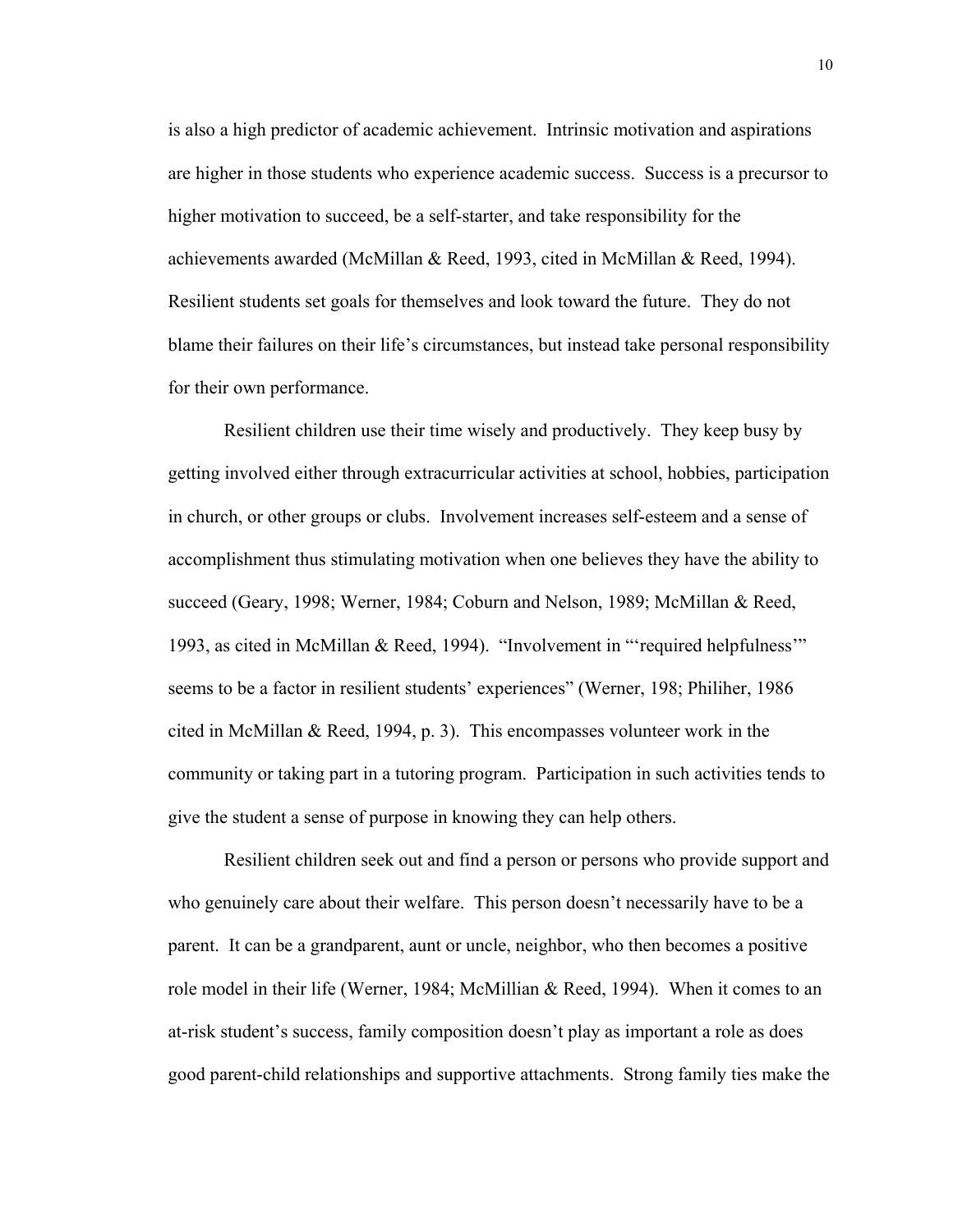world a better, safer place giving the child a sense that they have some control over their lives.

## Other Factors Attributing to School Success

 School and support are two words that appear synonymous with resilient at-risk students. Teachers who pay attention and take a personal interest in at-risk students are vital elements that attribute to student success (Geary, 1988; Coburn and Nelson, 1989; McMillian & Reed, 1993 as cited in McMillian & Reed, 1994). Qualities of a teacher desired by at-risk students are teachers who care about them, who respect them as a person as well as learner, and who understand and get along with them. They are teachers who listen to them and take them serious, provide encouragement, and laugh with them. Other qualities include their willingness to listen to students before disciplining for inappropriate behavior, fairness in grading and instruction, offering praise and encouragement for successes, holding all students to high expectations, and a willingness to get to know the student (Werner, 1984, as cited in McMillan & Reed, 1994).

 School personnel are encouraged "to provide classroom activities and classroom environments that stress high academic achievement while also building students' selfesteem and self-confidence. The classroom environment should facilitate time on-tasks, student interaction, student success, and positive reinforcement for desire classroom behaviors." Positive experiences in school promotes a sense of belonging, bonding, and encouragement for students (McMillian & Reed, 1994).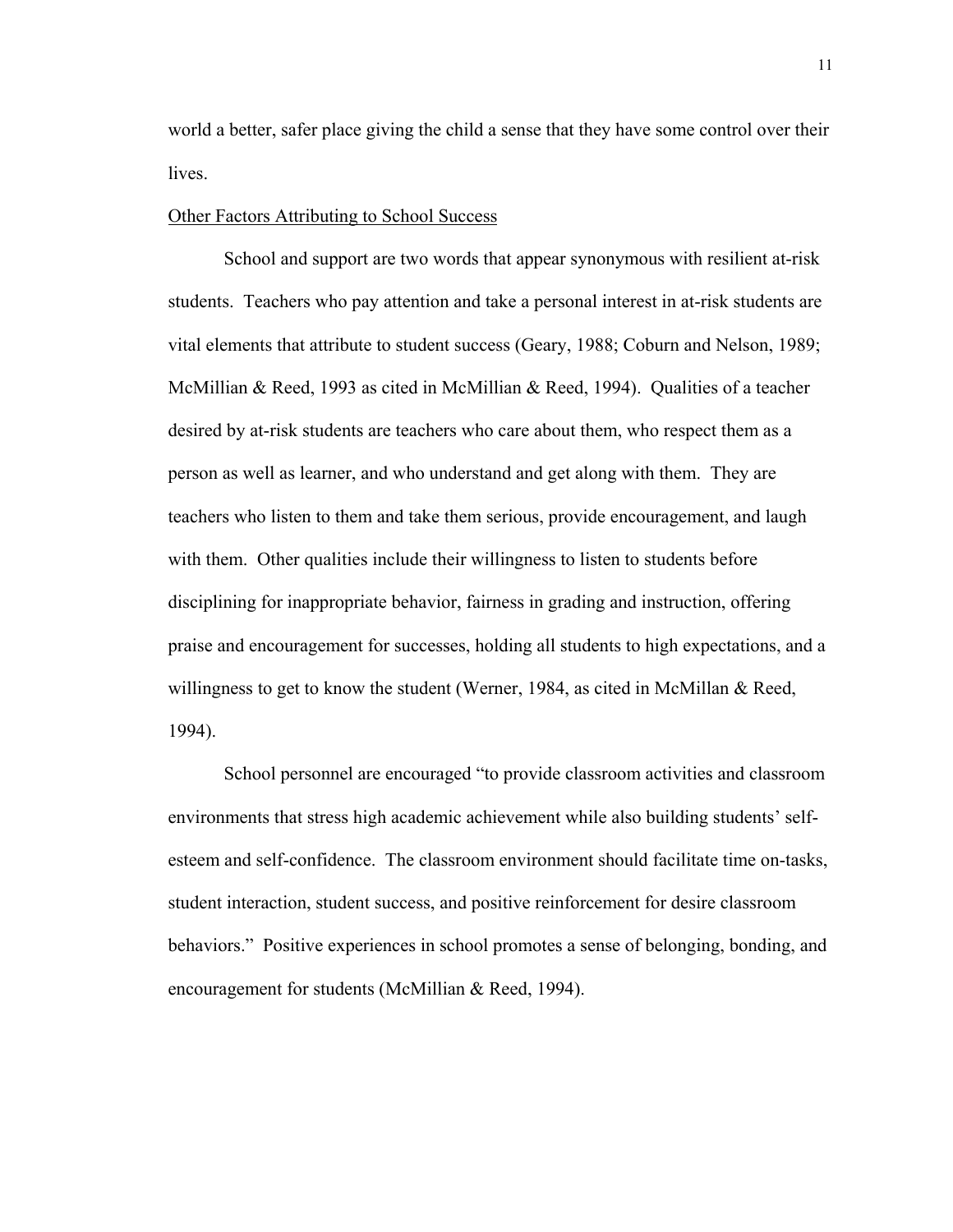## Understanding Children At-Risk: do we need an attitude adjustment?

 There is a stigma that encapsulates children labeled "at-risk." The term itself reredirects attention into believing that "at-risk" children are "problem" children or bad kids. Kronick (1997 talked about the power in language in that "the language we use affects our experiences and thereby recreates our social reality" (p. 119). Responding to the needs of children requires a change in attitude and assumptions that all children can learn, that we know how to teach children at-risk, the teachings must be challenging, and that what we produce means something (CCSSO, 1988 cited in Children At-Risk, 1990).

 When attention is drawn to the problems the child is creating instead of appreciating what is right with the child, it becomes difficult to see the strengths and talents of these children, many whose natural gifts go unnoticed in schools. Research has found that students at-risk oftentimes have unique learning styles that waver differently from that of other students. School failures for these children are usually not due to their lack of abilities, but rather neglect on the school for their structured classroom learning policy. "Schools must deal with the reality that different children do learn at different speeds and can handle subjects in varying degrees of depth" (Bennett, W., Finn, C. & Cribb, J., 1999). Schools must accommodate all children and their various learning styles by integrating flexible teaching strategies in their curriculum. Discouraged learners, especially, need to try out a variety of ways to learn and to complete tasks (Conrath, 1994).

 The natural tendency seems to focus on what the child did wrong and what needs to be done rather than try to figure out the cause for the problematic behavior (Appelstein, 1998). Some of the terms oftentimes used to describe children at-risk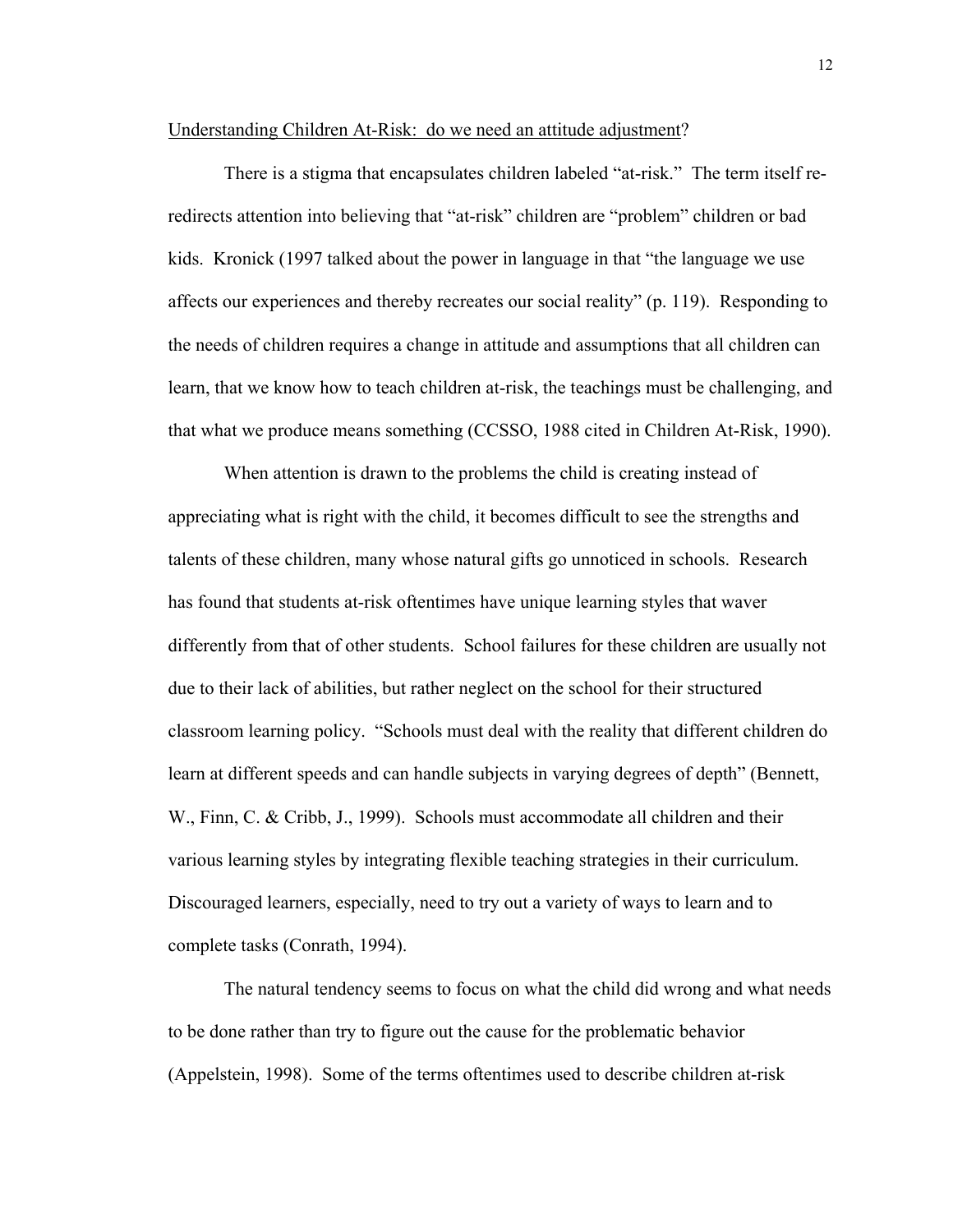include unruly, manipulative, troublemaker, lazy, looking for attention, selfish, and liar. Behind the negative behavioral labels is usually a hidden agenda or an underlying reality – the child's way of sending a message that not all is going well for them. Applestein emphasized that "reacting forcefully to disruptive behavior will often interfere with our ability to get to the heart of the child's message. Worse yet, such misapplications of power and control will usually prompt more misbehavior"

(p. 22).

 Individuals who are "at-risk" are often viewed through narrow lenses without looking at the broader context that contribute and preserve the at-risk behaviors. Before any social justice is bestowed on children at-risk, the meaning of at-risk needs to be clarified and reconceptualized (Kronick, 1998). Conrath (1994) concurred that negative labels are destructive in that they lead the child through a laboring school experience where they eventually become discouraged, defeated, and finally, drop out of school. Woolfolk (1995) cautioned that applying a label, such as at-risk, can be harmful because a person is too complex to be described in only one or two words. The label itself misrepresents the person by becoming the focal point implying that this is the most important aspect of the person.

 Adults oftentimes respond to children at-risk in harmful and destructive ways. Rejecting or treating an at-risk learner impersonally further instills in the child that they are unworthy or somehow incapable of carrying out the task. Conrath (1994) said this invites the child to avoid any and all responsibility reinforcing the child with a sense that rejection is something externally controlled, so why even try. To a larger extent, rejection contributes to feelings of discouragement and lack of self-confidence. Conrath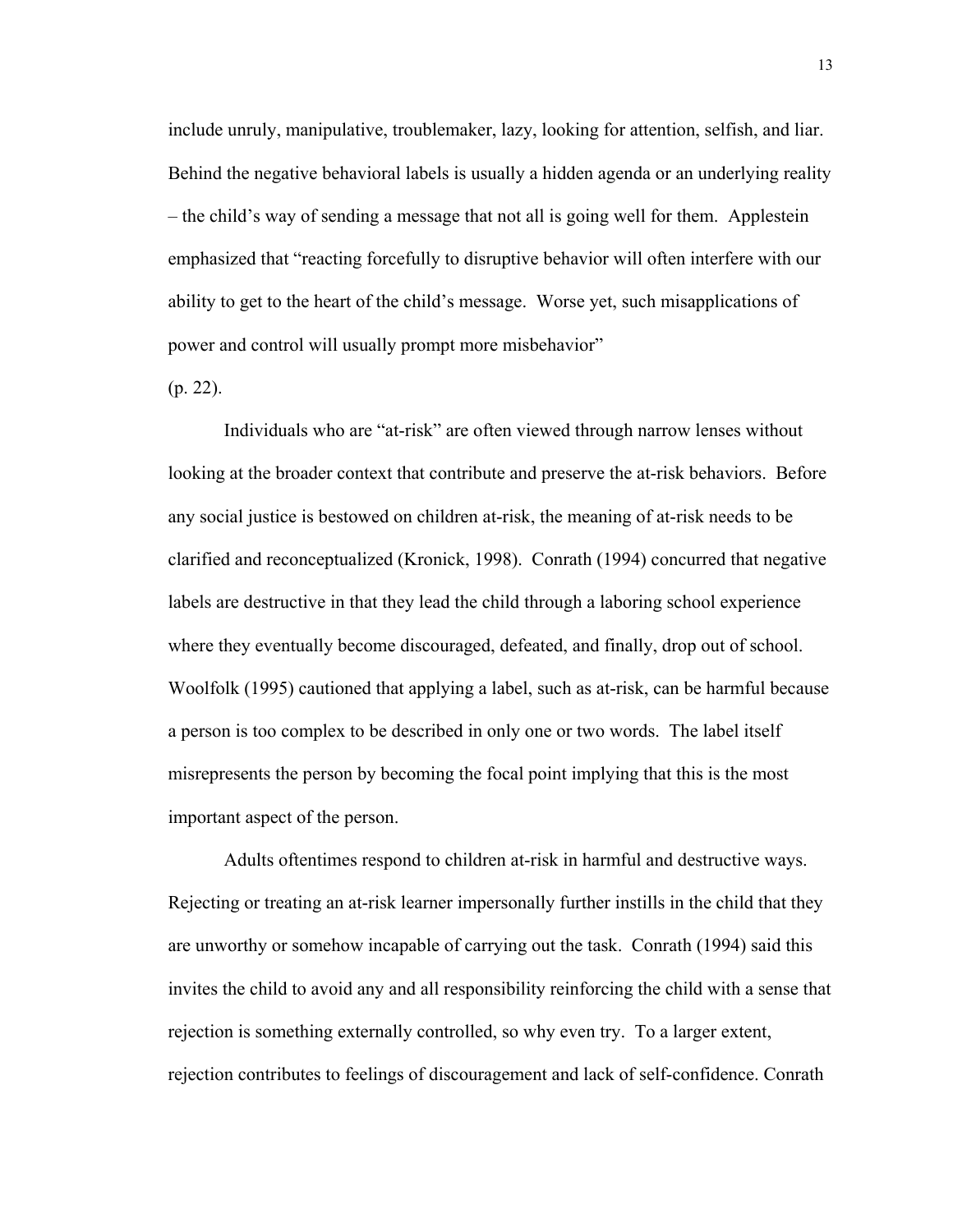(1988) said, "Anonymity breeds avoidance and hostility, two behavior patterns common the students most likely to become drop-outs." Conrath also said it takes a tough adult to see the root of the problem and proceed simply by refusing to reject and ignore the child, no matter how challenging a task

### At-Risk Youth: A National Dilemma

Pay now or pay later. Investing time and energy in our children today is a wise maneuver if the intent is to secure a strong, competitive, and industrious economic and cultural future. Sadly, our present school system is failing an exorbitant number of youths with as many as 30% of youths not receiving an adequate education (Barr and Parrett, 1997). The at-risk situation in today's society is not just a problem, it is a national crisis with 25% of our high school students dropping out of school (Conrath, 1994). In reference to dropout preventions, Conrath said, "We can't afford not to. Seventy percent of our prison inmates are high school dropouts. It costs taxpayers about 6 times as much yearly to house a prison inmate as it does to educate a child in public school"  $(p. 3)$ .

Lunenburg (1999) agreed that the dropout problem has gotten out of hand and is at crisis proportions costing the U.S. an estimated \$250 billion annually in lost earnings, taxes, and social services; 52% on welfare or unemployed; 82% make up the prison population; and 85% are juveniles in the court system.

Over one-quarter of students leave school before graduating. After finding out the personal costs associated with dropping out of school, as many as 46% of those individuals return to school to earn a high school diploma or high school equivalency degree, such as a GED. The economic returns of a high school diploma; however, are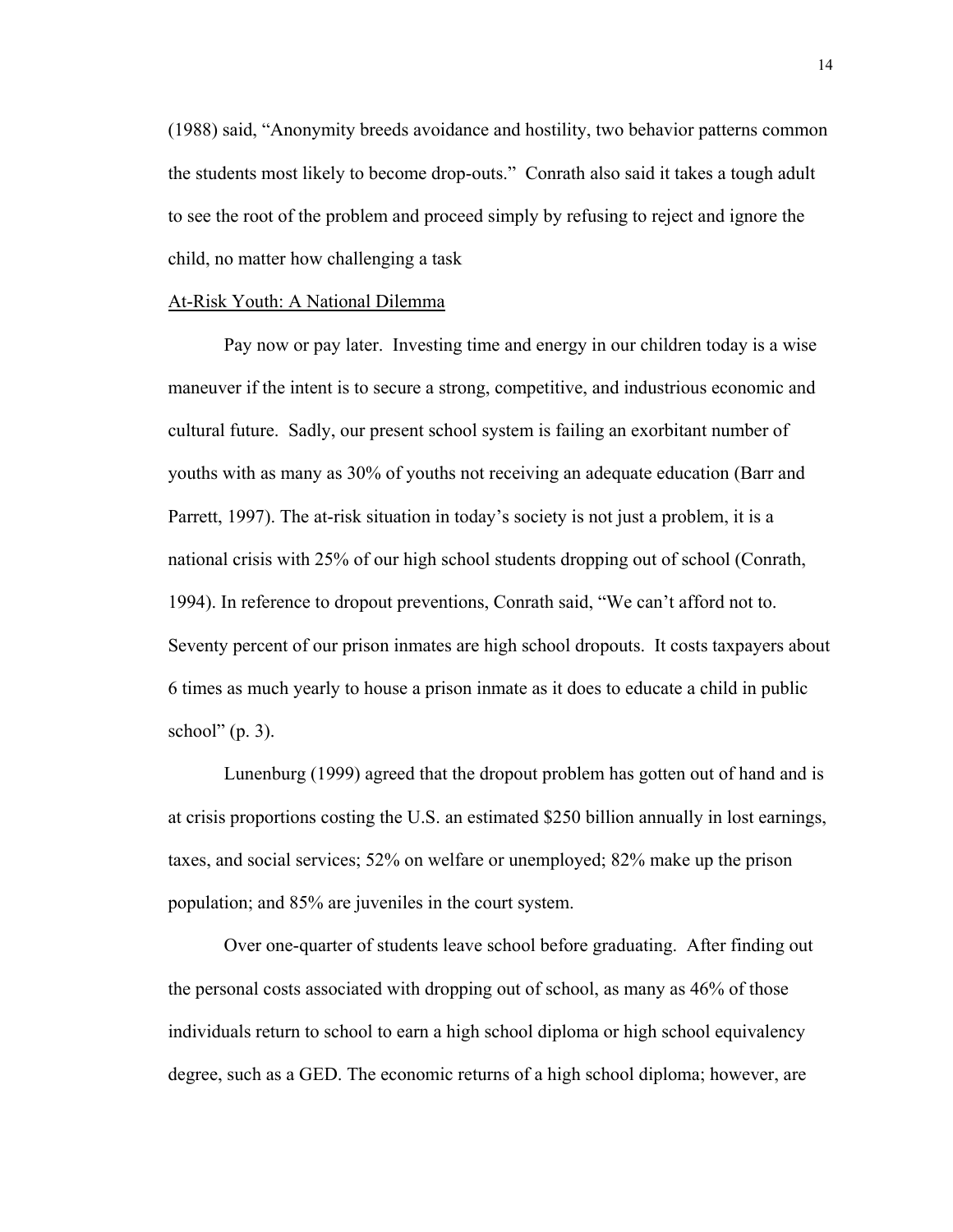higher than that of a GED, which is why staying in high school and graduating is favored over a GED (Roderick, 1993).

 The social costs of drug abuse, teenage pregnancies, delinquencies, and school dropouts far outweigh the costs of preventative programs (Kronick, 1997). Caterall (1985, cited in Wells, 1990) said:

The economic burden of dropouts is felt in increased taxes to support welfare programs, fight crime, and maintain special programs, as well as in lost revenue through lack of taxes generated by these former students who may not be working or who may be in lower-paying occupations (p. 2).

No longer can at-risk children be cast aside. The costs involved in supporting dropouts are enormous. Brendtro, Brokenleg, & Van Bockern (1990) said that as a society we can no longer afford to abandon the growing number of youth who will be responsible for taking on the future which involves supporting a large number of retired individuals in the twenty-first century. Grand Foundation, 1988, p. 1 (cited in Roderick, 1993):

The plight of the "forgotten half," never easy, has become alarming. This nation may face a future divided not along lines of race or geography, but rather of education. A highly competitive technological economy can offer prosperity to those with advanced skills, while the trend for those with less education is to scramble for unsteady, low paying jobs (p. 14).

The 1980's mark a historical time because it was a time when eyes were opened to the rising numbers of high school dropouts. With dropout numbers climbing, so do the costs to the dropout and to society (Catterall, 1986; Natriello et al., 1991 cited in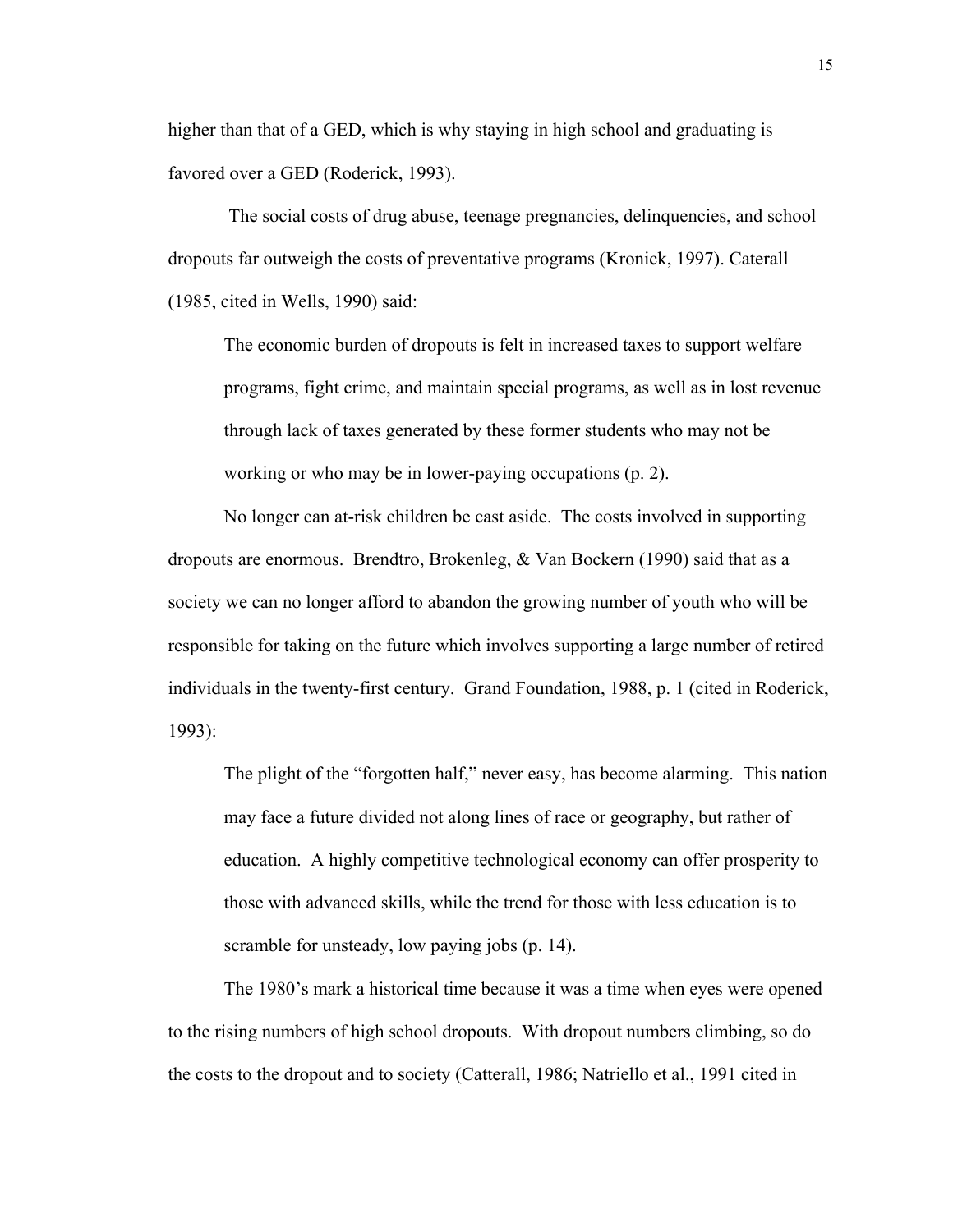Roderick, 1993). This reawakening occurred as a result of three concerns. The first was attention drawn to the possibility that the American education system was failing. Second, the cost of dropping out is rising considerably, and third, that the larger portion of an already shrinking population of youth are of lower socioeconomic standing and those most likely to drop out of school. "Generated concern centered in the business community that the quality of the American labor force is not, and will not be, adequate to meet the increased skill levels necessary to regain American competitiveness" (Roderick, 1993, p. 9).

From a business perspective, the increasing numbers of at-risk youth is troubling because of the critical role youth play in the labor market. Kolberg (1987) said:

If our economy is to grow as it is capable of growing, we must be able to use the talents of virtually all our young people, because the numbers coming into the labor force is declining. Yet the percentage of those young people who are atrisk is increasing (as cited in Kronick, 1997, p. 48).

The at-risk problem not only affects economic issues but it also affects national security. In the military, one in every nine persons is required to serve their country, and in another 10 years, because of the drop in youth population, the military will need one in three persons to preserve its country's strength. "If current rates of illiteracy, unemployment, illegitimate pregnancies, and drug and alcohol abuse among our youth do no decline, there simply will not be enough qualified young people to go around," says Kolberg, 1987, p. 97 (cited in Kronick, 1997, p. 49).

Dropout prevention is a cost effective way to strengthen an economy. The Job Training Partnership Act (JTPA) was an attempt by the business sector to fight the at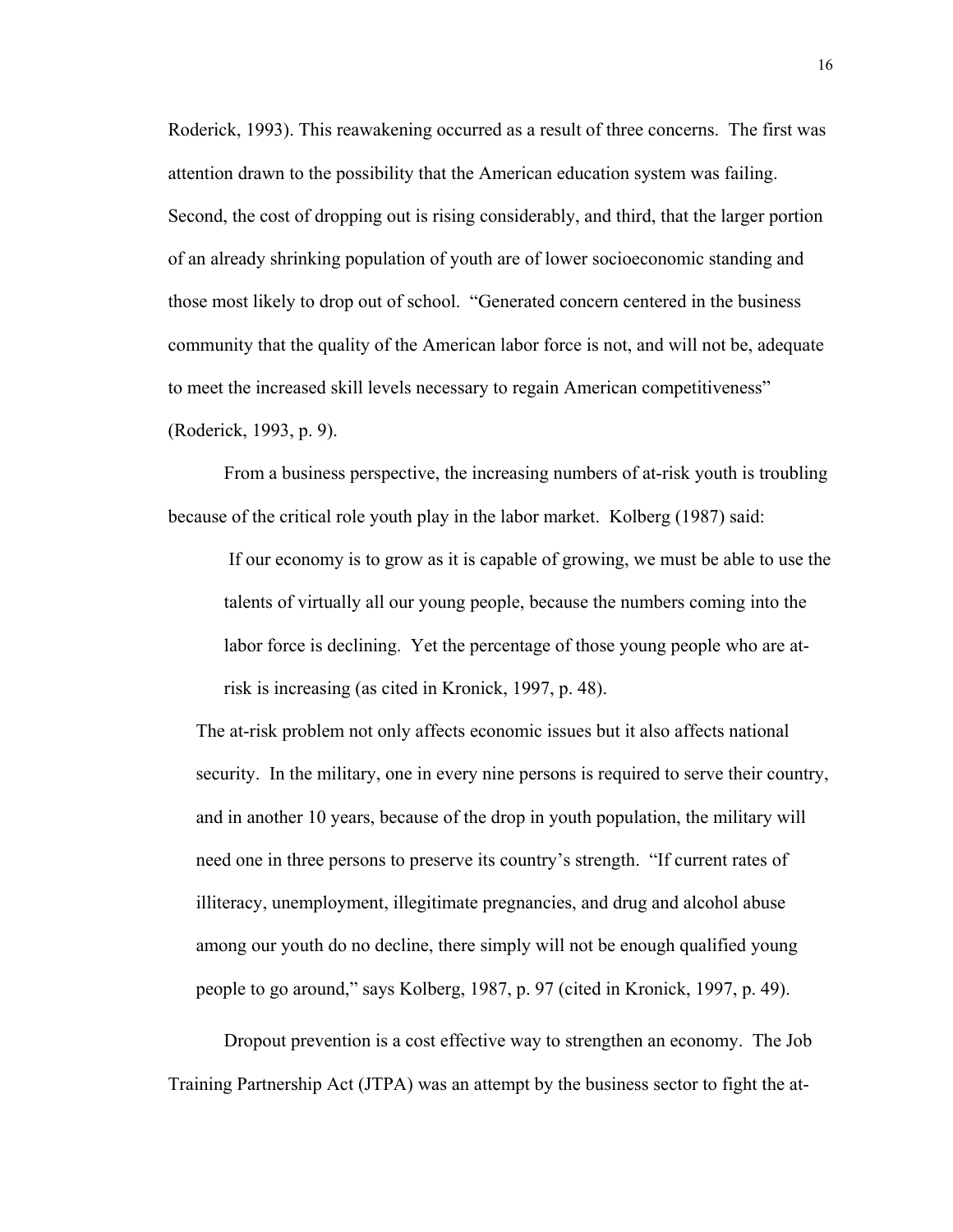risk issues and its costly toll on society's resources. The JTPA program was developed to provide skill building to youths in hopes that it would enhance their marketable skills, eventually leading the individual to productive employment (Kronick, 1997).

In Boston, both the business and educational leaders came together in a joint effort to reduce the 16% annual dropout rate and improve the employment opportunities for its youth. This pact was called the Boston Compact. Their efforts consisted of jobreadiness workshops, after-school work, and summer work. Orr (1987) said this may have strengthened the union between educators and the business sector in the 1980's, but it did nothing to fix the dropout rate, which did not decrease as a result of these efforts.

So what does the future hold for high school dropouts and its impact on society? Presently, grim futures lie ahead for at-risk students who drop out of school before graduating. Current employment and occupation projections see the labor market status of dropouts as continuing to deteriorate (Roderick, 1993). We know one thing for sure, the problem isn't going to vanish into thin air, but perhaps looking at the problem realistically, as well as politically, is the answer. Reducing the expectations that all programs are to be successful, continuing to strategize from a local perspective, and building alliances, and continually promoting new programs will be more affective in meeting the goal in reducing high school dropout rates (Kronick, 1997). Van Den Heuvel (1990) said, "Insuring the success of families and children is the only insurance policy for our economic and cultural future" (p. I). It is everyone's responsibility, particularly the social institutions, that is the key to reducing the influences that place children at-risk.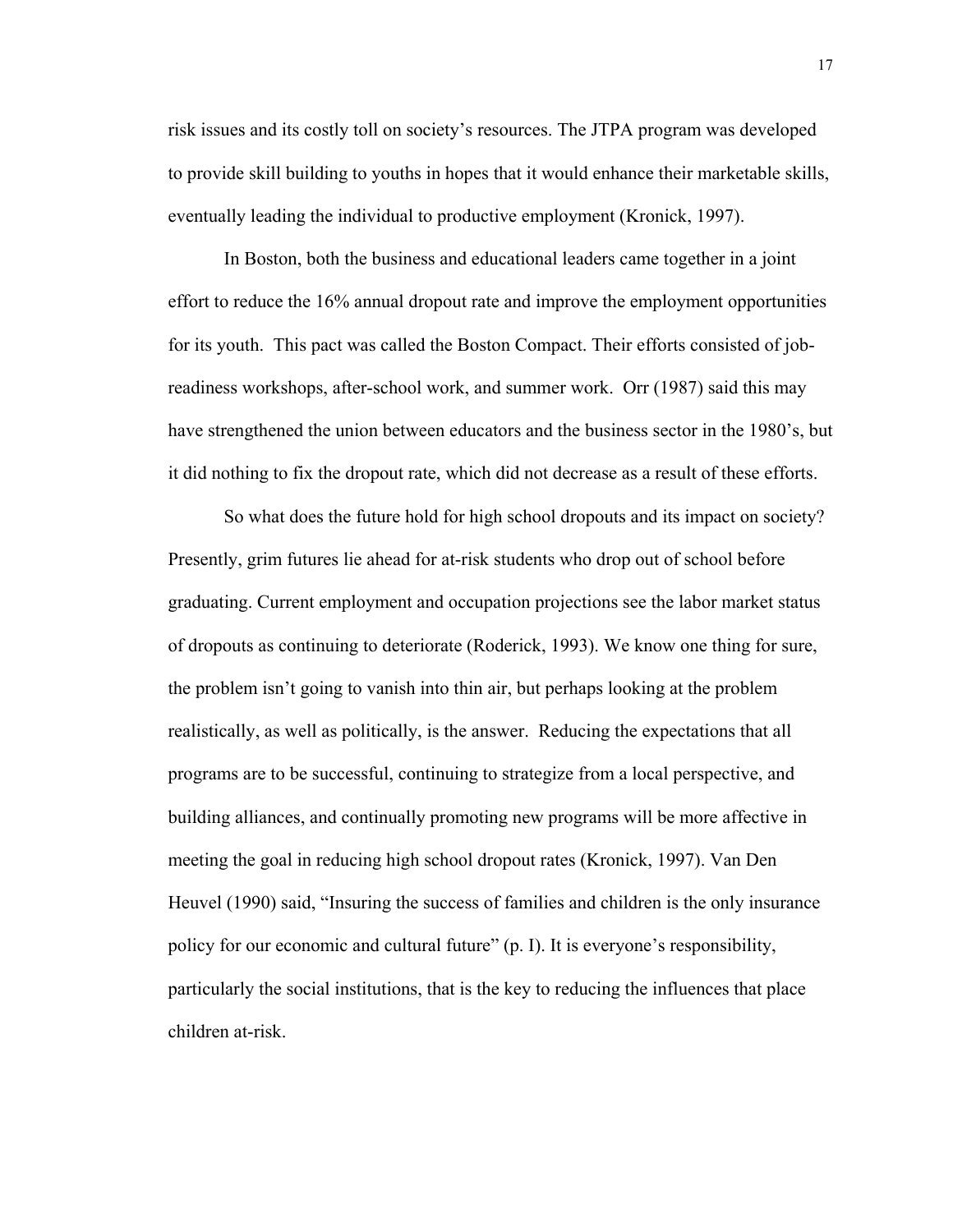# Systems Change: Family, School, and Community

The world is continuously undergoing change and transforming itself and the lives of its inhabitants at an alarming rate. "In the natural world, the ability to change is a condition of survival," stated Reavis et al. (1999, p. 15). As difficult and turbulent as change can be at times, all individuals, organizations, and cultures must embrace change if they are to survive. With the essence of building resiliency in its youth, the authors were saying it was time to pull together, no longer leaving room for fragmented and isolated services. Instead, integrating the resources of family, schools, and communities is what it will take to meet the changing needs of its youth. Reavis et al. (1999, p. 15) added, "The educational or youth service provider either adapts to meet the changing needs of its youth or it becomes ineffective."

 Conrath (1994) supported the notion that community plays an integral part in the raising of its youth, but conveyed his message with a twist. He stated:

Homes that don't monitor school attendance, an economy that no longer needs young people and their work, and a society that accepts poverty and unemployment as "natural" phenomena in an otherwise affluent population are certainly partly to blame for school dropout, but there is much school can do (p. 3).

Several authors, such as James, Hahn, and Hedin, believe that many of the youth today are egotistical and self-absorbed in their own wants and needs that they've become oblivious to the meaning of respecting and caring for others. This type of narcissistic lifestyle rekindles the revival of the whole community service concept. The community can give back to its youth by promoting and supporting community service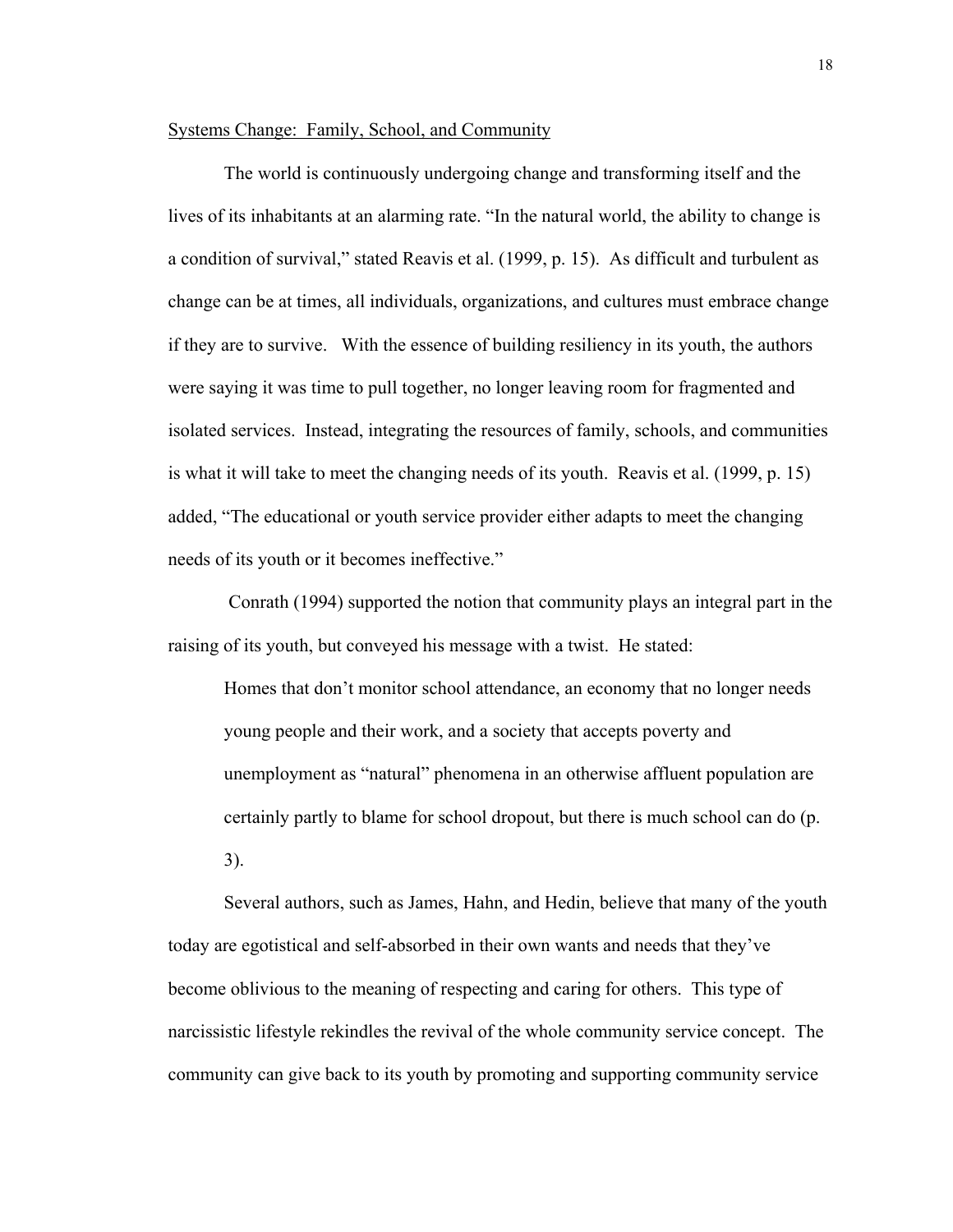programs. The concept helps young people step outside themselves into another world of caring for others and giving back to society. Making a difference in this fashion would benefit the community as much as it would help youth gain a sense of self-worth and a sense of belonging to their community and to society. It is a viable approach that teaches responsibility and moral development, in addition to producing intellectual gains that result from service-type training (James; Hahn; Hedin: cited in Brendtro, Van Brokenleg, & Van Bockern, 1990).

Before change can occur in our school systems, it is important to understand the lives of its students and to accept the diversity of its population within the school system. Cooperation and a desire to involve oneself in a unified building process can be a rewarding experience (Conrath, 1994). Reavis et al. (1999, p. 17) stated, "At each level, one individual's or group's passion and clarity of vision can lead others to the vision on their own."

Barr and Parrett (1997) are also supporters of pulling together a forum of people that include parents, teachers, community leaders, police, city council members, and others to focus in on the problems youth are facing. The collaborative efforts of family, school, and community involvement can help in developing a plan to promote and enhance opportunities for its youth now and in the future. The National Commission of Children stated, "All schools and communities (should) reevaluate the services that they currently offer and design creative multidisciplinary initiatives to help children with serious and multiple needs reach their academic potential" (Lawson & Anderson: cited in Kronick, 1997, p. 317). Many schools have not taken heed to this message because there continues to be high numbers of students at-risk whose needs are not being met.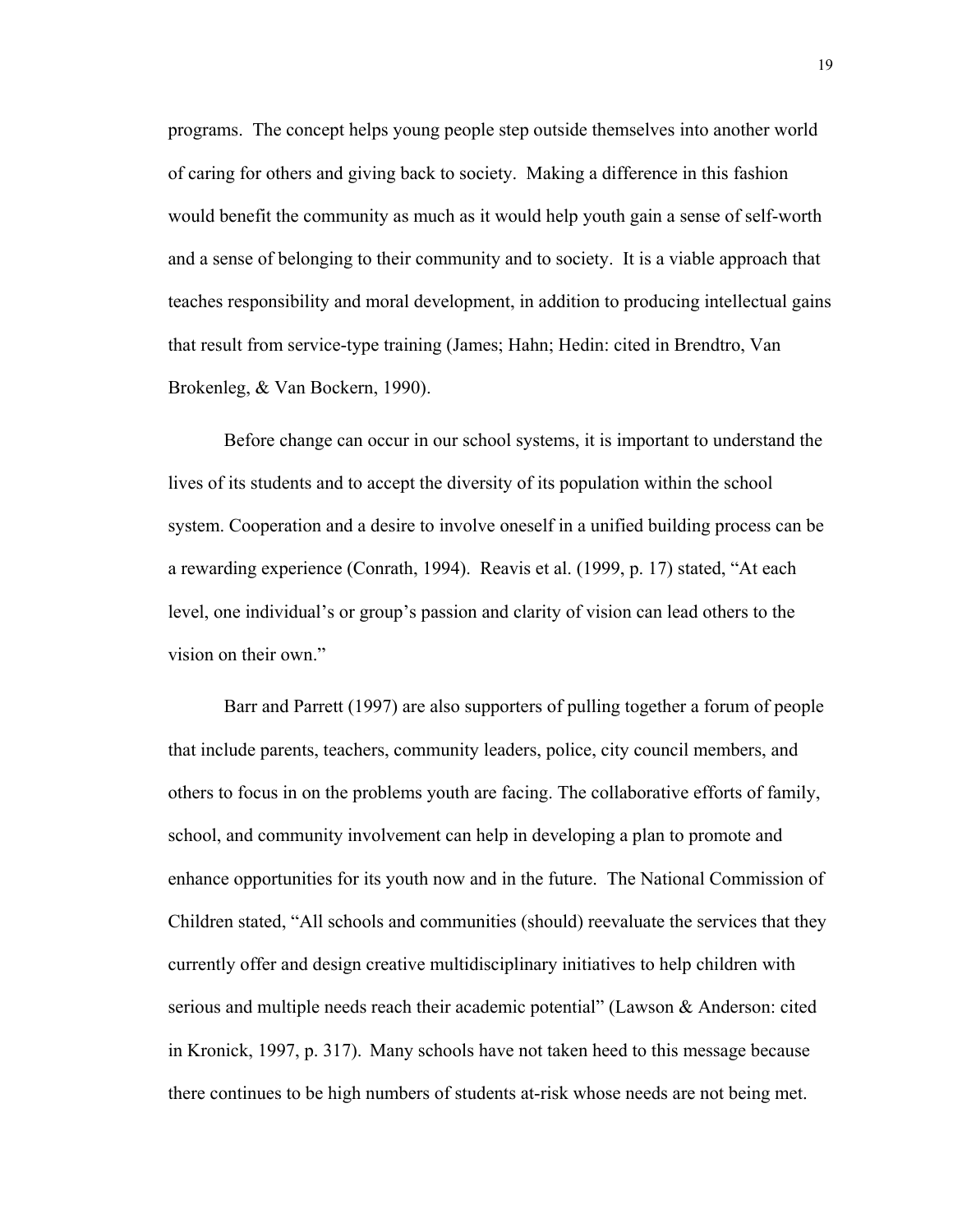The schools and communities must work together because the numbers of youths at-risk continues to be high and is both costly to not only the youth but also to society. A group of deans of education, known as the Renaissance Group, conceded that the colleges and universities, too, have not acted coupon the vast changes in society, and they encourage community agencies to work cooperatively with the schools (Kronick, 1997).

 The collaborative foundation is that of teacher-student learning, said Kronick (1997). The affects will expand outward to include other teachers as well as parents and families. "What will evolve from this is learning communities where sharing and cooperation and a sense of community evolve (pg. 316)."

 Lawson and Anderson concluded that the collaborative efforts necessary to meet the needs of its youth at-risk encompass that of communication, agreements, decision-making, monitoring and evaluation, recognition, trust and leadership (cited in Kronick, 1997).

 The well-being of communities are often measured by their school system's drop out rates, unemployment and crime rates, and by the family incomes within the community. The perception of most educators is to serve the students by educating them. Serving students in this respect is much like serving the community at large (Alspaugh, 1998).

 Family structures are deteriorating, and interrelatedness seems a word of the past. According to Appelstein (1998), family and community connectedness is disappearing and with it are the supportive environments we need to sustain ourselves, because we, as human beings, "are not meant to 'go it alone' (p. 266). He also commented that the source of many problems is that troubled youth and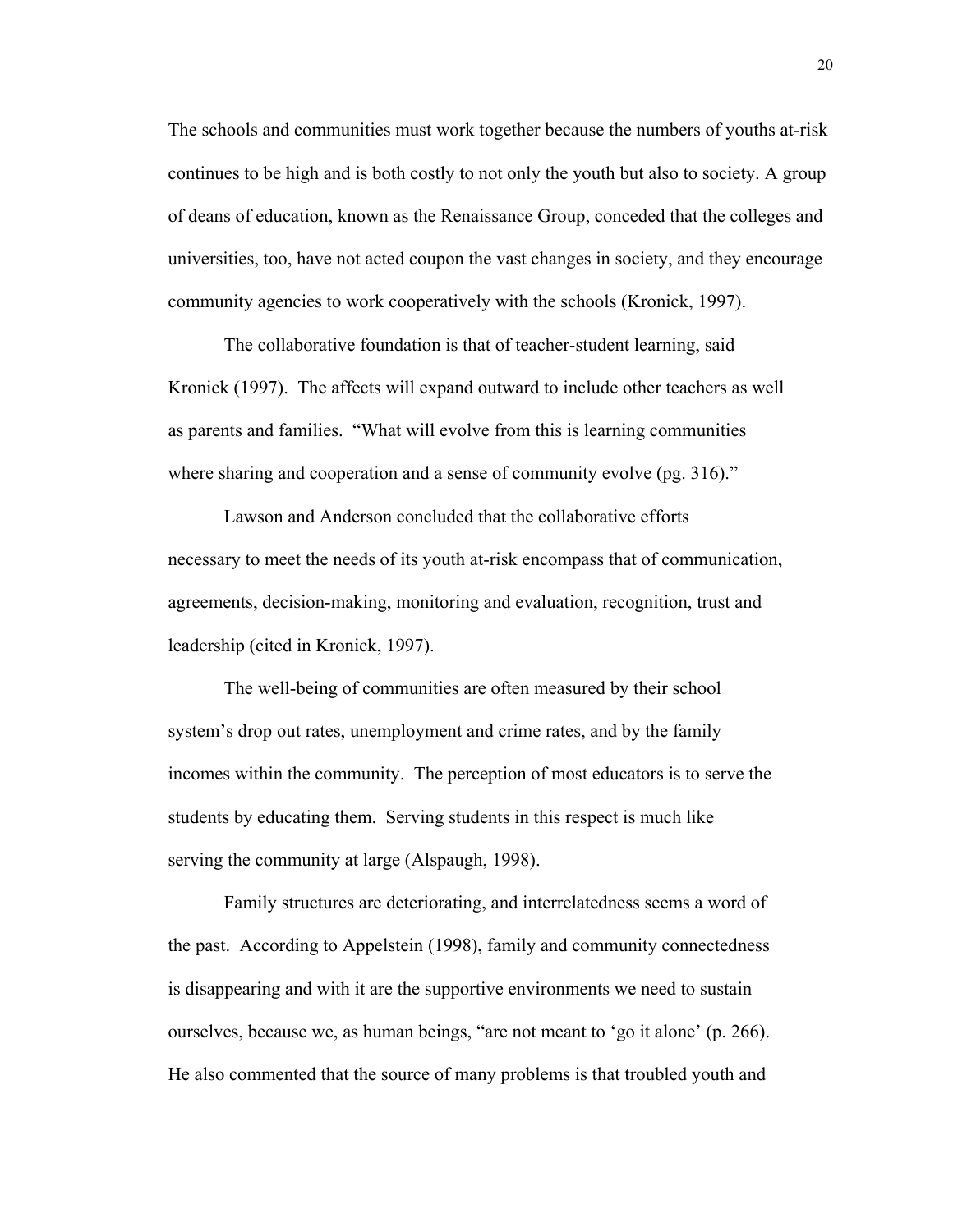their families are at the mercy of our changing society. The support and connectedness longed for seems to have all but vanished. Appelstein added, "Amid this landscape of isolation and the added stress it produces, is it any wonder that more and more kids across all socioeconomic fronts are grappling with behavioral issues" (p. 267). Alienation has devastating impacts on all human beings, which is why it is important to build strong support networks in families and communities. He suggested for everyone to reach out to others giving unconditionally in ways of compassion, sacrifice and generosity.

 Morris (2000) talked about establishing a school/community policymaking council "to serve children at-risk and industry leaders with a vested interest in children's school success" (p. 10). The council itself can be made up of a variety of groups from the community, such as church groups, businesses, technical schools and community colleges, health and social services groups, and the news media sources. Identifying the problems would be the next step and then providing the necessary assistance to meet the needs of the youth at-risk.

# Preliminaries to Intervention Programs

 Today in society where change is constant, the at-risk situation continues to be a diverse and complicated challenge. Beyond the broad understanding of children at-risk, effective school-wide intervention programs are about early identification, a collection of ingenious intervention strategies, and the collaborative efforts of students, parents, the school, and the community. But, perhaps the solutions to the problems are not as complicated as we think. Murphy and Duncan (1997) said that even the smallest change in the perception of a school problem could ripple into larger changes.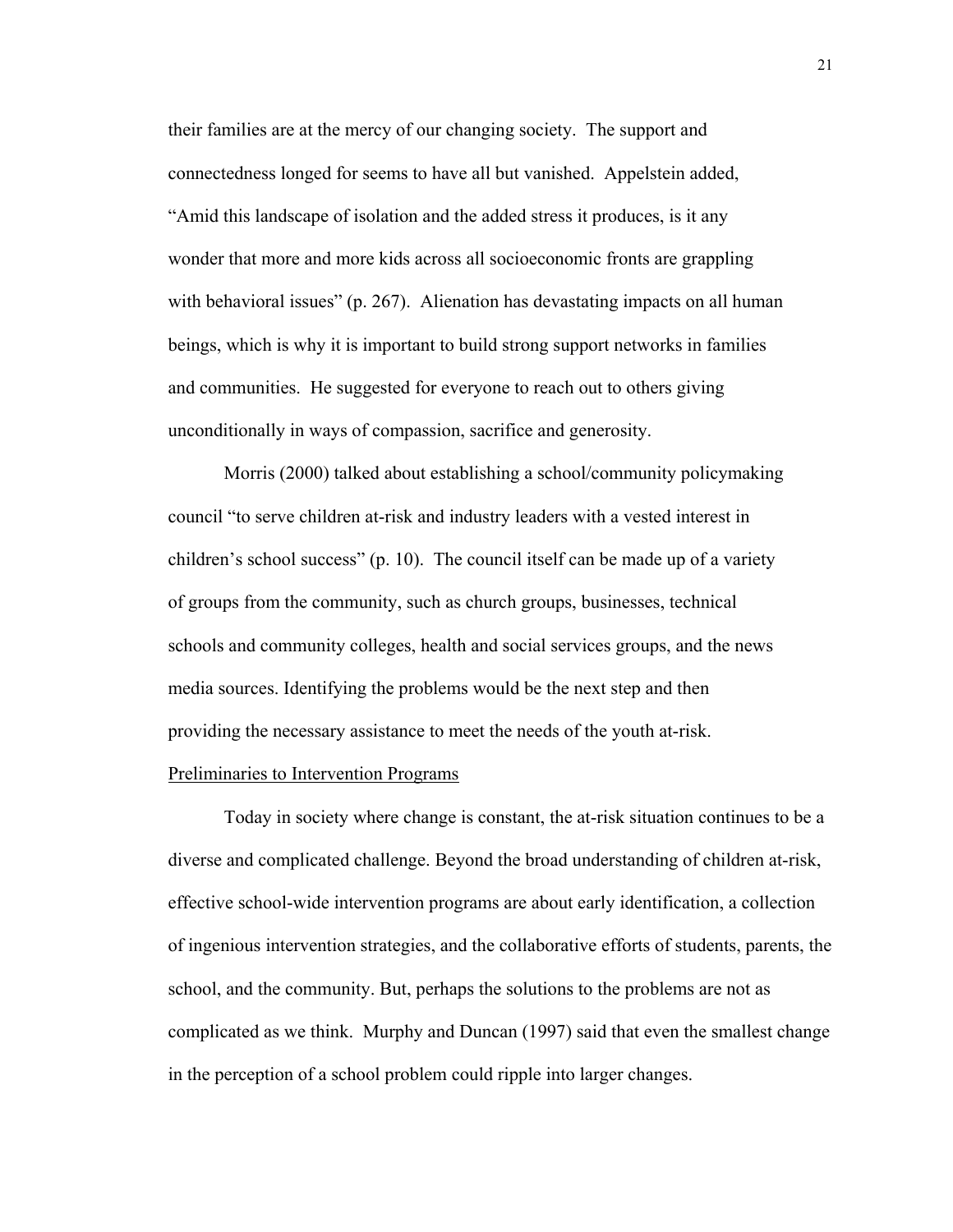School districts should not rely on the national stereotypes when they design their districts at-risk programs. The drop out issue is complex, therefore, every district must evaluate their individual program carefully to determine the extent of its problem, and proceed by tailoring a program designed to meet their needs, and not someone else's needs (Children At-Risk, 1990).

 The World Book Dictionary defined interventions as "an intervention or interfering in any affair, so as to affect its course or issue" (Thorndike & Barnhart, 1991, p. 1105). More emphasis, however, should be placed on the contributions of the client and to capitalize on the client's ingenuity and expertise in finding a solution that fits their unique circumstance and style (Murphy & Duncan, 1997). Murphy and Duncan's philosophy on interventions is about two things. First, interventions must be designed to interrupt unsuccessful attempts to solve a problem encouraging parents, students, and school personnel to look at the situation with an open mind. This opens doors to new possibilities in solving the problem. And second, interventions must be right for the student validating their own theory about change and what their desires are to meet their goals. As Murphy and Duncan put it, "Clients are the inventors; we are their assistants" (p. 64).

Murphy and Duncan's philosophy about change is reflected in O'Hanlon's solution-oriented approach. The solution-oriented approach is about helping the client find what they're already doing right and use that information to eliminate any problems they're having (O'Hanlon, 1999). O'Hanlon listed a host of ideas that focus on concrete actions one can take to make changes in their life. These ideas include changing the frequency of the problem pattern, the time, location, and intensity of the problem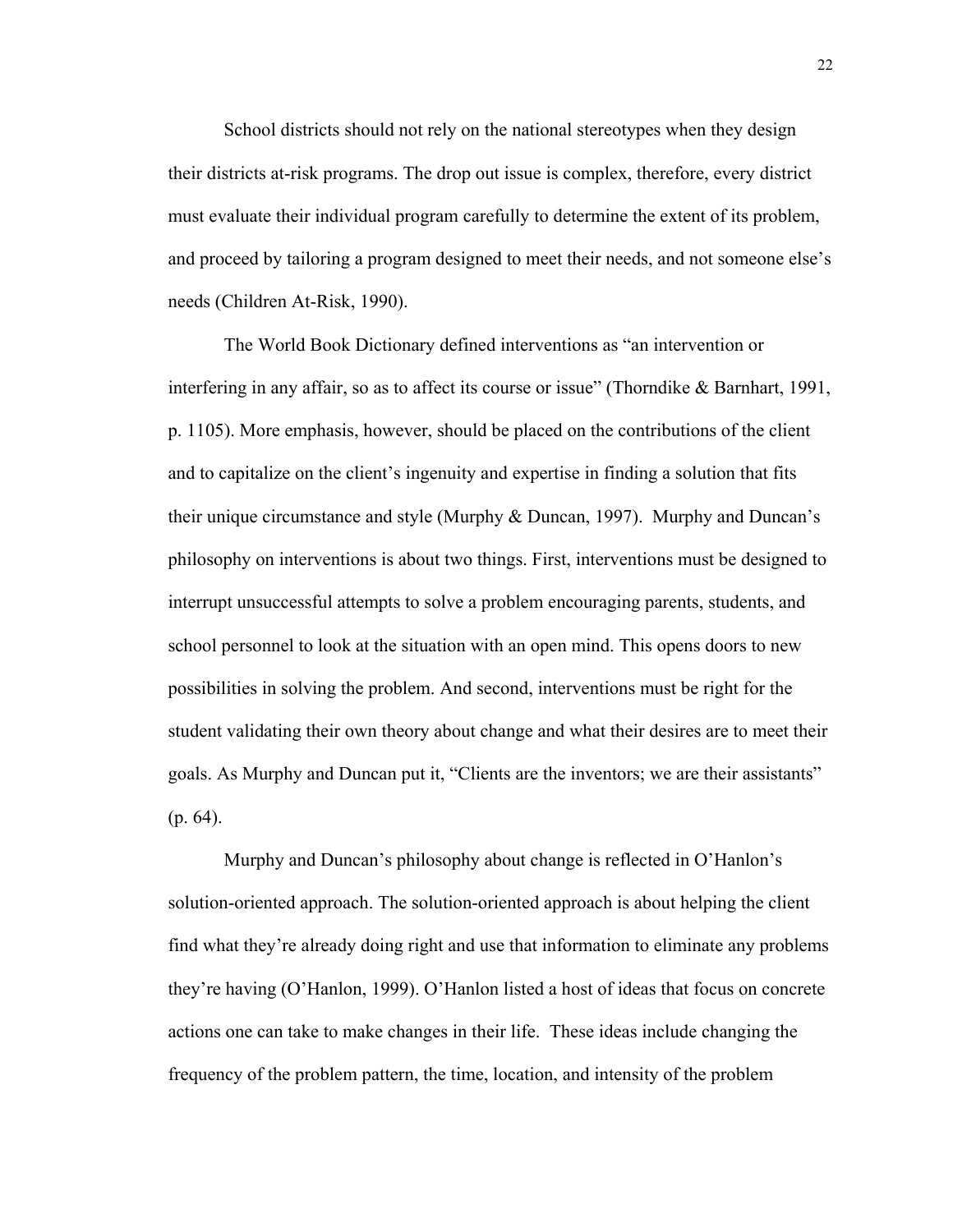pattern, and adding or taking away something from the sequence of events leading up to the problem. O'Hanlon (p. 13) said there are two things to remember to do in order to make changes:

1. Pay attention to repetitive patterns you are caught up in or what others are caught up in with you, and change anything you can about those patterns.

2. Notice what you're doing when things are going better, and do more of that. Murphy and Duncan (1997) suggested that teachers and other school personnel try to "sing a different song" when it comes to interventions. Instead of the usual intervention, be imaginative and creative because it is the unpredictability that creates a new vision leading to an array of interesting, effective, and fun possibilities in solving problems (p. 68).

 "If at first you don't succeed, try something different," said Murphy & Duncan, 1997. It is a good idea for schools to have a stockpile of intervention strategies on hand to drawn upon when needed. Interventions can come in all forms from the most simple, uncomplicated style to the more elaborate, sophisticated ways of helping students solve problems. The key is about trying new things if what you're doing isn't working. Identifying Students At-Risk

A crucial part of any successful intervention program is in the identification of students who are at-risk. Many schools use a variety of screening devices to identify their students who are at-risk of failing and potentially dropping out of school. They identify their students at-risk by completing an identification assessment or by completing a profile on the student. Questions focus on the risk category/or categories, such as dropout, truant, teen parent, or adjudicated delinquent; achievement categories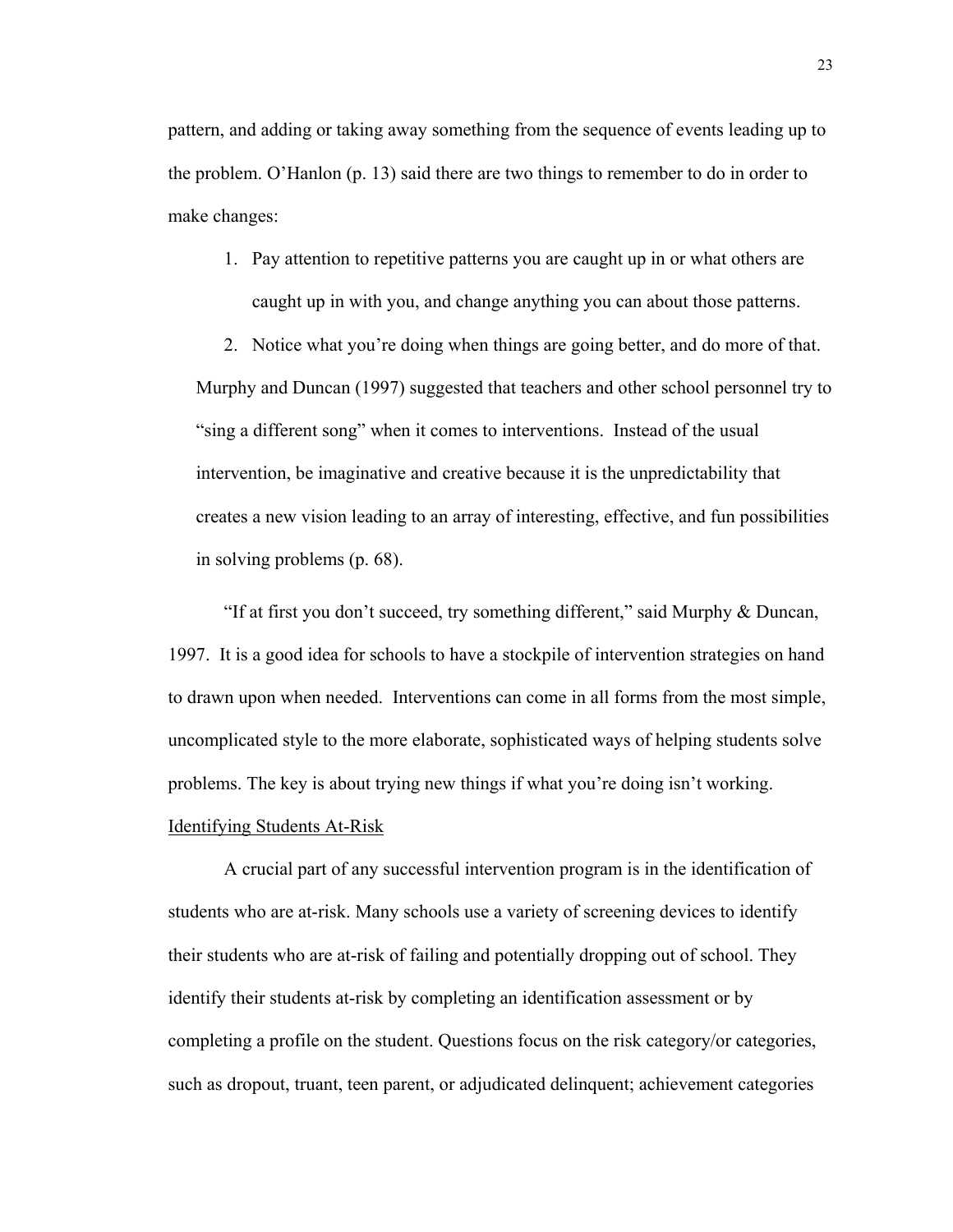identify areas in which the student is one or more years behind in grade level or age group. Other screening forms note characteristics pertaining to academic performance, overall behavior, peer relationships, and other concerns.

 Designing effective identification systems specific to an individual school district is a process that involves a number of procedures and examinations of its findings. The more information the better the chances are in detecting the mix of variables that could potentially lead a student to drop out of school. Each piece of evidence is important because even the smallest bit of information can give a clearer view of what's been going on with the student. The process includes gathering information through checklists, student records, surveys, exit interviews, data analysis and its utilization, and finally, the design and implementation of an intervention strategy (Wells, 1990).

The critical task lies in early identification of students at-risk. Slavin et al., 1994 (cited in Kronick, 1997) said, "Early intervention can prevent school failure for nearly every child" (p. 294). Funk et al., 1986; Simner and Barnes, 1991, supported this belief stating "Many dysfunctional behaviors are already evident at kindergarten and become more evident each year, culminating in more serious antisocial behaviors during high school" (Kronick, 1997, p. 290). This is why early identification and intervention is extremely critical in preventing dysfunctional behaviors from developing into a more serious scenario. The Student Assistant Program at a Pennsylvania High School works under this same assumption that early intervention "will lead to the prevention of child and adolescent high-risk, self-destructive behaviors" (Herr, 1989, p. 221). Students atrisk are identified early by using a 105-item checklist called the Behavior Assessment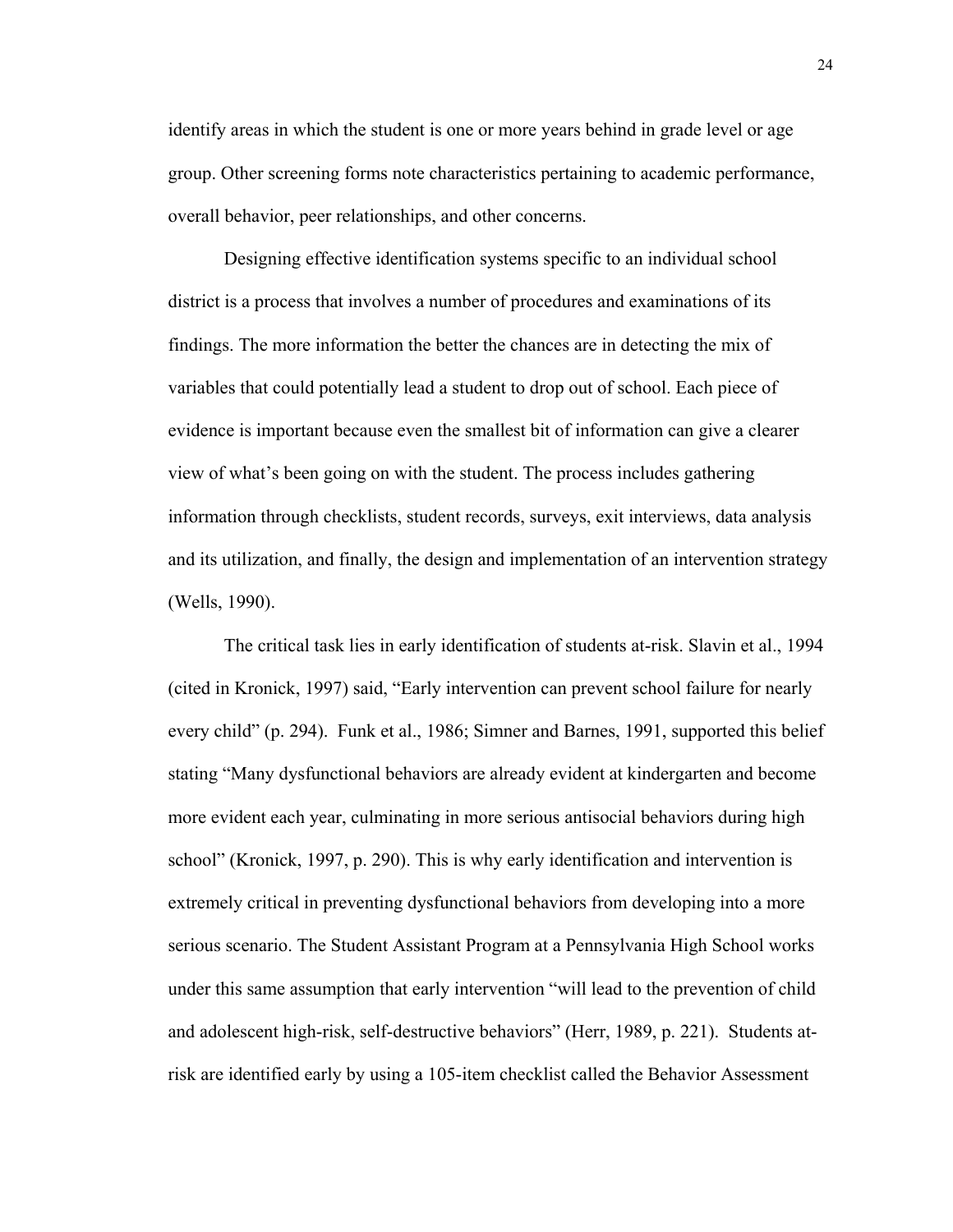Form. Areas examined include academic performance, attendance, overall behavior, physical symptoms, illicit activities, extracurricular activities, and crisis indicators, such as victims of abuse or threats, etc.

Principles, teachers, and counselors play very important roles in the early identification process. Many students at-risk should be identified as early as kindergarten and made within the first month of school. Kronick (1997) said that "as a result of identifying at-risk children early and providing each of them with appropriate interventions, the later behavioral crises of drug abuse, teen pregnancy, and dropping out will be greatly reduced" (p. 291). This author purports that some children in the earlier years are less ready to do school and it is because of this it becomes critical they receive extra attention from their teachers and counselor in the form of personal attention, compassion, one-on-one tutoring, home support and assistance. Chances are more likely then that social and academic success that begins in kindergarten through the third grade will extend success in the grades to follow.

There are numerous methods used to detect students that may be at-risk of not being successful in school and potentially dropping out of school. The Los Angeles County Board of Education produced a handbook consisting of three checklists identifying characteristics relating to the school climate, a general checklist describing high-risk students, and an individual student checklist describing non-school, schoolrelated, and family related factors.

Dane County School District in Miami, Florida, developed a profile identifying English proficiency, 18 or more absences per year, reading stanines, the number of schools students attended, and a record of their grades.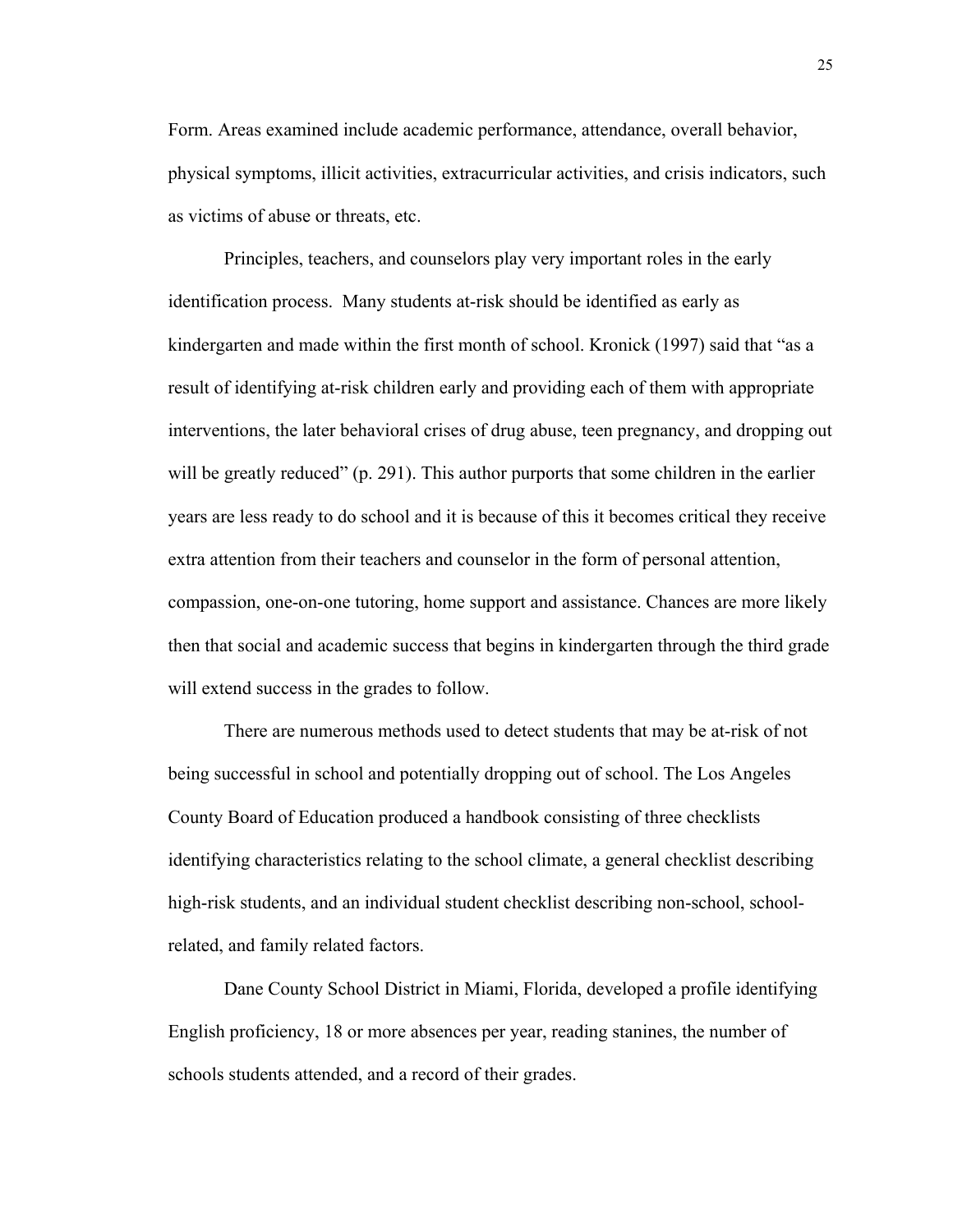Wells (1990) gave another example of a local school district in North Carolina who uses an early identification referral form. The referral form consists of two parts. Section one is "Factual Characteristics" which includes information about attendance, school grade retention, basic skills, subjects failed, and family history. Section two is the "Observable Characteristics" which includes school performance, behavior, study and work habits, participation in extracurricular activities, self-concept, and personal characteristics identifying personal friendships, substances abuse, and physical or mental problems. Staff development is another vital component of its identification process.

In the elementary years, The Devereaux Elementary School Behavior Rating Scale (K-6) is a highly capable and effective scale for teachers to use in early identification of at-risk students. It measures behaviors such as "disrespect or defiance, impatience, classroom disturbance, irrelevant responsive behaviors, and external blaming" (Kronick, p. 291). The number of parents, parent's education, family income gender and ethnic group are other indicators that help to identify children from kindergarten through the third grade who are good candidates for later delinquent behavior.

According to Barrington and Hendricks, 1989; Simner and Barnes, 1991 (cited in Kronick, 1997), at the middle-school level, teacher's assessment of the student's reading, mathematical abilities and/or the number of absences is useful information to identify potential dropouts. Weber, 1988 (cited in Kronick, 1997) said that in order to identify potential at-risk students in subsequent grade levels, there are four variables that help to identify these students. These variables include the number of absences, grade

26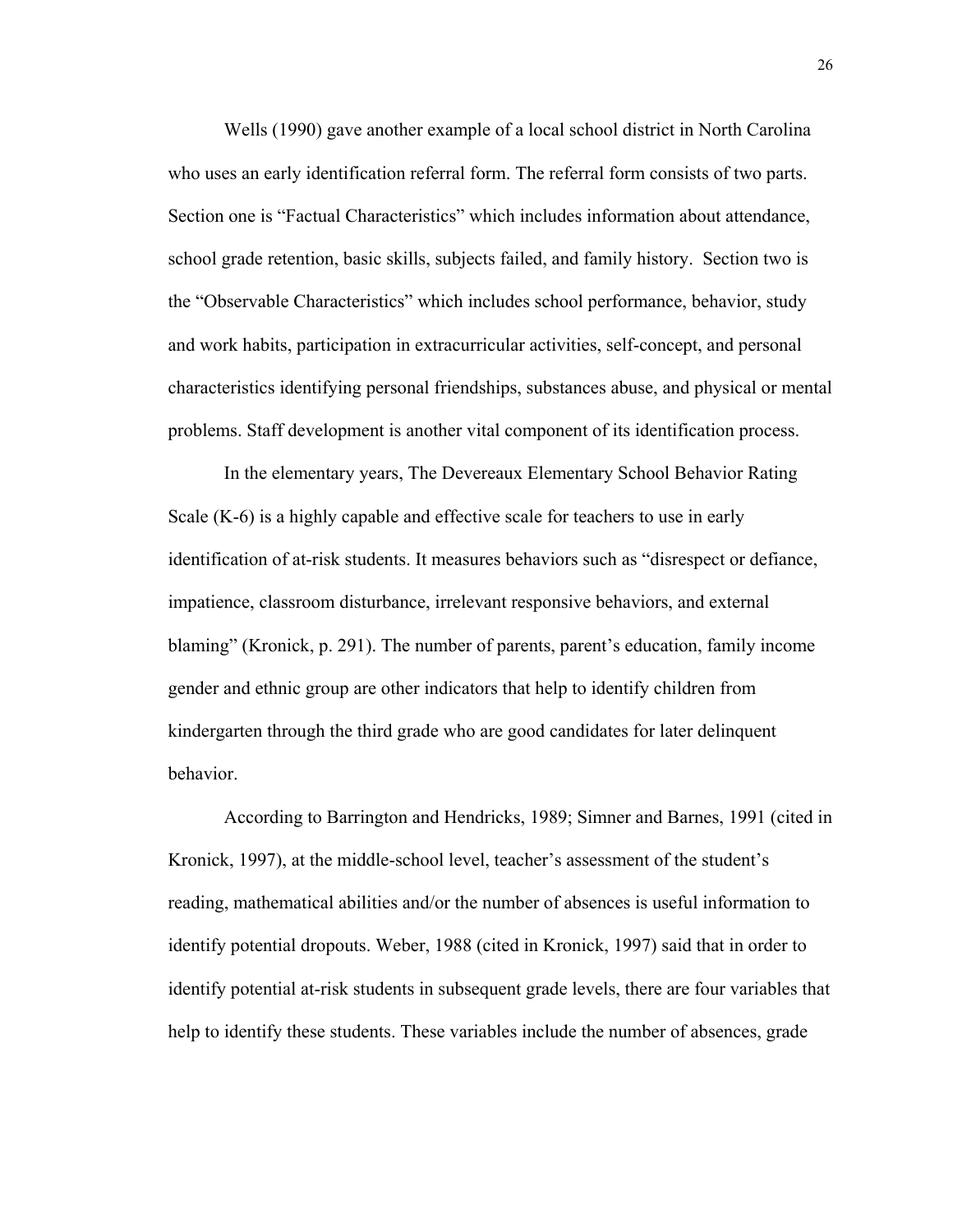point, age relative to their peers and if the student repeated grades over, and their reading level.

## Examples of School-Wide Intervention Programs

 "Big problems do not always require big solutions" (Murphy & Duncan, 1997, p. 5). According to Brendo, Brokenleg, and Van Bockern (1990), not all programs or techniques are effective if not in the company of one key ingredient, which is the quality of human relationships. "Research shows that the quality of human relationships in schools and youth service programs may be more influential than the specific techniques or interventions employed" (p. 58). Positive relationships between teachers and students cultivate respect and foster a safe and nurturing environment where children thrive both emotionally and educationally. "Research indicates that children who are securely attached to significant adults become more curious, self-directed and empathic. In a real sense, attachment fosters achievement, autonomy and altruism (p. 60).

Hyde Park High School in Boston believes it was their up-close and personal attention that kept one freshman student coming to school. This was part of a city's adopted pilot program that matched students with street-savvy workers whose job it was to watch over the student and mentor them. The author wrote that it is the one-on-one approach that appeared to reduce the anonymity of being a teenager. The teenager responded saying, "Now that I know more people are watching, I'm starting to get my act together" (Anand Vaishnav, Boston Globe, Apr. 9, 2001).

 In the Boulder Valley School District in Colorado, it was the personal contact and academic programming tailored to each student's needs that seemed to make a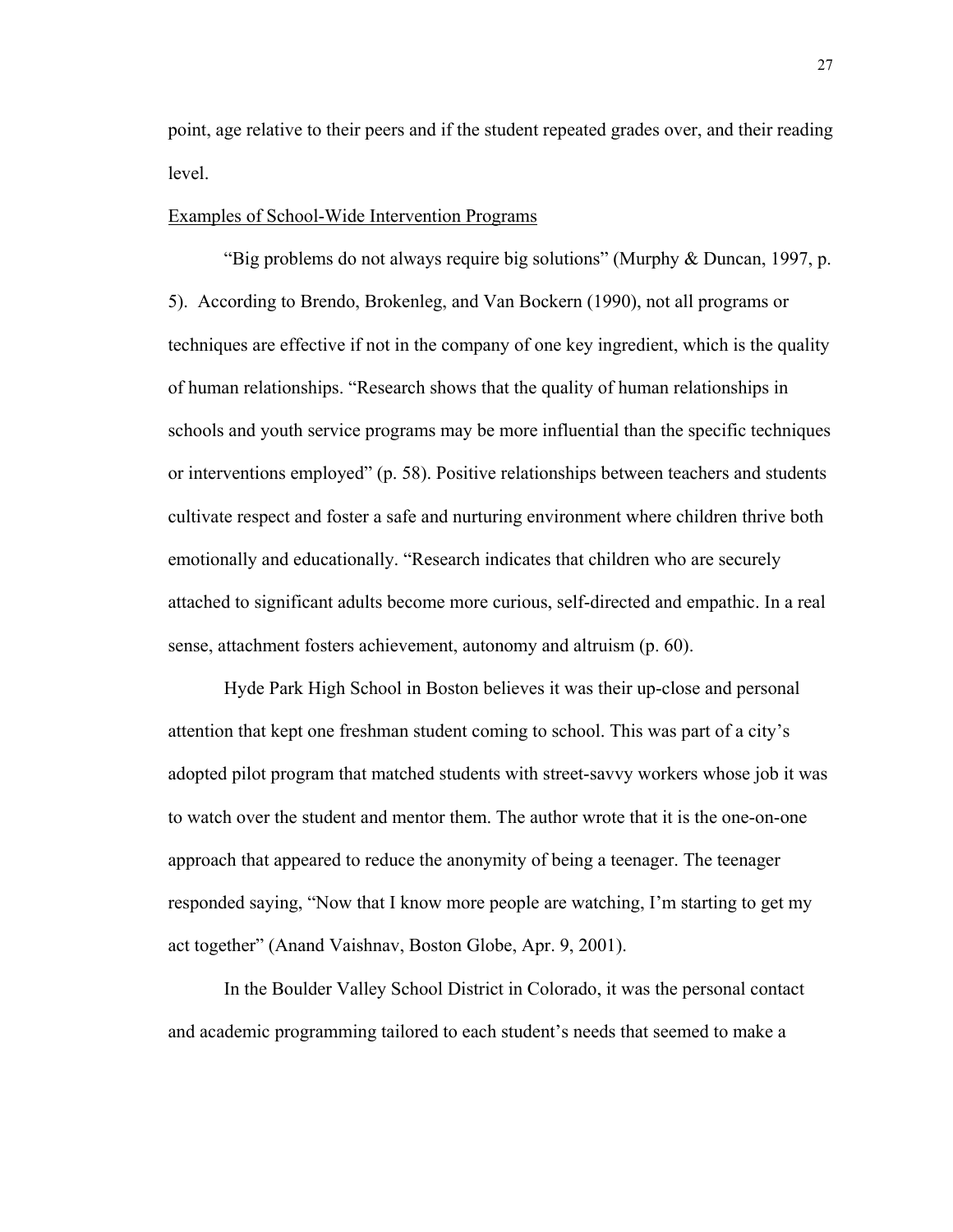difference in the lives of their children. The special attention is keeping kids in school (Wheeler, Denver Post, Oct. 31, 1999).

 Goplerund, 1991 (cited in Kronick, 1997) identified and recommended good intervention program management as utilizing program resources, addressing student needs, having a variety of intervention strategies readily available, flexibility, limiting the red tape, providing personal attention to at-risk students, demonstrating equality among ethnic/racial groups, promote early intervention, the use of mentors, getting parents involved, and knowing that each student is their own person, therefore, the expectations placed on individual students should be harmonious with the needs of that student.

 Herr (1989) presented a variety of school wide intervention programs. Many of the programs are multifaceted and targeted directly to various groups of students at-risk. A Truancy Intervention Program (TIP), designed by the Philadelphia Public School system, assists students with high absenteeism rates. The program is composed of weekly group counseling sessions welcoming both students and parents. Self-esteem, communication, decision-making, peer pressure, career exploration and problem solving were topics explored. Individual counseling is also available to students addressing the specific needs of the students, such as reading deficiencies, teen pregnancy, alcohol and drug abuse, and other issues. In this program, students are placed in empowering positions as they explore their personal situations. Many are asked to design a plan of action on how to improve their attendance at school.

Herr (1989) discussed another targeted group, the alienated youth. A Pennsylvania High School developed a program designed to help kids develop social

28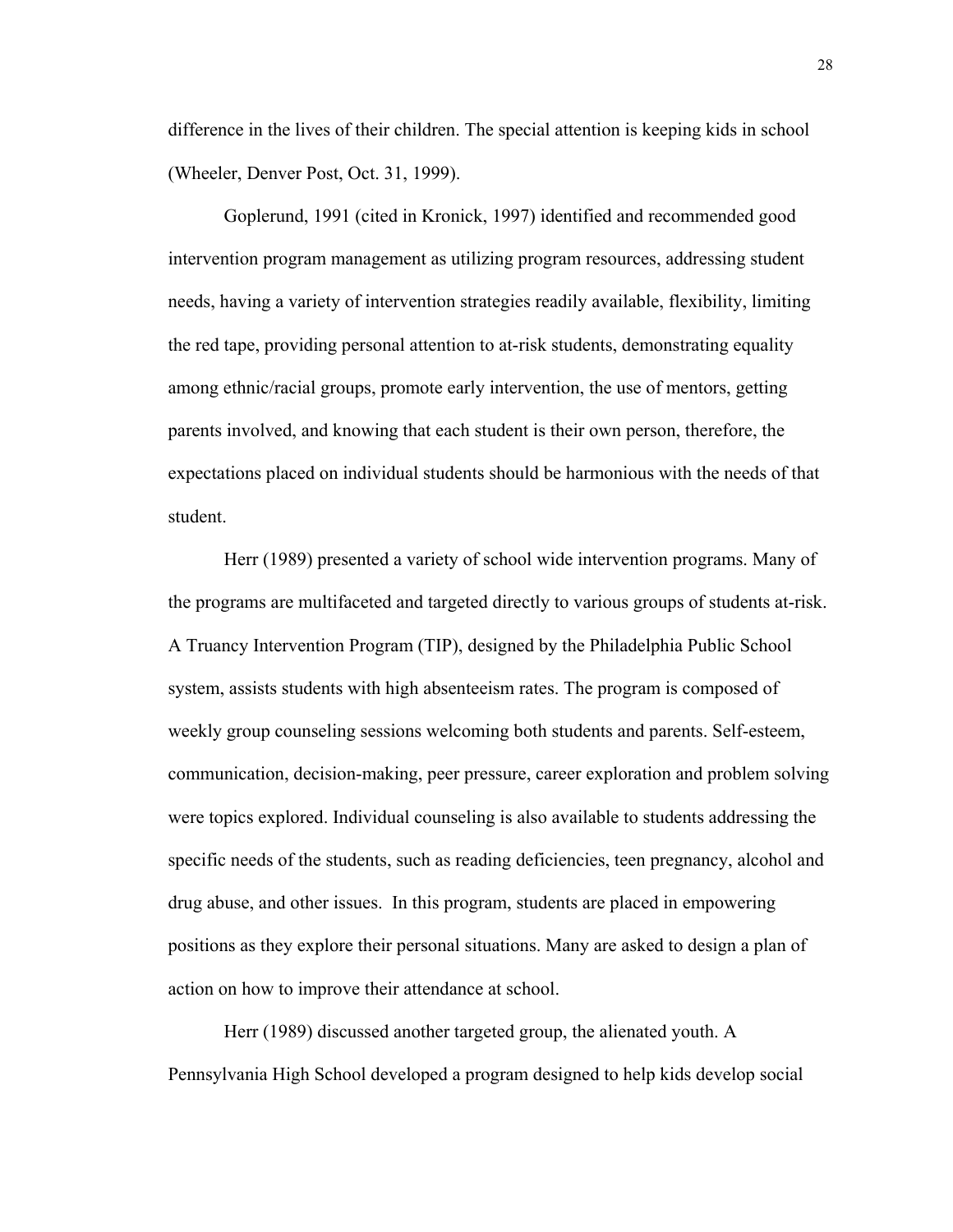skills by getting them more involved in school functions. Twenty students are served at any one time and receive personal counseling, tutoring, crisis intervention, as well as instruction on problem solving. A Systematic Training for Effective Parenting course called STEP was also available for parents.

When the principal of a Denver High School heard that one of his students was thinking about quitting school, he immediately reacted by having the student and their parents or guardian meet with him. Both the student and parent/guardian were required to sign a "Certificate of Dropping Out." The anti-diploma reads: "The undersigned guardian and student accept full responsibility for the listed student being a high-school dropout. By signing this disclaimer, I realize that I will not have the necessary skills to survive in the  $21<sup>st</sup>$  Century." Although this has been a successful technique, other programs were also in place for students, such an after-school Welcome Center that provides students with tutoring services. Intensive counseling, the option to change schedules for students who have conflicts with teachers, and, the opportunity to accumulate credits during other quarters if the student fails an entire quarter were also available options (Curriculum Review, Jan. 97).

Project Bootstrap in Alabama proved a useful intervention strategy where at-risk high school students tutor grade school aged children. It is a win-win situation for both parties. Looked upon highly by the younger students, the high school students felt important, thereby increasing their self-esteem. The younger children also benefited because they received the one-on-one attention from their high school tutors (Curriculum Review, May, 1990).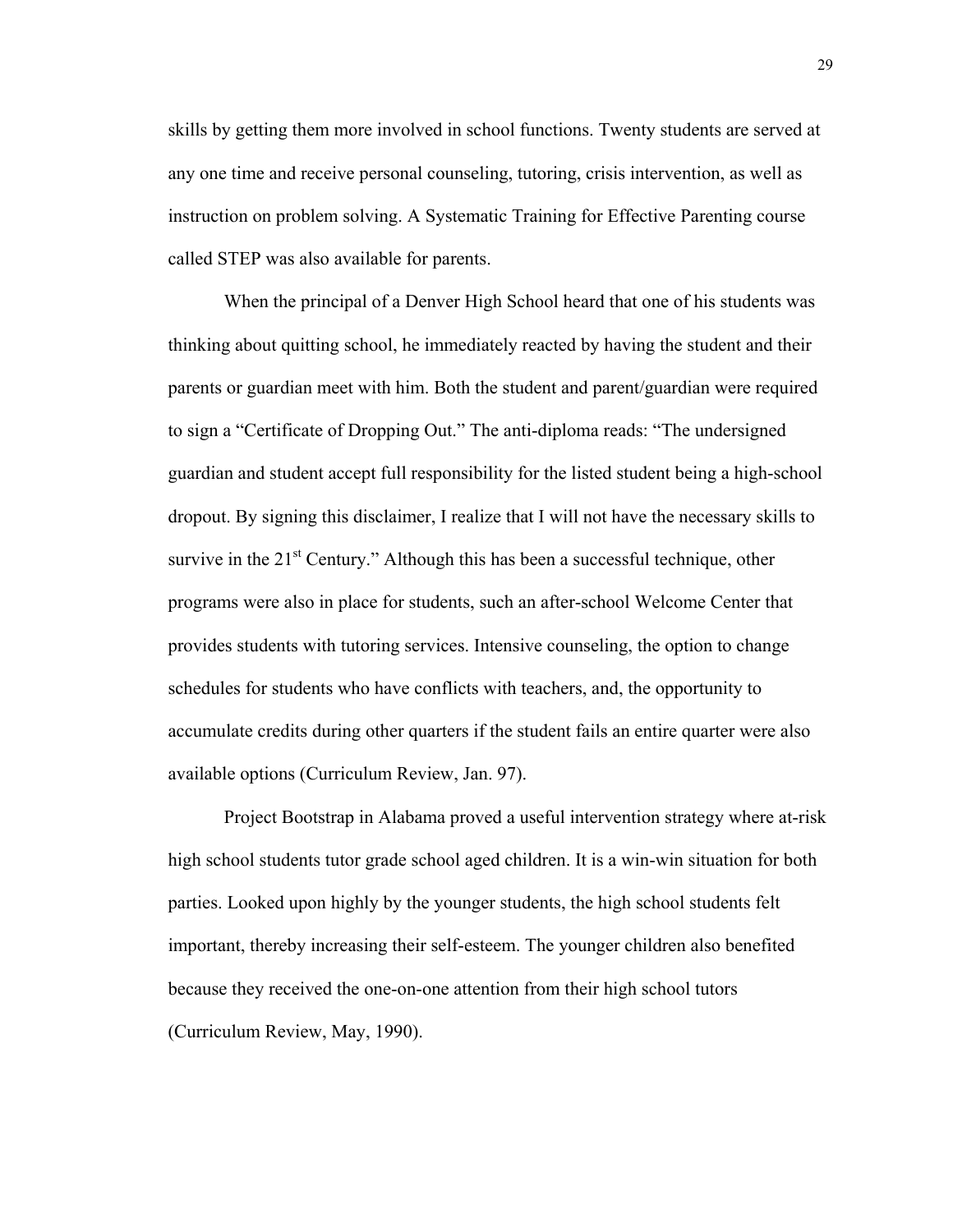Wheeler (1999) wrote of a Colorado High School whose drop-out rate decreased from 51 students in 1998 to 23 students in 1999. It seemed credit was mostly due to a shift in power with the school board in 1990 when intervention programs for at-risk students became the focal point and was given full support by its members to do something about the problem. The School Board and a new District Superintendent "were as committed to at-risk students as they were to the cream of the crop." Team effort and rallying to keep kids in school made this school's drop-out prevention program a success. The board also took steps in hiring additional staff and assistance for ESL students, and starting up a voluntary program to assist students as needed. Grant money awarded sufficed in funding salaries costs and supplies for aiding at-risk students. From the Fall, 1998 to Spring, 1999, 53% of the programs 43 students passed all their classes. Dedication, persistence, and a passion to helping children succeed was the winning combination in this district that involved the efforts of students, staff, parents, and the community (Denver Post, October 31, 1999).

Sanders and Sanders (1998) reported that teachers play a vital role in the lives of their students. Teachers can enhance the retention of at-risk youth by really getting to know their students and working to earn their trust through consistent, positive intervention, being a positive role model, and teaching interesting and relevant information that helps in keeping the student engaged in the learning process. Teachers must closely monitor academic programs, work at maintaining an open line of communication to students, encourage students to participate in extracurricular activities, and act immediately when the patterns of failure appear. Establishing relationships with parents or guardians also adds to the student's success in school.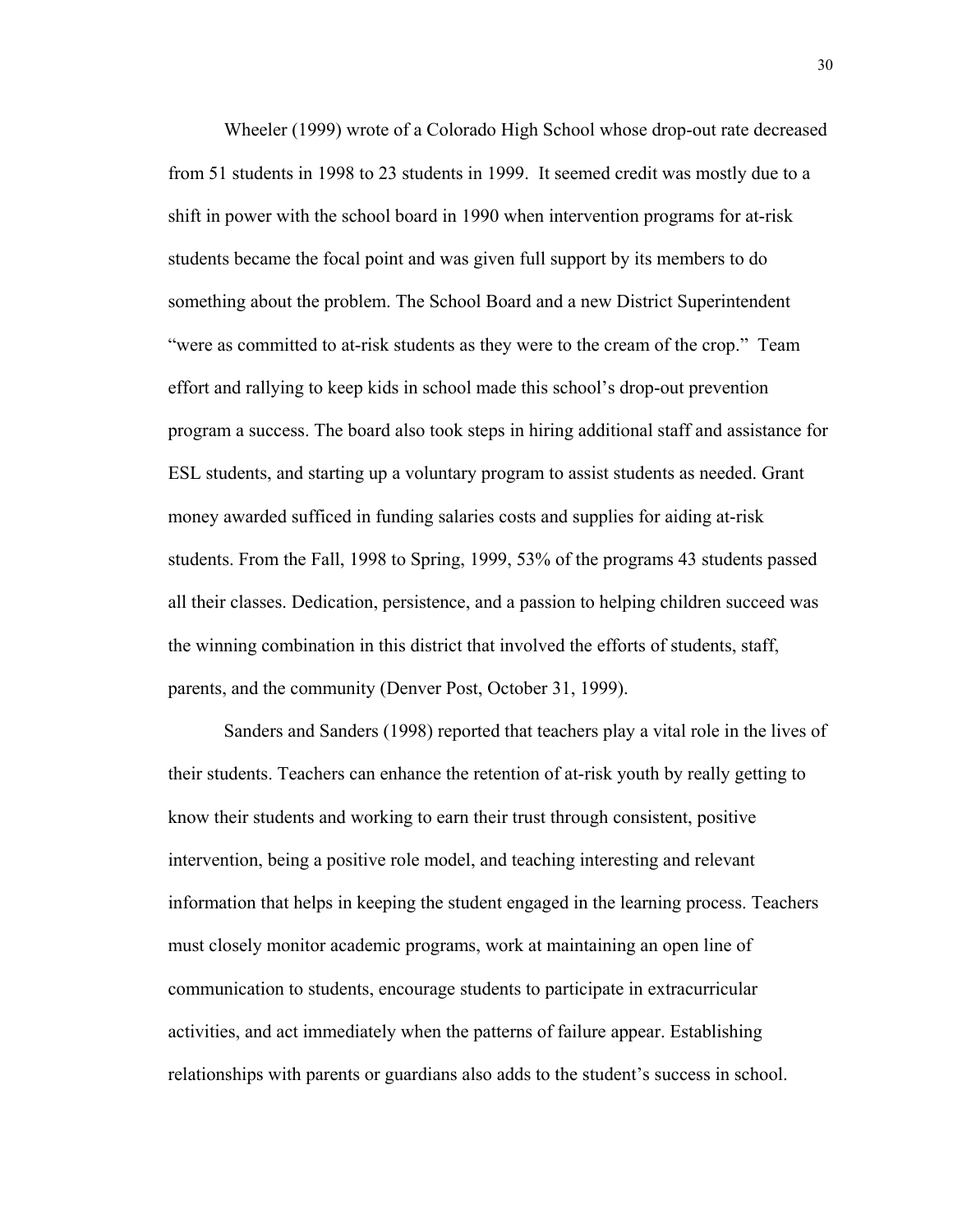Sanders and Sanders (1998) said a counselor's role is just as vital to the success of at-risk students. It includes the identification of at-risk students and intervening in problems with students. A resource person for many teachers, parents, and students, counselors host conferences, provide personal counseling to groups or to individual students.

Diggs, 1996; Lunenburg & Irby, 1999; McWhirter, 1997; Sprick, Sprick, & Garrison, 1998 (as cited in Lunenburg, 1999) found four creative strategies that helped prevent students from dropping out of school. The strategies include involvement with community-based organizations, case management interventions, a school-within-aschool, and state imposed negative-sanction policies. Community-based organizations collaborate with institutions in the community to assist in the mission in dropout prevention. Lunenburg & Irby, 1999 (cited in Lunenburg, 1999) identified services available to students, such as guidance and counseling services, additional health care, outreach services, alternative educational activities assisting in basic skills instruction and after-school academic and social support programming. Case management intervention involves academic assistance, social services, employment services, and computerized data base resource file that allows for matching individual student's needs with the appropriate community services. A school-within-a-school (SWS) is a locally funded program offering services with instruction in basic skills, career exploration, and counseling services. This involves the collaborative efforts of teachers working together on academic disciplines, curriculum, budget, policies and procedures, such as in-house discipline, and enrichment activities (Lunenburg, 1995; Lunenburg & Ornstein, in press as cited in Lunenburg, 1999). Negative sanction policies were established by different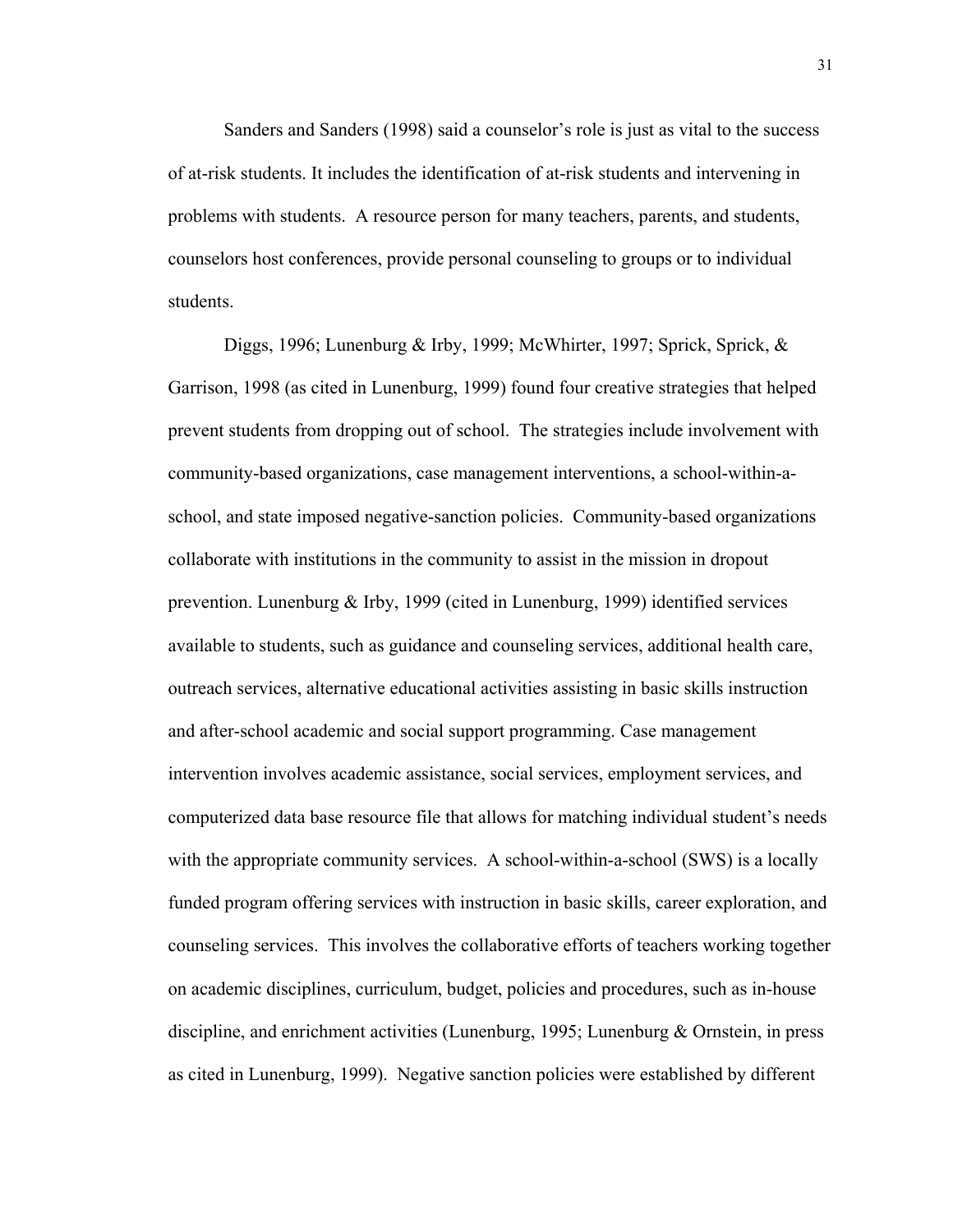states that invoke sanctions on students for dropping out of school. A Wisconsin family's welfare was reduced because the child failed to attend school on a regular basis (Toby & Armor, 1992, cited in Lundenburg, 1999). In West Virginia there is a "no school, no drive" law. Laws that require good school attendance for new licensees and revoking licenses of dropouts under the age of 18 is becoming is gaining attention across the nation. The intentions are to decrease the drop out rate with hopes to "eliminate some of the social and economic problems associated with high school dropouts" (Lunenburg, 1999).

 McGill-Franzen and Allington, 1993; Shepard and Smith, 1989 (as cited in Kronick, 1997), said holding a child back by repeating another year in the same class either to mature or to benefit academically can have negative affects on the child. It reduces the child's self-esteem, they become older than their peer groups, and it sets the stage for eventually dropping out of school. Family support services, tutoring, hands-on activities, and computer-generated learning are ways to enhance learning and reduce the chances of the student not graduating from high school.

 Kronick (1997) recommended developing relationships with the student's family and maintaining communications with them at all school levels. "A strong link exists between parents' involvement in the school and their students' success" (p. 295). Offering parenting workshops and assisting parents in need of literacy and job readiness skills is a good policy to follow because, "Children whose parents are learning are more eager to learn" (p. 295). Kronick acknowledged the need to provide substantial services at grades K-5 encouraging lower teacher/student ratios, full-time counselors and human service workers, after-school daycare and services for latch-key children, and health care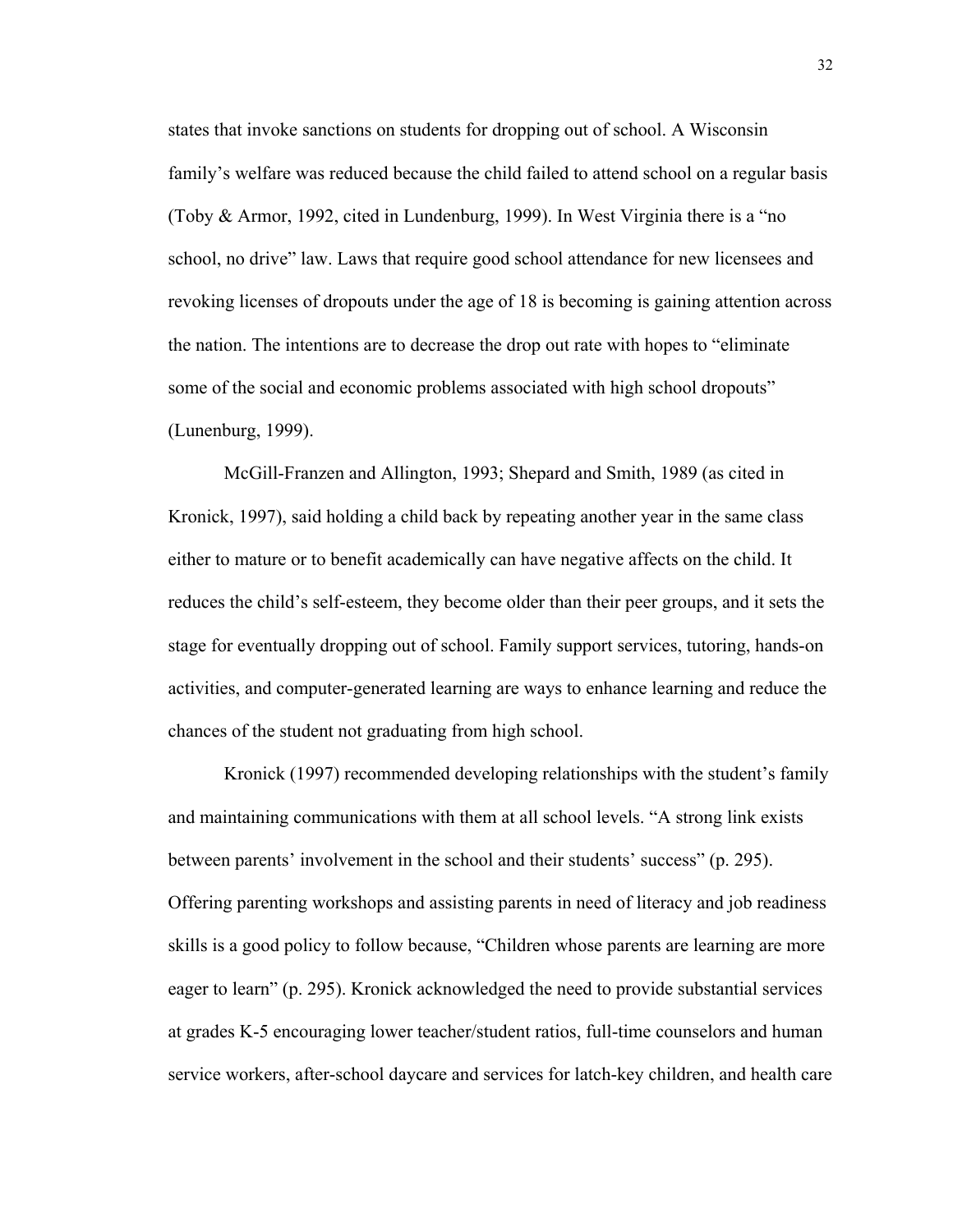services available to all students. Kronick saw the need to promote real-life learning emphasizing "thinking rather than rote memorization" (p. 296).

Bridging the gap between all race and ethnic groups by accepting and embracing student differences is crucial in creating equality in the classrooms. At-risk students need to know someone cares about them. Kronick (1997) suggested when students are absent from school, the school call the parent and child to let them know their attendance is important, and to remind them of the school's attendance policy.

Effective intervention also means promoting skill development because of the positive affects it has on a child's self-esteem, decision-making abilities, peer relationships, and academic achievement. Teachers help create cooperative work environments in their classrooms by teaching and implementing new learning activities that are attractive and relevant and that targets their student's individual learning styles (Kronick, 1997).

 Tours for students and parents, the buddy system, and monthly orientation activities are other ways Kronick said would help transition students into schools and act as an intervention strategy in keeping kids feeling connected to their school. Teaching job seeking and job keeping skills help at-risk students explore the world of opportunities and help them set personal goals for themselves, thus improving school attendance, said Miller and Imel, 1987 (as cited in Kronick, 1997). Flexible programs that include part time work are also valuable ways to help at-risk students stay on track rather than drop out of school.

 Kronick (1997) suggested offering leaves of absences to students experiencing difficult circumstances beyond their control, and/or provide them with information about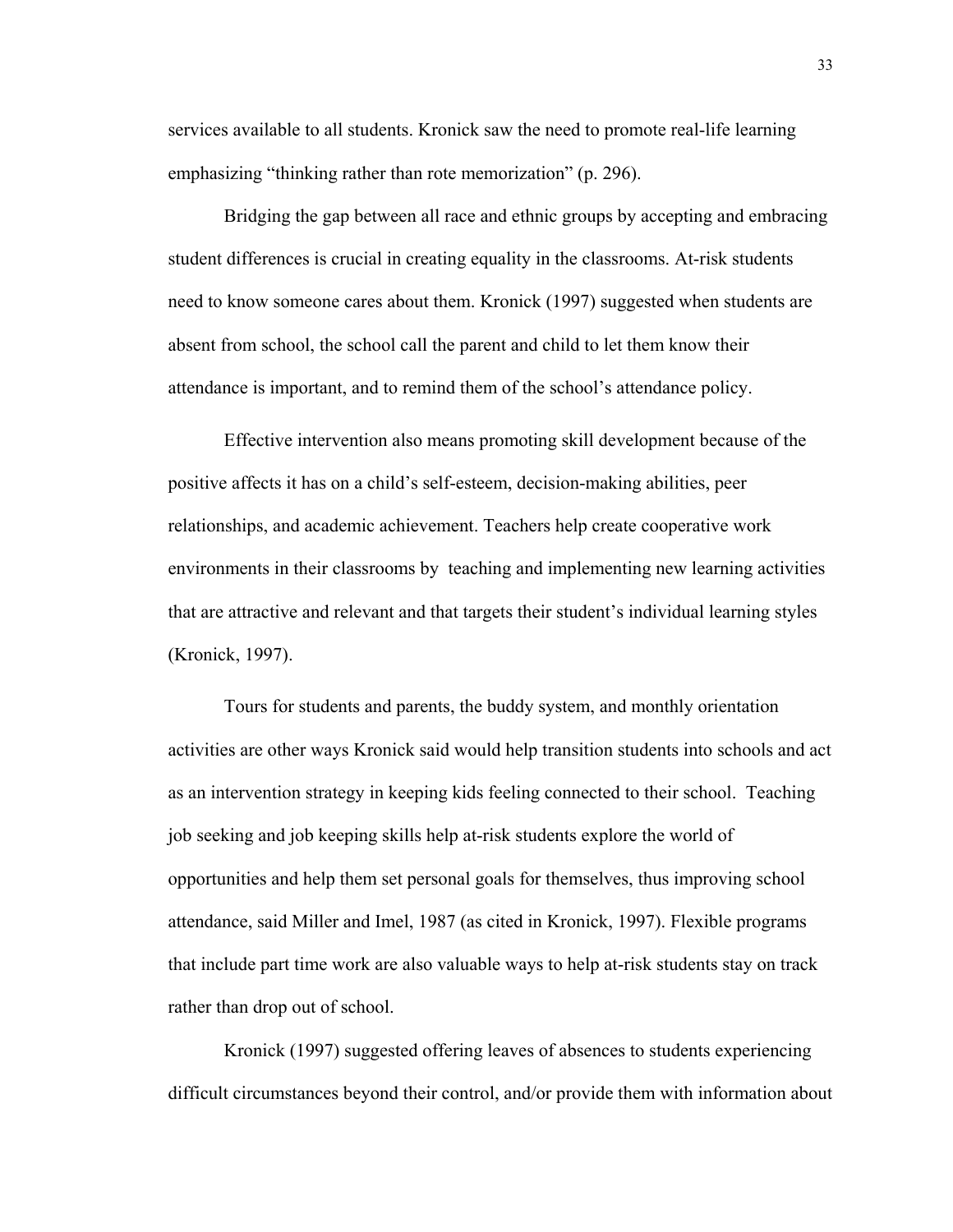independent course study work. He also suggested providing nutrition and health services for at-risk students and families as needed.

 Alternative schools are another viable intervention approach that challenges the demise of at-risk youth. This means offering a variety of educational programs that meet the widely differing needs of individual students. For example, if a student were behind in reading, the alternative school would focus its attention on providing extra help in reading; a teen parent would be provided the necessary health care and pre-natal services along with child care and parenting classes (Barr & Parrett (1997). Alternative schools also help students develop skills in social functioning and behavior competencies (Franklin, 1992). Alternative schools continue to grow because they work. "Alternative schools have grown in number and respect because they have continued to demonstrate effectiveness, often with the most challenging students," said Barr & Parrett (1997, p. 9). Alternative schools can take on different forms, such as a school-within-a-school format, or as an entity by itself as in a charter school.

 The threads that tie alternative schools together are its "smaller settings, positive climate, choice of participation, shared vision, focused curricula, program innovation, and high levels of student engagement, membership, and autonomy" (Wehlage, Rutter, Smith, Lesko, & Fernandez, 1989, cited in Barr & Parrett, 1997, p. 14). Trickett et al. (1985) added to this list supportive environment, family and community participation, well-defined standards and rules, accountability, and on-going evaluation (cited in Franklin, 1992). At the core of successful alternative programs is usually a strong visionary principal or leader whose job it is to maintain continuity in programming and organization flexibility (Franklin et al; 1991; Hahn et al; 1987; Hamilton, 1981).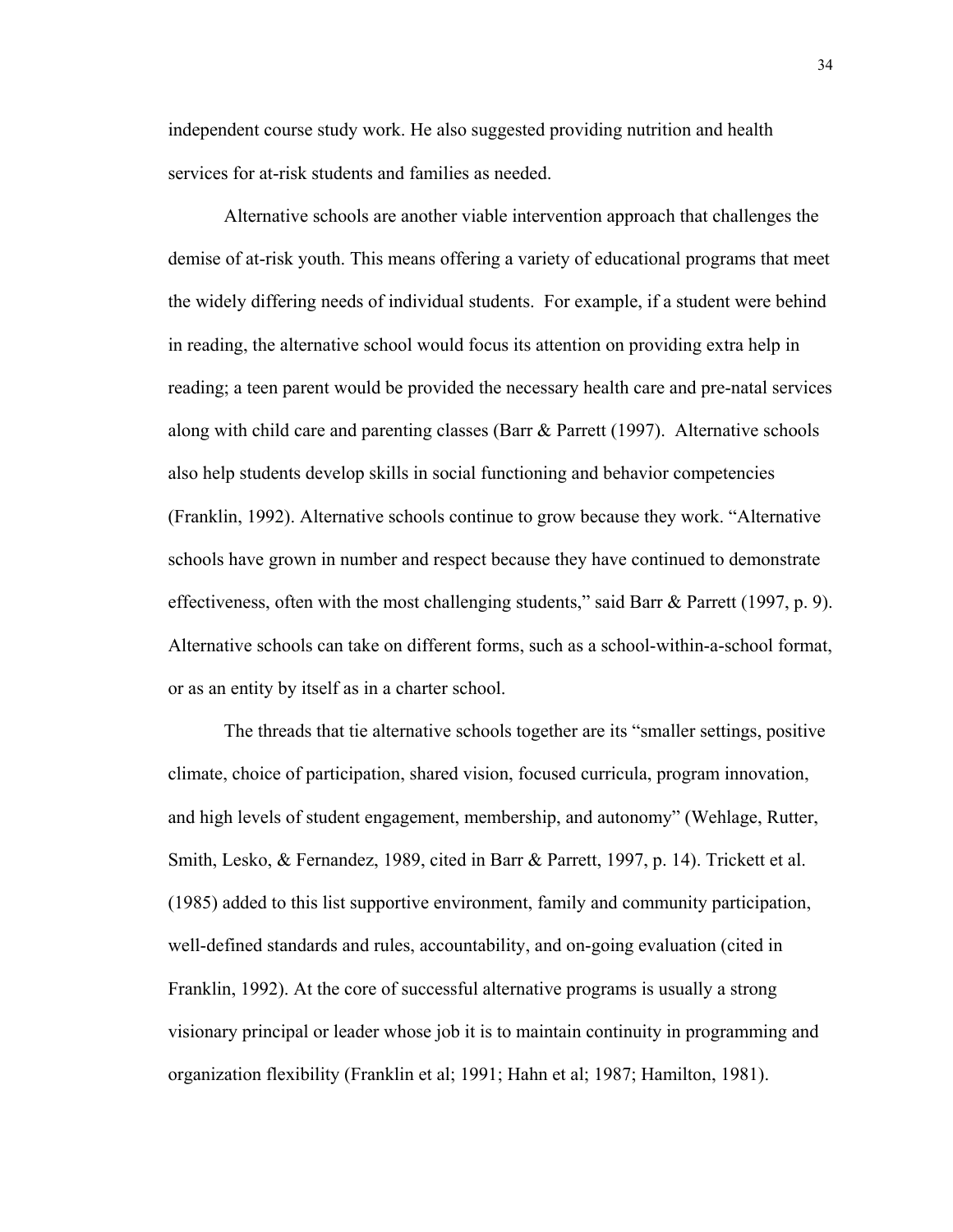Interventions are ways to help students be successful during their school career. Early identification and interventions, along with school reform and a team approach, is the key in promoting school success in students. Kronick (1997) said:

Problems begin in the home. Children who come to school healthy, who have bonded with their family, who have participated in early childhood programs, and have had parents read to them are ready to learn and bond with the school. Children who do not have this school readiness and/or who exhibit unacceptable behavior need early assistance and early school success if the school's goals of eventual graduation are to occur (p. 298-299).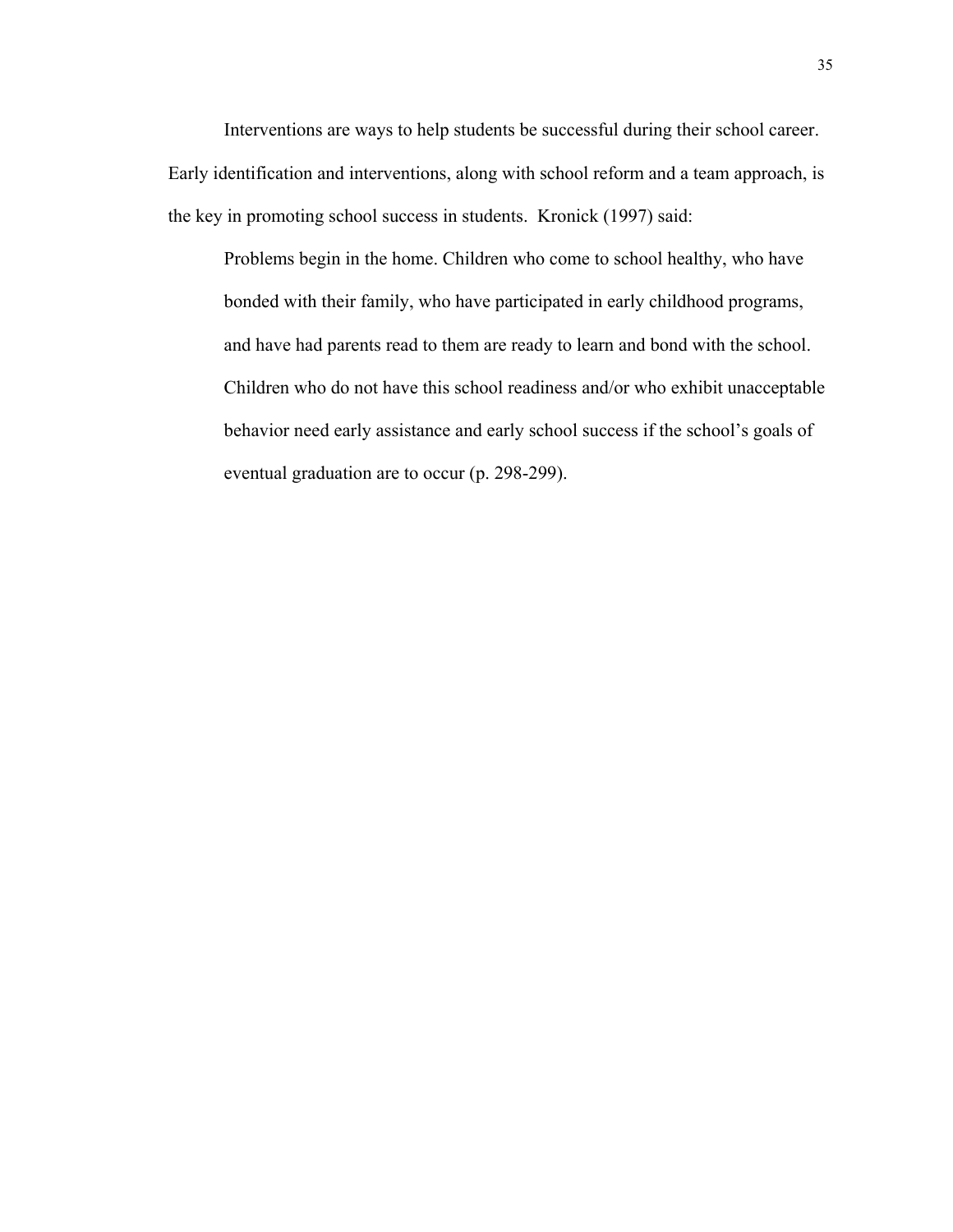# CHAPTER THREE

#### Analysis of Literature

 This chapter serves to examine the research done on youth at-risk and high school intervention programs that help keep our youth in school.

 The researcher of this project found that common sentiments shared by the authors in this literary review were that of compassion, sensitivity, and acceptance for youth at-risk for not completing high school. Studies showed that misconceptions and myths will forever present themselves concerning at-risk youth, and it would take a greater understanding and change in attitude before real work could begin. Conrath's (1994) work is heartfelt for youth at-risk. His petition to those who work with at-risk learners is to look carefully to see what's really behind the behavior. His message is to remain adamant in the cause and never give up on students no matter how challenging a task it may be for them. Conrath relays to his readers that children want and need caring adults in their lives and they do want to learn, even though their behavior might reveal otherwise.

 This researcher also discovered from the literary review that youth at-risk can be a habitual truant, adjudicated delinquent, teen parent, the homeless and poverty stricken, those in poor health, youth deficient in skills and low in self-esteem, victims of substance, physical, sexual and emotional abuse, or simply youth who have no hope for the future. The literature revealed that becoming "at-risk" is oftentimes the by-product of the change in family dynamics. The traditional family appears to be vanishing and is being replaced by single-parent family structures. Van Den Heuvel (1990) pointed out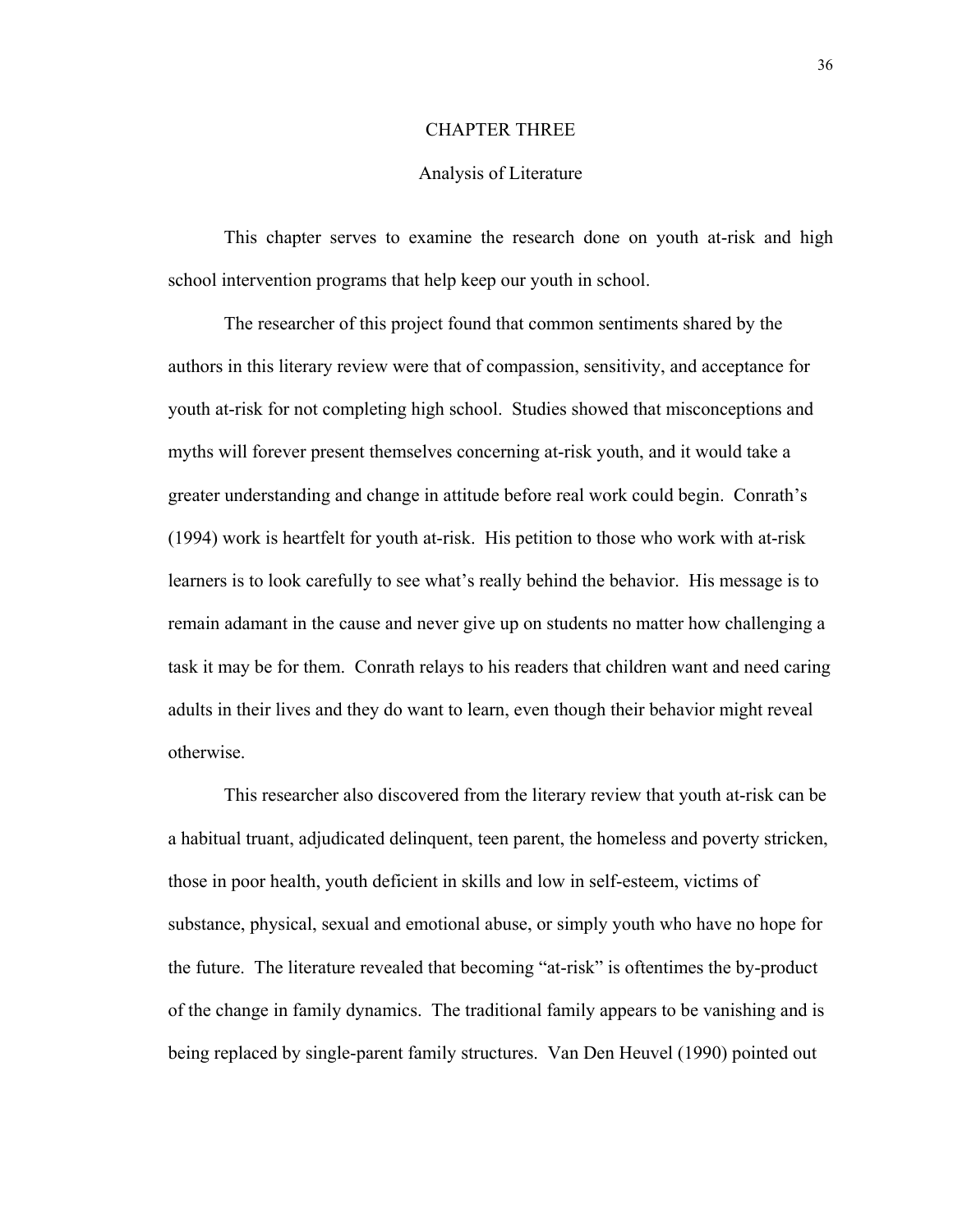in his research that along with the changing family comes confusion in one's role and responsibility in the family.

 The literature indicated there is a stigma associated with children labeled at-risk. With this stigma are misconceptions that infer children at-risk as troubled children who can not learn (Conrath, 1994). Such close mindedness negates what is real, and that is all children want and can learn. Every child has their individual talents and gifts to offer society, many of which go unnoticed or spurned in schools. Research has shown that children at-risk have unique abilities, and all would profit if schools would accommodate the needs of all children. Failure is not a chosen goal of at-risk youth. They just need help in breaking the pattern (Conrath, 1988). The negative stigma that reinforces at-risk behaviors is deep rooted and will continue to fester until individuals who are at-risk are seen for their uniqueness and giftedness (Kronick, 1998). Until these changes take place, youth labeled at-risk will be worn down until defeat seems the only option. The child becomes discouraged, defeated, and finally, drops out of school (Conrath, 1994).

 But not all is gloom and doom for youth at-risk. Much research has been done on resiliency in children. With their positive temperaments, at-risk youth are able to reach out to others. Their interpersonal abilities are strong because they exercise those abilities on a consistent basis throughout their life. It is much like building from a sturdy foundation. It begins with the development of a healthy self-concept that stimulates motivation leading to achievement and further aspirations. Resilient children keep themselves busy setting personal goals and planning for the future. Research also has shown that resilient children tend to have positive role models in their lives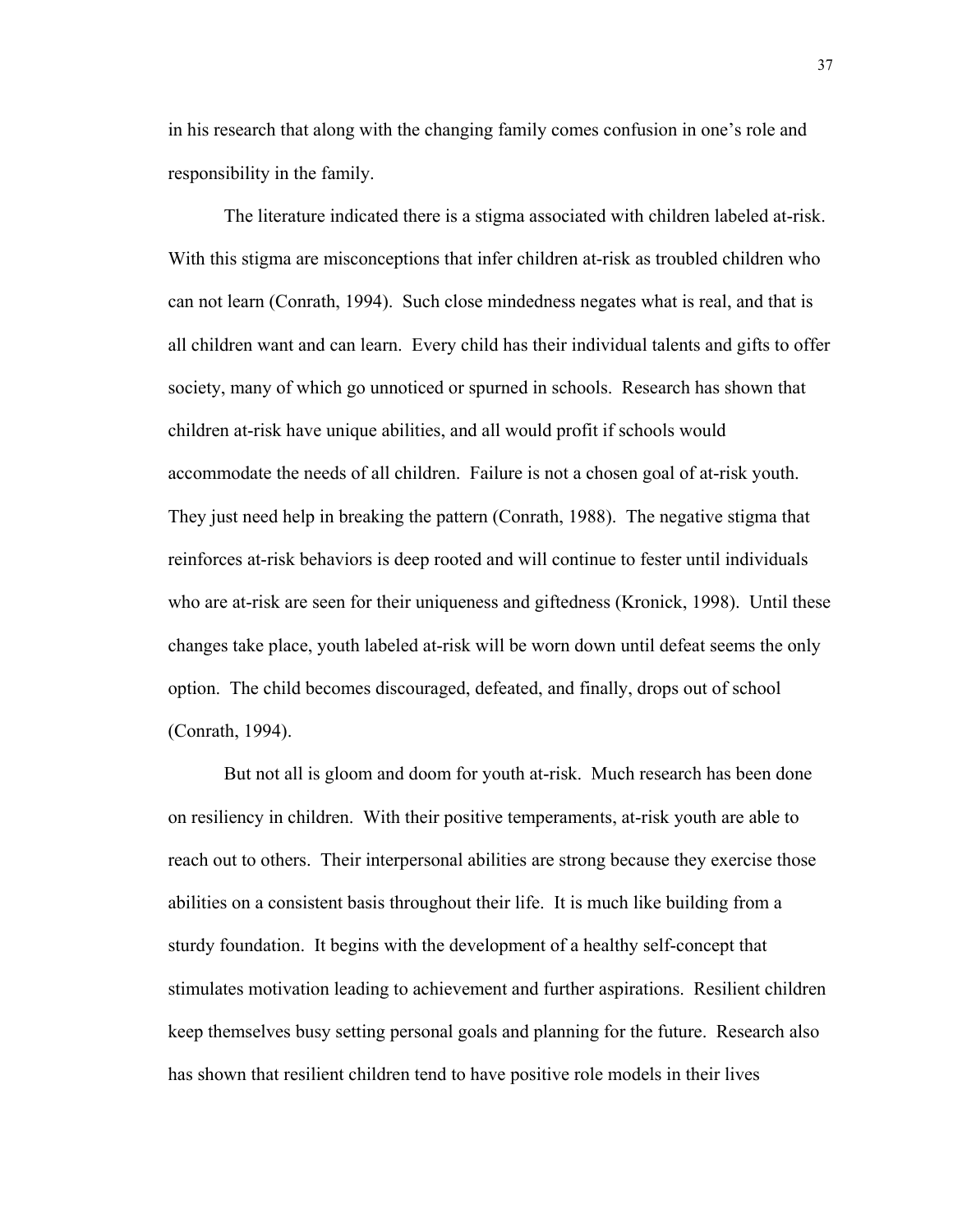providing support and guidance, and who genuinely care about them (Werner, 1984; also McMillian & Reed, 1994).

 At-risk youth who have teachers exhibiting a caring attitude and respect for all students do much better in school. They are teachers who have been characterized by their willingness to listen attentively, provide encouragement, holding their students to high expectations, and simply enjoying the company of their students (Werner, 1984, as cited in McMillan & Reed, 1994). Conrath (1988) purported that youth at-risk use the "I don't care attitude" for self-protection. Effective teachers can counteract this attitude, first, by refusing such an attitude in their classroom, and secondly, by letting their students know they take their business of teaching and learning very serious. These teachers use flexibility in their approaches toward teaching.

 Research conducted by Lundenburg (1999) indicated the drop out problem to be at a crisis level. The figures are becoming astronomical. Lundenburg said that in the U.S. alone, an estimated \$250 billion is lost annually in earnings, taxes, and social services; 52% on welfare or the unemployed; 82% make up the prison population, and 85% are juveniles in the court system. In the literature review, others concurred with Lundenburg saying that the present school system is failing many of its youths (Barr and Parrett, 1997). Conrath (1994) pointed out that 70% of prison inmates are high school drop outs, and no longer can society afford to ignore this problem any longer. Kronick (1997) stressed that the costs of implementing preventative programs are far less than the social costs of drug abuse, teenage pregnancies, delinquencies, and school dropouts. Brendtro, Brokenleg, & Van Bockern (1990) looked at the problem from another viewpoint. They, too, are proponents of investing time and money into doing whatever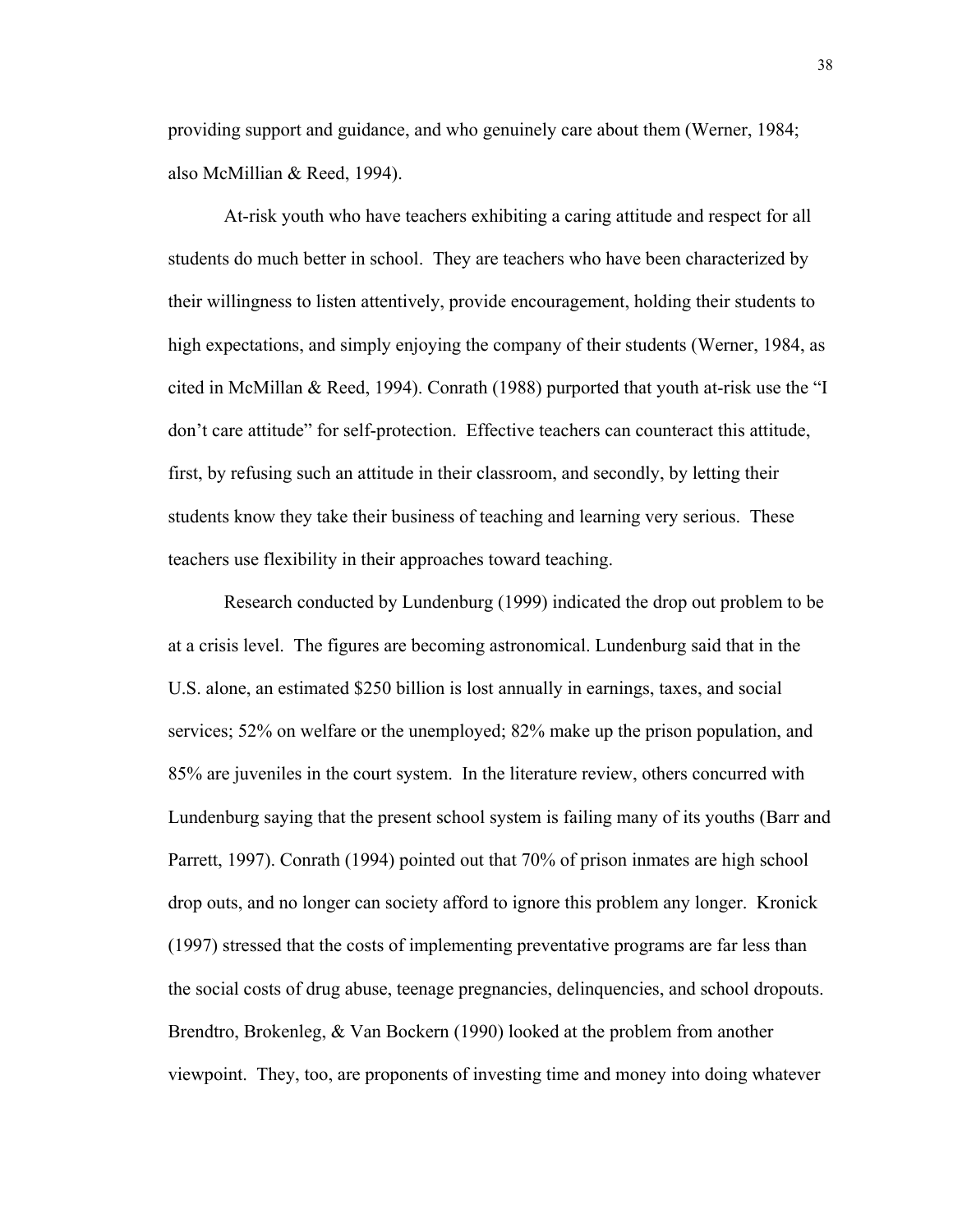it takes to protect the needs of the growing number of youth who will carry the weight of the future on their shoulders supporting a large number of retired individuals in the twenty-first century. This author believed that Kolberg (1987) had an interesting perspective on the youth at-risk youth dilemma. He pointed out the critical role at-risk youth play in the labor market. The talents found in all young people are critical to the well-being of our economy if it is to grow and flourish. But the numbers coming into the labor force are declining and the numbers of at-risk youth is increasing. The literary review also discovered that not only is the at-risk problem a drain on society economically, but the at-risk problem also affects national security. If illiteracy, unemployment, illegitimate pregnancies, and drug and alcohol abuse numbers do not decline, there will not be enough qualified people to go around preserving the strength and well-being of this country (Kolberg, 1987).

 Characteristics found in this literary review that were common in meeting the needs of its youth is the notion that family, school, and community all play an instrumental part in raising its youth. It will take integrating the resources of family, schools, and communities to meet the changing needs of its youth that will help instill in them a sense of belonging and gain them self-worth. (Reavis et al. (1999). It is a worthwhile, simple process for communities to venture into, and can easily be accomplished through promoting and supporting community service projects. The theory is that making a difference teaches responsibility, fosters moral development, and produces intellectual gains that come as a result of taking part in service-type work (James; Hahn; Hedin: cited in Brendtro, Van Brokenleg, & Van Bockern, 1990). The literary review further substantiated that an investment in at-risk youth is advantageous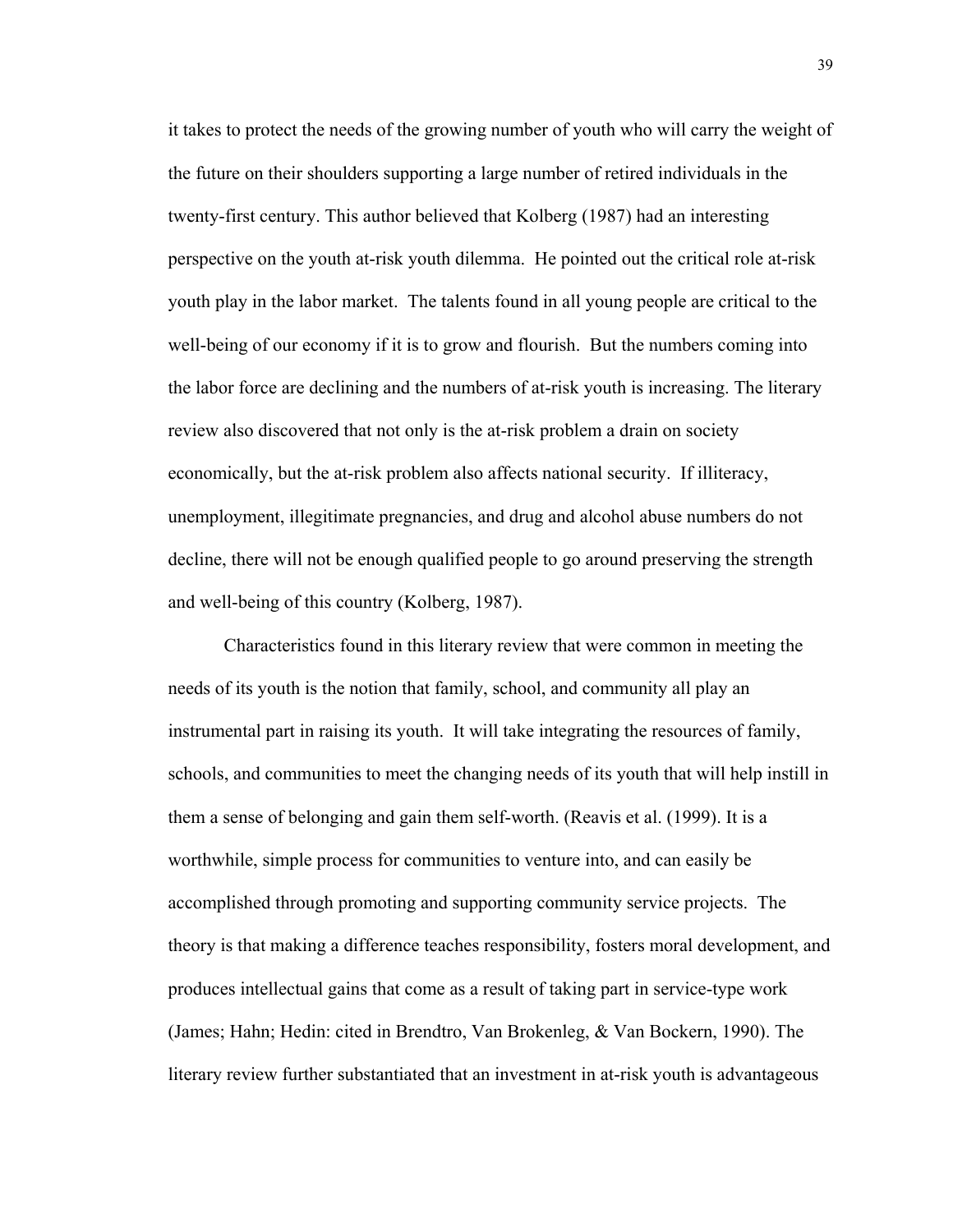to a community because the well-being of a community is often measured by their school's drop out numbers, unemployment and crime rates, and family incomes within the community (Alspaugh, 1998). The literary review discovered that other researchers supported and extended the collaborative efforts for youth to include other teachers, as well as parents and families (Kronick, 1997).

 Applestein, 1998, believes support and connectedness among individuals is even more important in our society today where change is a constant. Alienation can have devastating impacts on human beings, which is why the network of families and communities are so important and essential in life.

 The at-risk situation will continue to challenge the mainstream. As extraordinary as the problem may seem, the solutions may not be as complicated as we think. National stereotypes should be avoided, and school districts should assess and rely on their own judgments after a careful evaluation of their district's unique circumstances and needs (Murphy & Duncan, 1997). Some researchers found it necessary to have an open mind in approaching problems and suggested searching out new ideas if the old ways are no longer working. It is also important to remain cognizant that every student is different; therefore, what works for one may not work for another. What research findings have suggested is that school districts have an assortment of intervention strategies to select from for the mishmash of situations they will encounter with students. The solutionoriented approach takes a proactive stance recommending searching out what the client is doing right and use that information to help eliminate the problem (O'Hanlon, 1999). Some of O'Hanlon's ideas include changing the frequency of problem pattern, the time,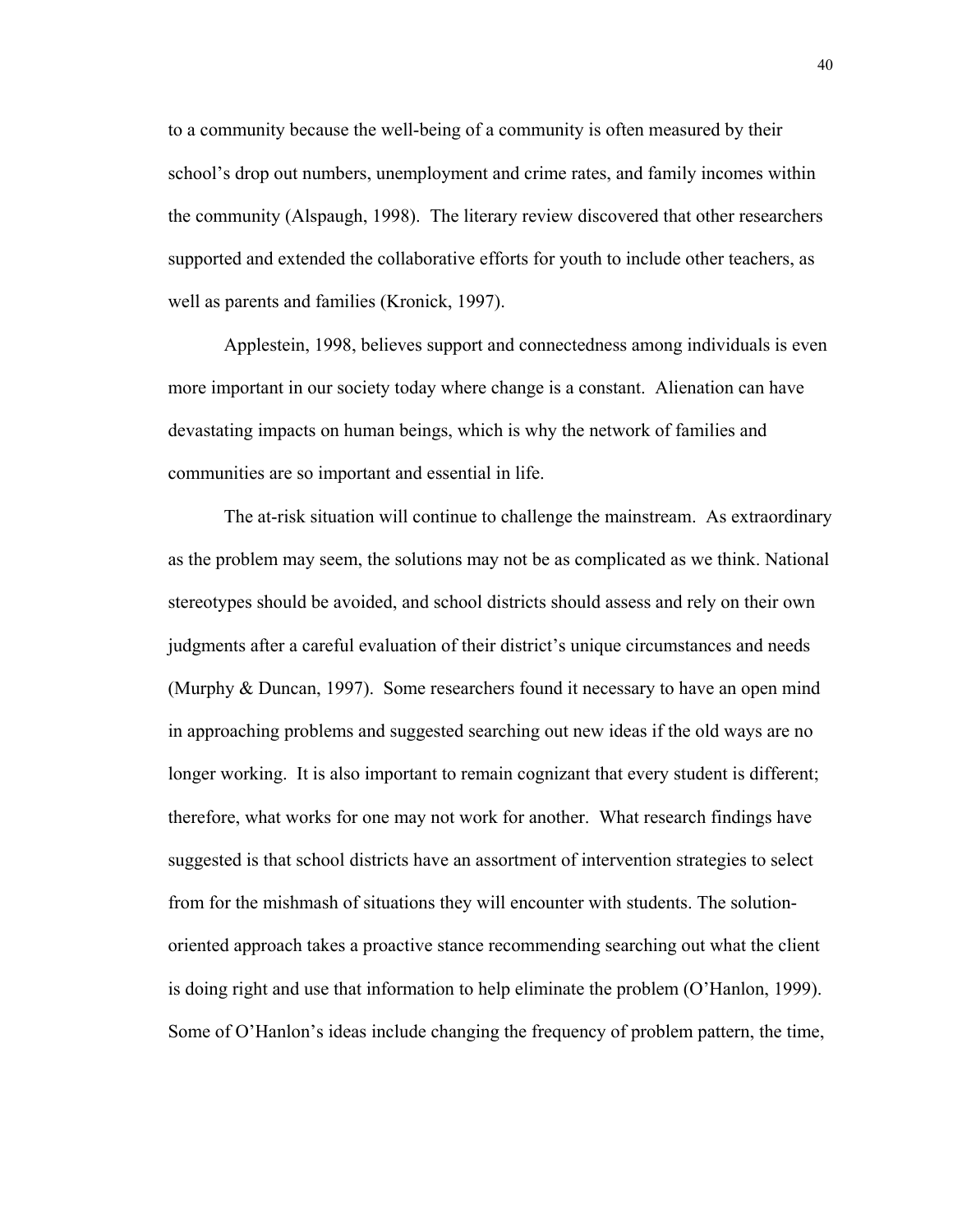location, and intensity of the problem pattern, and then add or take away something from the sequence to make it different, thereby exposing the problem.

 Early identification of students at-risk is critical for successful intervention programs. Research findings said it becomes evident, even as early as kindergarten, which students are candidates for dropping out of school (Kronick, 1997). And the earlier detected, the better the chances of preventing more dysfunctional behaviors from later developing. Drug abuse, teen pregnancies, and students dropping out of school would be greatly lessened if students were identified early and provided the appropriate intervention (Kronick (1997). Assessments tools found in this literary review varied depending on the age of the student. For instance, the Devereaux Elementary School Behavior Rating Scale is a K-6 assessment inventory used to help detect at-risk students at the elementary level. At the middle-school level, reading, mathematical abilities and/or monitoring the number of absence are good indicators that help identify potential dropouts.

The more evidence gathered, the better the chances are in identifying the reasons leading a student to drop out of school. Research revealed the best ways of gathering information is through checklists, student records, surveys, exit interviews, data analysis and its utilization, which finally lead to the appropriate intervention (Wells, 1990).

There is a myriad of intervention plans for students who are at-risk of failing and becoming potential candidates for dropping out of school. It becomes obvious in this literary review that effective intervention programs are not the work of just one person, but rather the work of a number of individuals and institutions. This oftentimes includes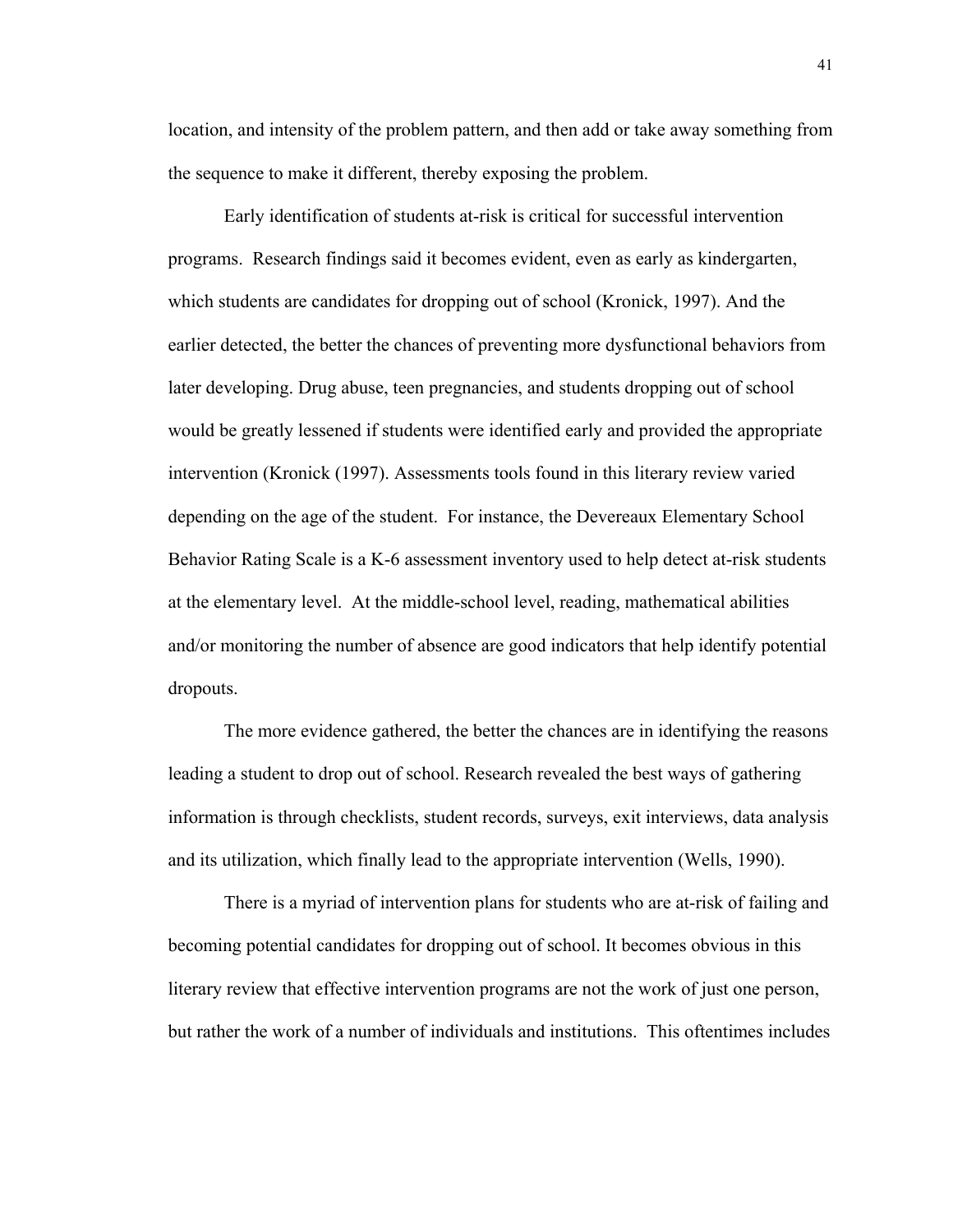the cooperative work of student, parents, teachers, school administrators, peer groups, outside agencies, and community to name a few.

Intervention plans will not fair as well without one key element; the quality of human relationship and/or connectedness (Brendo, Brokenleg, and Van Bockern (1990). Fostering a safe and nurturing environment is where children are likely to thrive both emotionally as well as educationally. Research for this literary review supported this theory with evidence from school districts who said it was the up-close and personal attention, addressing individual student needs, flexibility, demonstrating equality among ethnic and racial groups, getting parents involved, knowing that each person is their own person and making sure expectations on the individual student is harmonious with the needs of that student (Goplerund, 1991 cited in Kronick, 1997). Other programs are designed to help students develop social skills by getting the students more involved in school functions. An Alabama school district connected at-risk high school students with grade school aged children and both benefited from the experience because of the one-on-one attention and feelings of importance that arose from the alliance. Another school district program had full support of their School Board and was committed to making their drop-out prevention program a success. This meant taking on additional staff, assistance for ESL students, and setting up a volunteer program to assist students as needed.

Research done on work with at-risk youth and their success in school often pointed to teachers and the vital role they play in the lives of their students. This literary review found that teachers can enhance the retention of at-risk youth by getting to know their students and earning their trust through consistent, positive intervention. Teachers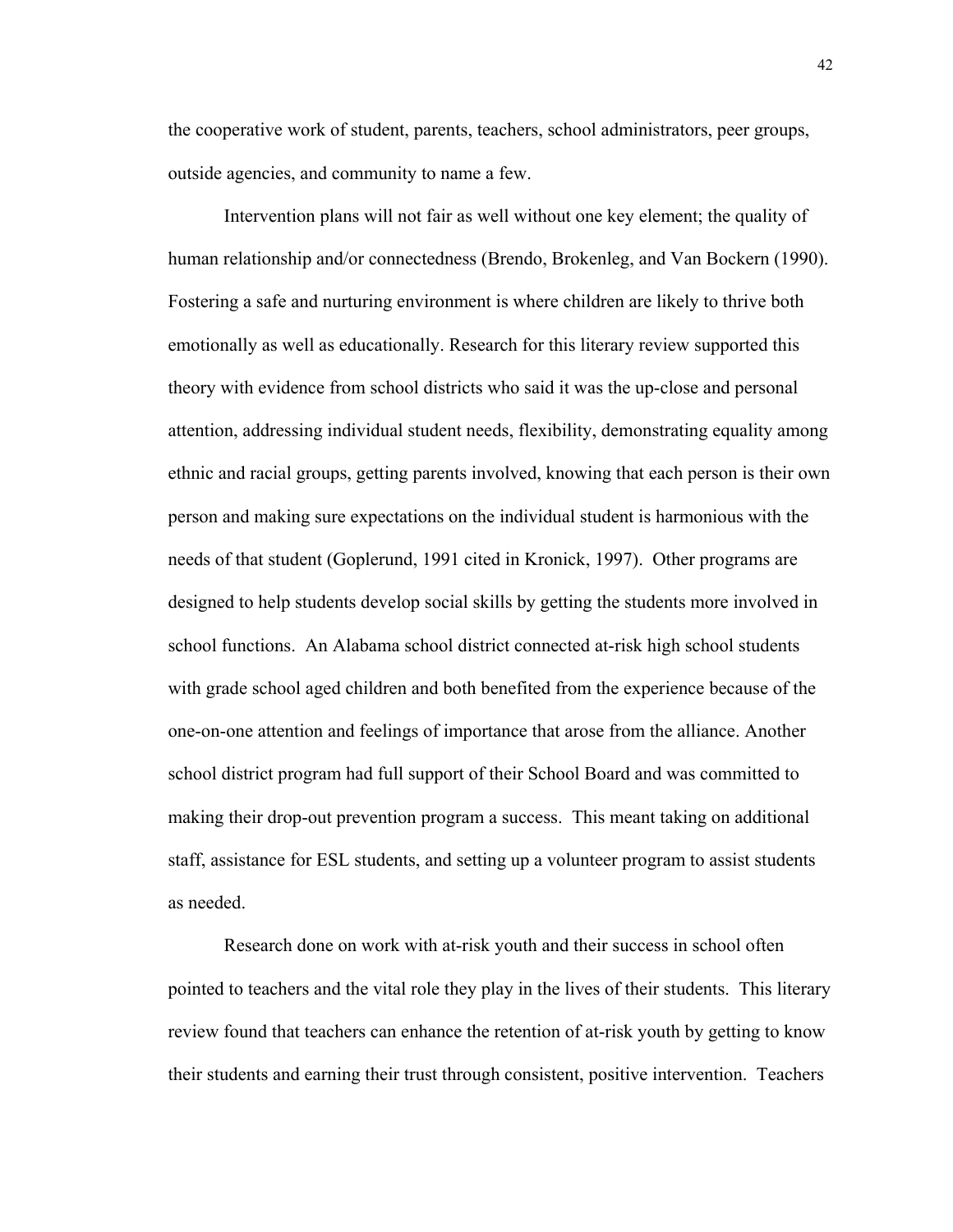can also help in this process by becoming a positive role model, teaching interesting and relevant information, monitoring academic programs, keeping a line of communication open with students, encouraging participation in extracurricular activities, acting immediately when patterns of failure appear, and having a relationship with parents or guardians of that child (Sanders and Sanders (1998). Teachers can also be effective in the likes of at-risk students by providing structure and predictability in the classroom which is what so many at-risk youth lack in their life (Conrath, 1988).

The literature review also tapped into four other creative strategies that helped prevent students from dropping out of school. The strategies included the work of community-based organizations and their collaborative efforts within the community to assist in their mission to keep students in school. Case management intervention involved matching a student's needs with appropriate community services. Schoolwithin-a-school is a program designed to provide instruction in basic skills, career exploration, and counseling services. And finally, implementing a negative sanction policy is a strategy that involves invoking sanctions on students dropping out of school (Diggs, 1996; Lunenburg & Irby, 1999; McWhirter, 1997; Sprick, Sprick, & Garrison, 1998).

Intervention programs are a blend of many different kinds of strategies all with the same mission in mind – to help prevent students from dropping out of school. Simple techniques such as setting up a buddy system, monthly orientation activities, getting parents and guardians involved, providing leaves of absences to students experiencing difficult times, and providing nutrition and health services for at-risk students and families in need are other types of intervention methods found in this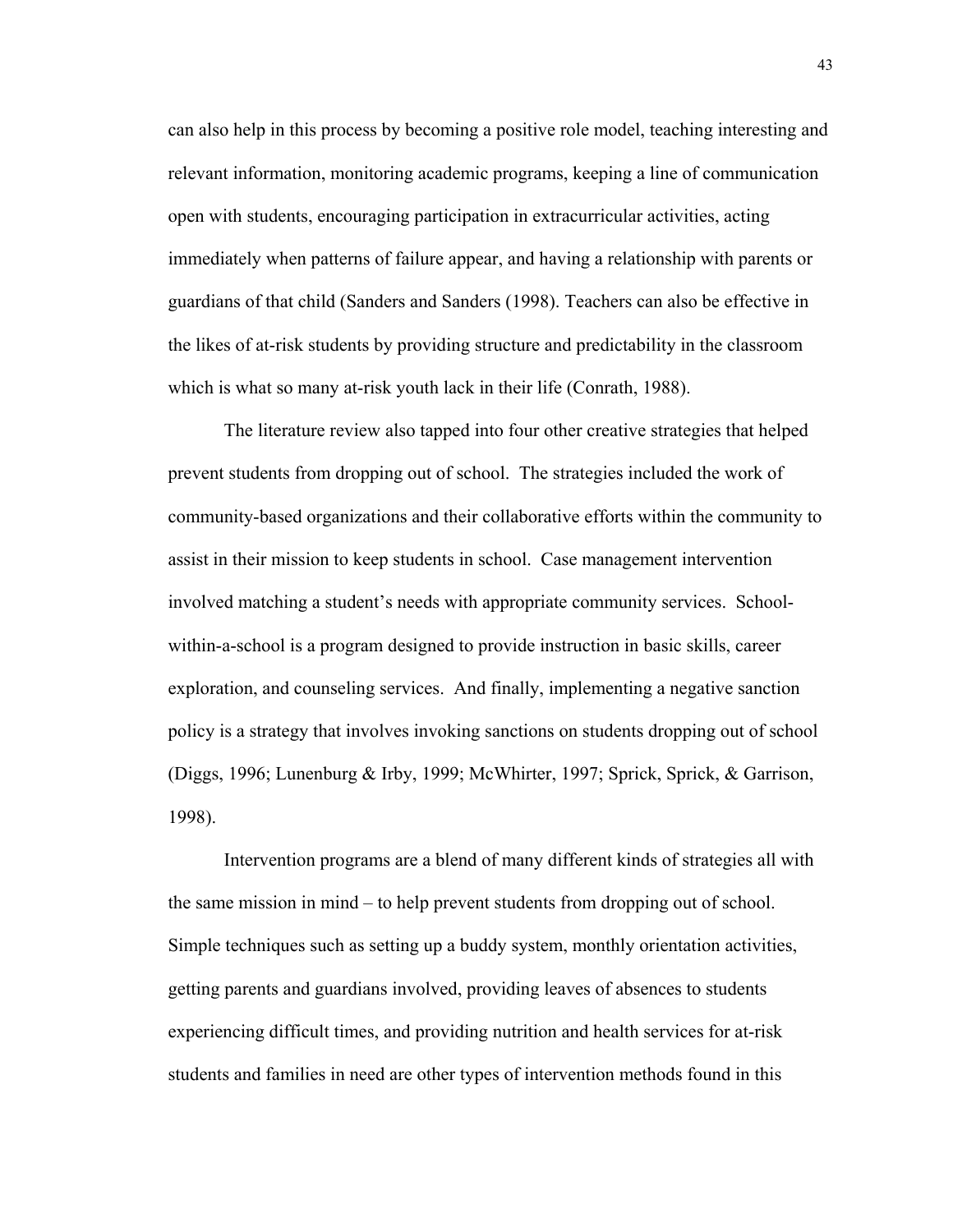literary review. Research also documents that alternative schools continue to grow because they work. The philosophy behind alternative schools is based on offering the close-knit environment and one-on-one attention with flexibility in its curriculum, and autonomy (Barr & Parrett, 1997) and (Wehlage, Rutter, Smith, Lesko, & Fernandex, 1989). Alternative schools provide an environment where students can address their studies without the temptations and everyday distractions that prevented them from doing well in the traditional school setting. Alternative schools operate on the assumption that all youth need a place to belong, which is why so many alternative programs are designed to build a sense of community and personal confidence in their students by offering a variety of experiences to them.

Throughout this literary review, there seems to be a consensus among the authors that early identification and intervention, school reform, and a team approach is what matters most in promoting school success in students.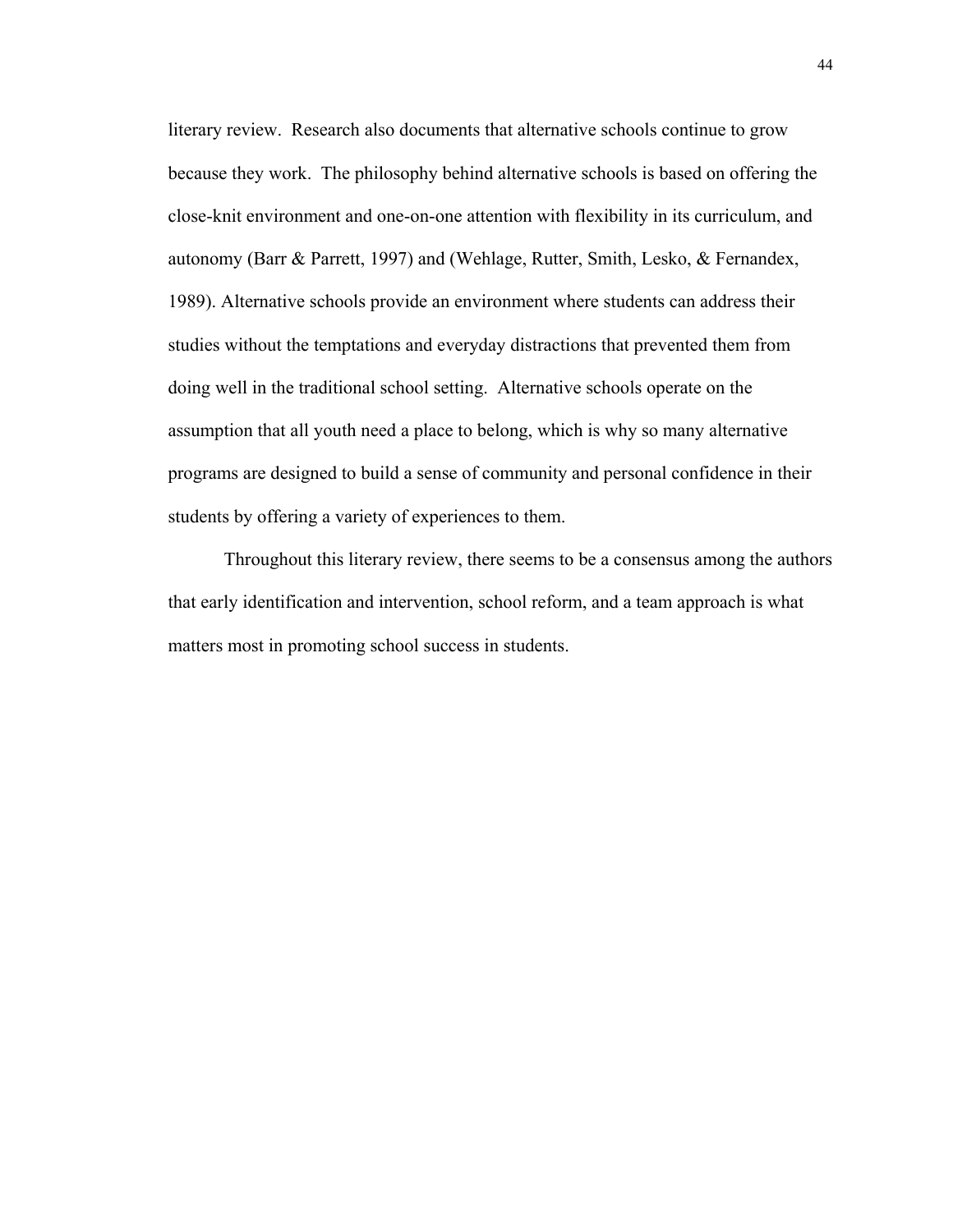#### CHAPTER FOUR

#### Summary and Recommendations

 The purpose of this literary review was to examine youth labeled at-risk, its impact on society and its members, and school-wide intervention programs designed to reach students at-risk and promote their school success.

 The literary review involved reviewing literature on at-risk youth. This researcher found that there has been a great deal of research done on this subject. Information for this study was obtained from a variety of sources.

 The findings of this literary review impress that early identification and intervention, school reform, and a team approach is what promotes school success in students. The message is unwavering in that it also takes devoted, compassionate, and strong individuals who have a commitment to helping youth at-risk that inspires students to work hard at becoming successful in school. Bonding is critical in maintaining commitment from students in school. It is also important to create strong alliances with community organizations and local businesses for their support. The message gathered from this literary review is that you can't give up on students.

 Change or eliminate all labeling at school. Avoid labels such as slow, unmotivated, disabled, or uncooperative. Personality or ability labels can create selffulfilling prophecies and is disrespectful to some degree. One author wrote that an organized at-risk program can exacerbate the problem simply because of the at-risk label attached to the child. It is important to make sure the climate in school is such that all students are seen as needing an engaging and motivating curriculum. At-risk means understanding not all children are alike and their needs vary with each individual. Just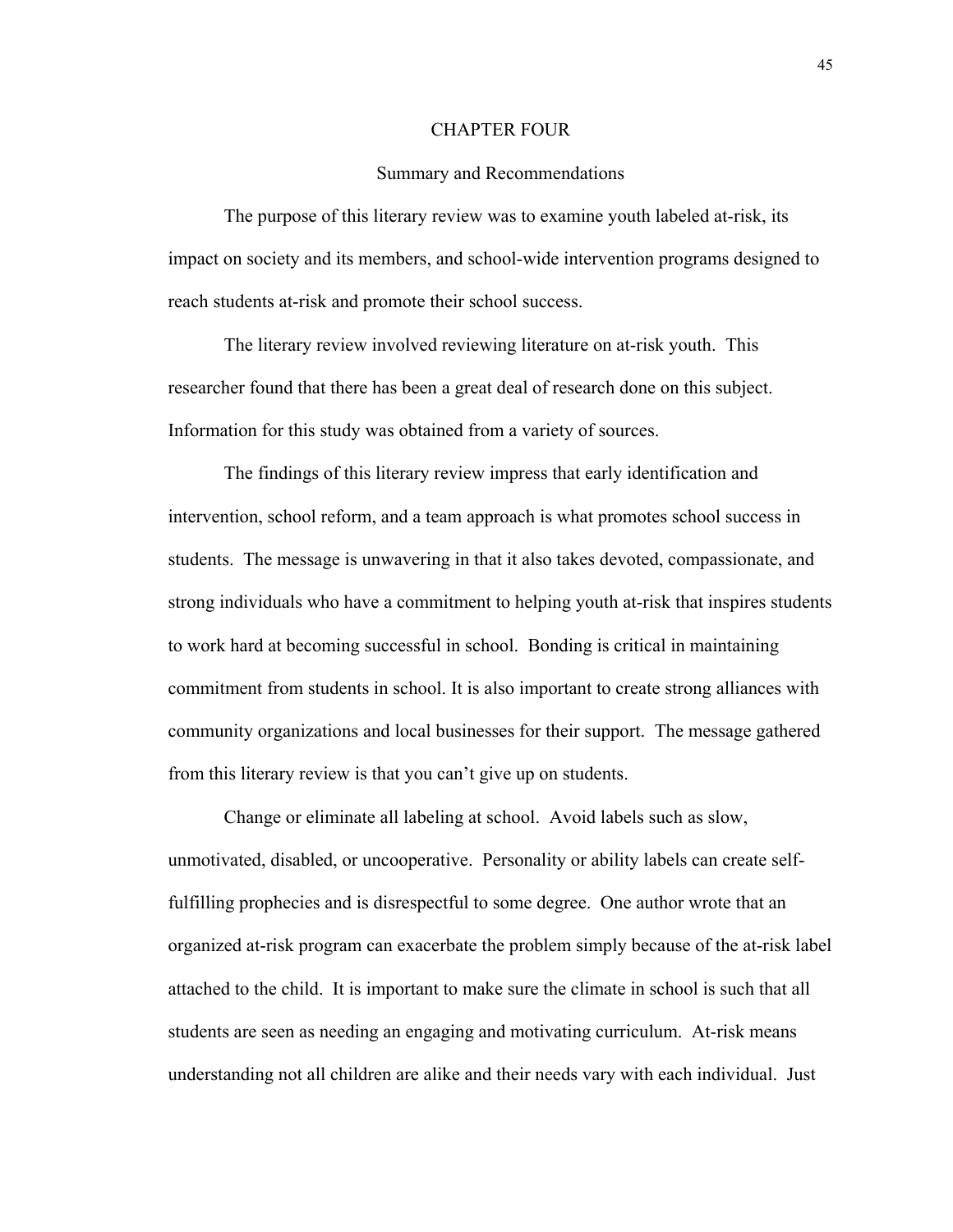as with any child, youth at-risk have talents and gifts, many buried so deep they often go unnoticed in schools. Research has found that students at-risk oftentimes have unique learning styles and it is the school's responsibility to help accommodate all children with various learning styles, which is why it is in the child's and school's best interest if the school utilizes flexible teaching methods always maintaining a program that is academically challenging for all students. It is also important to remember that labels are harmful because the label itself does not adequately represent the whole person. Negative labels can lead a child from becoming discouraged to becoming defeated until eventually the time comes when the child drops out of school.

 The challenges for preventing children from dropping out of school are difficult to face because it takes time, energy, and patience to help keep at-risk youth in school. But the costs become even greater over time if ignored pretending the problem doesn't exist. Statistics are showing that in the U.S. alone, an enormous amount of money is lost in earning, taxes, social services, welfare program, prison and juvenile court systems. Pay now or pay later. Acknowledging that there is a problem is the first step in finding a solution to the problem.

 A united front between student, family, school, and community pulling together has the potential for making a difference in the lives of at-risk youth. Intervention programs also help change lives. Its strategies can include a variety of methods, such as being present with that child, flexibility in curriculum, engaging the students in passionate things so learning becomes meaningful for them, providing one-on-one instruction, offering formal programs utilizing mentors or group counseling sessions, and providing a classroom climate where help is always available. Awareness,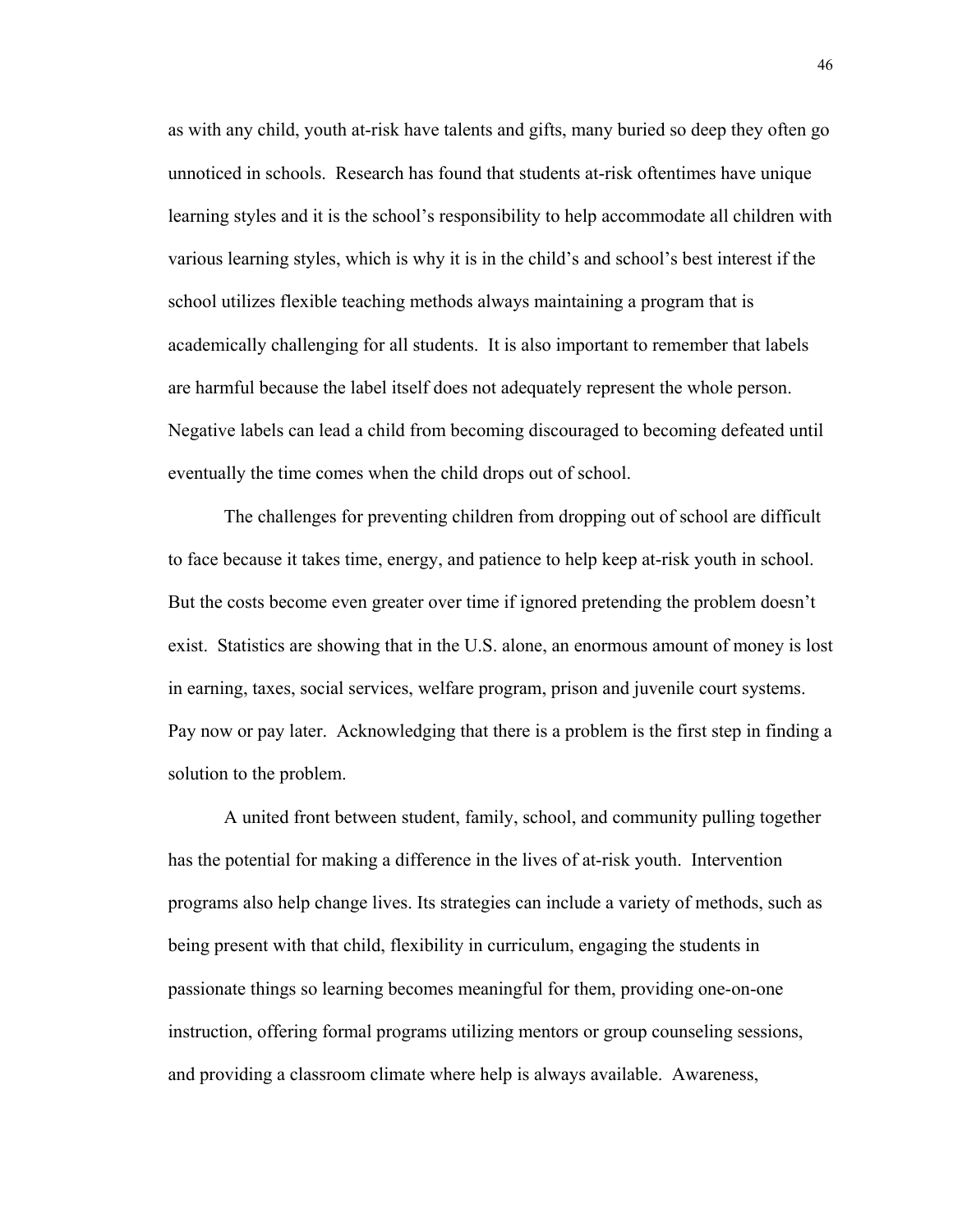prevention, and treatment programs are also ways to help students take a proactive stance in their fight against failing in school and in life. These types of programs help lead students toward a more productive and healthy lifestyle.

As one researcher wrote, "if at first you don't succeed, try something different" (Murphy & Duncan, 1997). Individuals working with at-risk youth should be mindful of things that the child is already doing right and work with that information to eliminate other potential problems from presenting themselves.

 It is evident from this literary review that some of the focus in schools has been on the superficial aspects of the problem or trying to fix the child who is at-risk rather than focusing on the underlying cause of the problem, which may mean changing the environment. One author suggested having a base knowledge of the youth's school experiences and the characteristics of the school they attend, because these things may influence the course of his or her school career (Roderick, 1993). Language plays a large part in how we interact in our environment and in our interpersonal relationships with others. Responding to the needs of a child requires working to understand that child. This may require changing one's perception of the meaning of "at-risk."

The time has come to remove the blinders and not look at at-risk youth through narrow lenses. It is this negative view toward at-risk youth that contributes and preserves at-risk behaviors. Instead, look to empower at-risk youth by helping them to believe in themselves by believing in them. Feed into this process by encouraging motivation through positive role modeling teaching students that learning is fun, exciting, and personally rewarding. Recognize students for their strengths and talents linking their efforts to their success.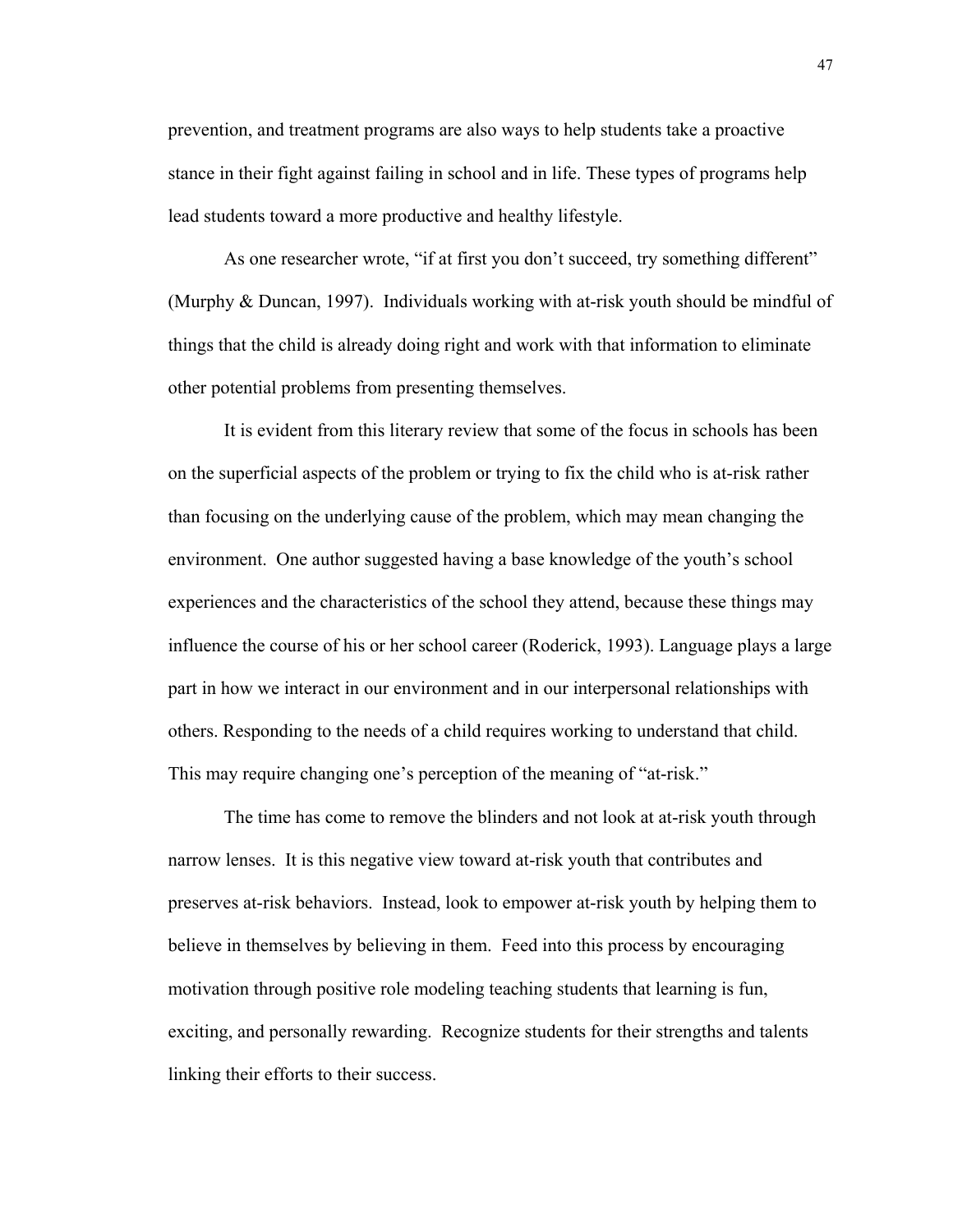Give students the opportunity to take control of their learning, provide them with challenges, and always hold them to high expectations. Teach at-risk students about failure and that temporary failure and set-backs are all part of the learning process. Continually monitor student progress and change strategies if, after a reasonable amount of time, students are not succeeding. Be open to new and creative approaches to teaching all students incorporating acceptance and compassion into the curriculum. Always be prepared and, most importantly, never, never give up on them.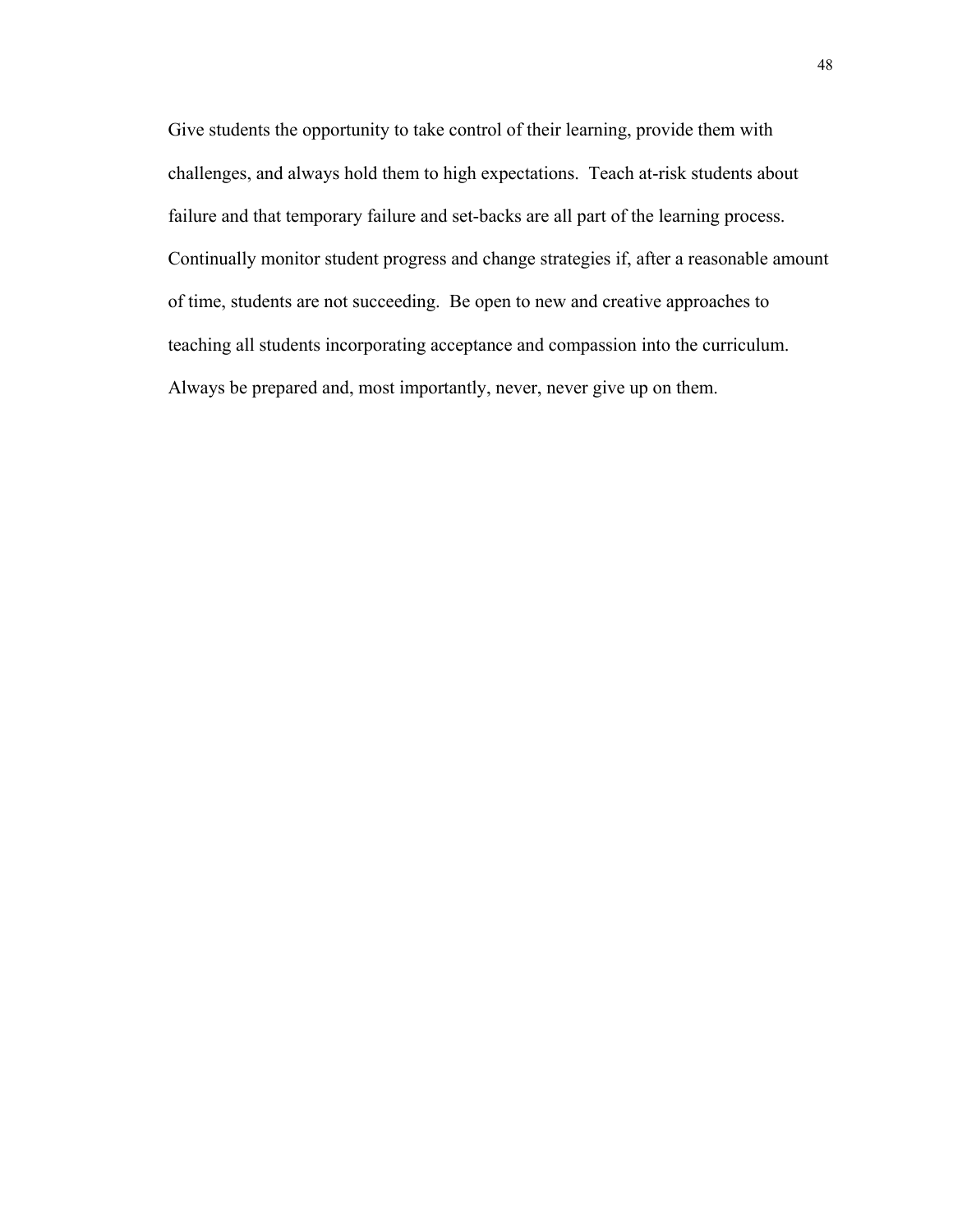## **REFERENCES**

Alspaugh, J. (1998). The relationship of school and community characteristics to high school drop-out rates. The Clearing House, 71 (3), 184-188.

Appelstein, C. (1998). No such thing as a bad kid: Understanding and responding to the challenging behavior of troubled children and youth. Weston, MA: The Gifford School.

- At-risk teenagers help tutor grade-schoolers. (1990, May). Curriculum Review, 29 (9).
- Barr, R., & Parrett, W. (1997). How to create alternative, magnet, and charter schools that work. Bloomington, IN: National Educational Service.
- Botwinik, R. (1997). Tips for working with the at-risk secondary student. Clearing House, 70 (3), 141-142.
- Brendtro, L., Brokenleg, M., & Van Bockern, S. (1990). Reclaiming youth at-risk: Our hope for the future. Bloomington, IN: National Education Service.
- Cassel, R. (2001, Spring). Interpreting General Colin Powell's notion of a high school that prevents delinquency and crime. Education, 121 (3), 422-430.
- Conrath, J. (1998, August). Dropout prevention: Find out if your program passes or fails. The Executive Educator.

Conrath, J. (1994). Our other youth. Lopez Island, WA: Jerry Conrath.

- Franklin, C. (1992, Oct.). Alternative school programs for at-risk youths. Social work in education, 14 (4), 239-251.
- Gussner, W. (2001, April 19). Schools alone can't make sure no child is left behind. St. Louis Post-Dispatch, 7.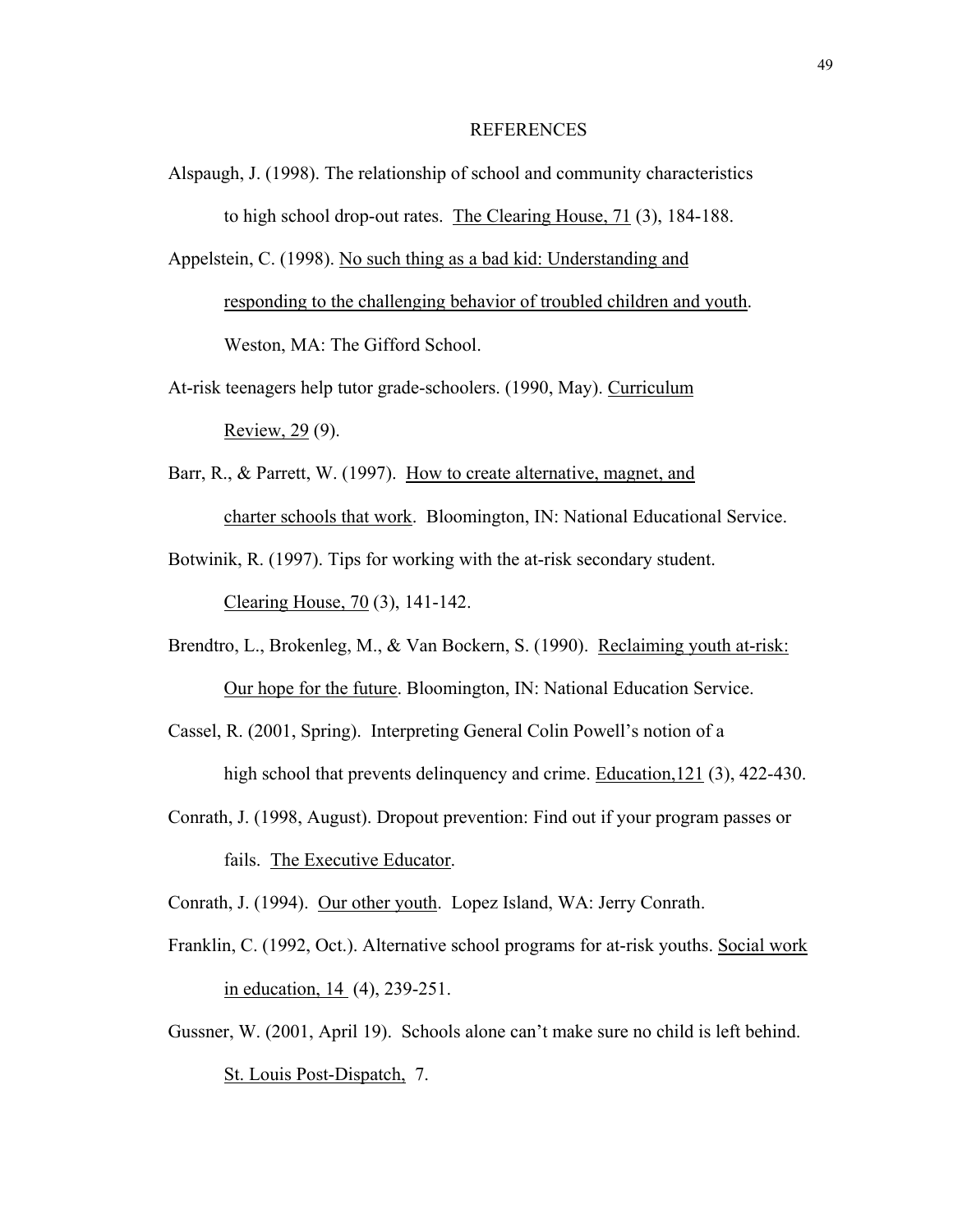- Herr, E. (1989). Counseling in a dynamic society: Opportunities and challenges. Alexandria, VA: American Association for Counseling and Development.
- Husby, S. J. (1998). Students' perceptions about students' at-risk. Unpublished master's thesis, University of Wisconsin, Menomonie.
- Keep dropouts in school with "anti-diplomas." (1997, January). Curriculum Review, 36 (5).
- Kronick, R. (1997). At-risk youth: Theory, practice, reform. New York: Garland Publishing, Inc.
- Lundenburg, F. (1999). Helping dreams survive. Contemporary Education,71 (1), 9-13.
- McMillan, J., & Reed, D. (1994). At-risk students and resiliency: Factors contributing to academic success. Clearing House, 67 (3), 137-140.
- Morris, R. (2000). Curriculum for at-risk students. Carrollton, GA: State University of West Georgia. (ERIC Document Reproduction Service No. ED 443 809).
- Murphy, J., & Duncan, B. (1997). Brief intervention for school problems. New York, NY: The Guilford Press.
- Neufeldt, V. (Ed.). (1990). Webster's new world dictionary  $(3<sup>rd</sup>$  ed.). Warner Books: New York, NY.
- Nunn, G. & McMahan, K. (2000, Winter). "Ideal" problem solving using a collaborative effort for special needs and at-risk students. Education, 121 (2).
- O'Hanlon, B. (1999). Do one thing different: Ten simple ways to change your life. New York, NY: Harper Collins